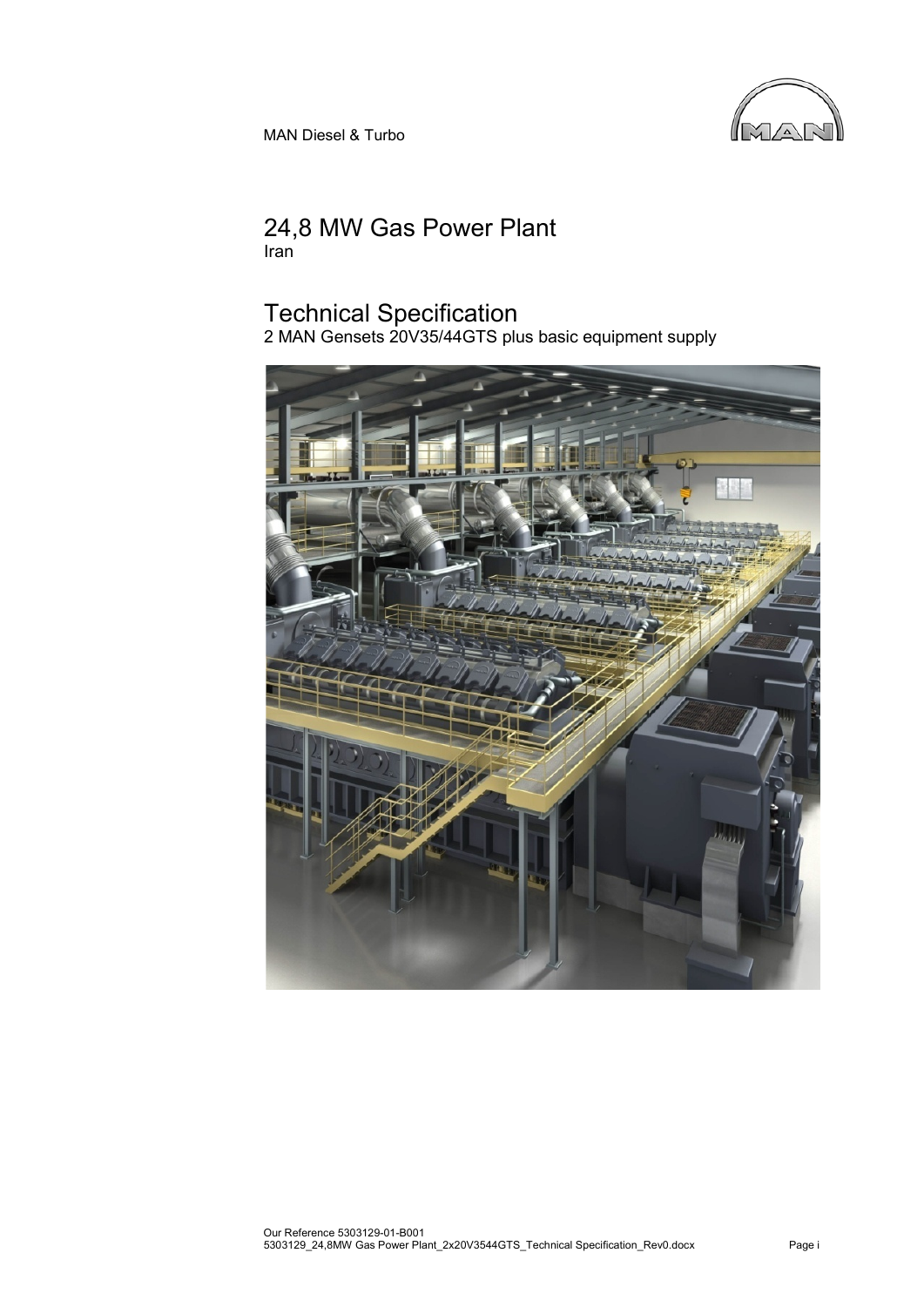

# Table of Contents

| 1                 | Design data and performance guarantees                                                      | 1                   |
|-------------------|---------------------------------------------------------------------------------------------|---------------------|
| 1.1<br>1.2        | Design data<br>Performance data                                                             | 1<br>$\overline{4}$ |
| $\overline{2}$    | Gas engine 35/44GTS                                                                         | $\overline{7}$      |
| 2.1<br>2.2        | Engine System<br>Detailed Technical Specification of one engine 35/44GTS                    | 8<br>10             |
| 3                 | Generating set                                                                              | 12                  |
| 3.1<br>3.2        | Connecting elements<br>Genset                                                               | 13<br>13            |
| 4                 | Mechanical scope                                                                            | 16                  |
| 4.1<br>4.2<br>4.3 | Auxiliary systems, engine related<br>Auxiliary systems, plant related<br>Exhaust gas system | 16<br>19<br>22      |
| 5                 | Electrical scope                                                                            | 24                  |
| 5.1<br>5.2        | Control and monitoring system<br>Electric plant system                                      | 24<br>26            |
| 6                 | Miscellaneous                                                                               | 30                  |
| 6.1               | Documentation                                                                               | 30                  |
| 7                 | Tools, spare and wear parts                                                                 | 31                  |
| 7.1               | Tools and spares                                                                            | 31                  |
| 8                 | <b>Services</b>                                                                             | 33                  |
| 8.1<br>8.2        | Quality Management, Quality Assurance<br>Project engineering                                | 33<br>34            |
| 8.3               | Logistics                                                                                   | 36                  |
| 8.4<br>8.5        | Site activities<br>Project services                                                         | 36<br>39            |
| 9                 | Requirements and limitations                                                                | 41                  |
| 9.1<br>9.2        | Quality requirements for operating media<br>Limits of supply                                | 41<br>44            |
| 10                | <b>Standards and Guidelines</b>                                                             | 45                  |
| 10.1<br>10.2      | Applicable standards<br>General guidelines                                                  | 45<br>45            |
| 11                | List of sub suppliers                                                                       | 47                  |
| 12                | Drawings                                                                                    | 48                  |
| 12.1              | Drawing of the generating set 11.74500-1847                                                 | 48                  |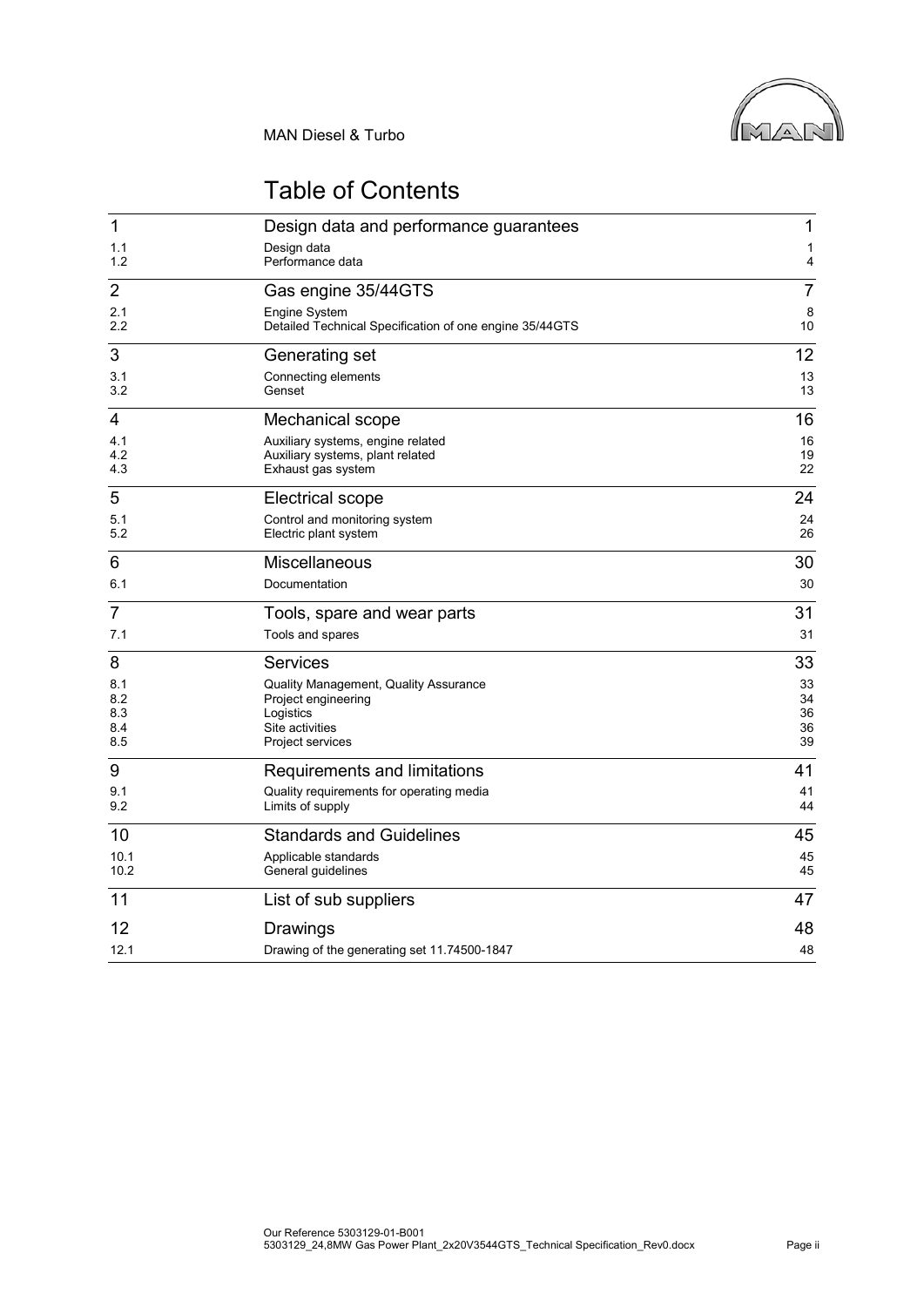

## <span id="page-2-0"></span>**1 Design data and performance guarantees**

Our quotation is based on the following design data as well as the − [Drawing of the generating set 11.74500-1847](#page-49-1)

#### **1.1 Design data**

#### **1.1.1 Site conditions**

<span id="page-2-1"></span>*Site conditions* All offered equipment is designed to operate within the following ambient conditions:

| - Altitude above sea level        | 1100 $\,$ m $\,$ |
|-----------------------------------|------------------|
| - Wet bulb temperature            | 20 °C.           |
| - Minimum ambient air temperature | -20 °C           |
| - Maximum ambient air temperature | 40 °C            |

Operation outside of these limits is without guarantee.

## **1.1.2 Generating sets**

*Generating sets* In response to your request, this quotation is for 2 generating sets based on the MAN 20V35/44GTS engine. − Number of generating sets 2<br>
20V35/44GTS 20V35/44GTS − Engine type 20V35/44GTS<br>
− Engine speed 20V35/44GTS − Engine speed 750 min-1 − Lube oil pump engine driven − HT cooling water pump engine driven − LT cooling water pump engine driven *Electrical system* The offered equipment is based on the following electrical values: − Operation mode<br>
− Frequency base load<br>
− Frequency 50 Hz − Frequency − Power factor Cos φ (lagging) 0,8 − Medium voltage 11 kV − Low voltage 400 V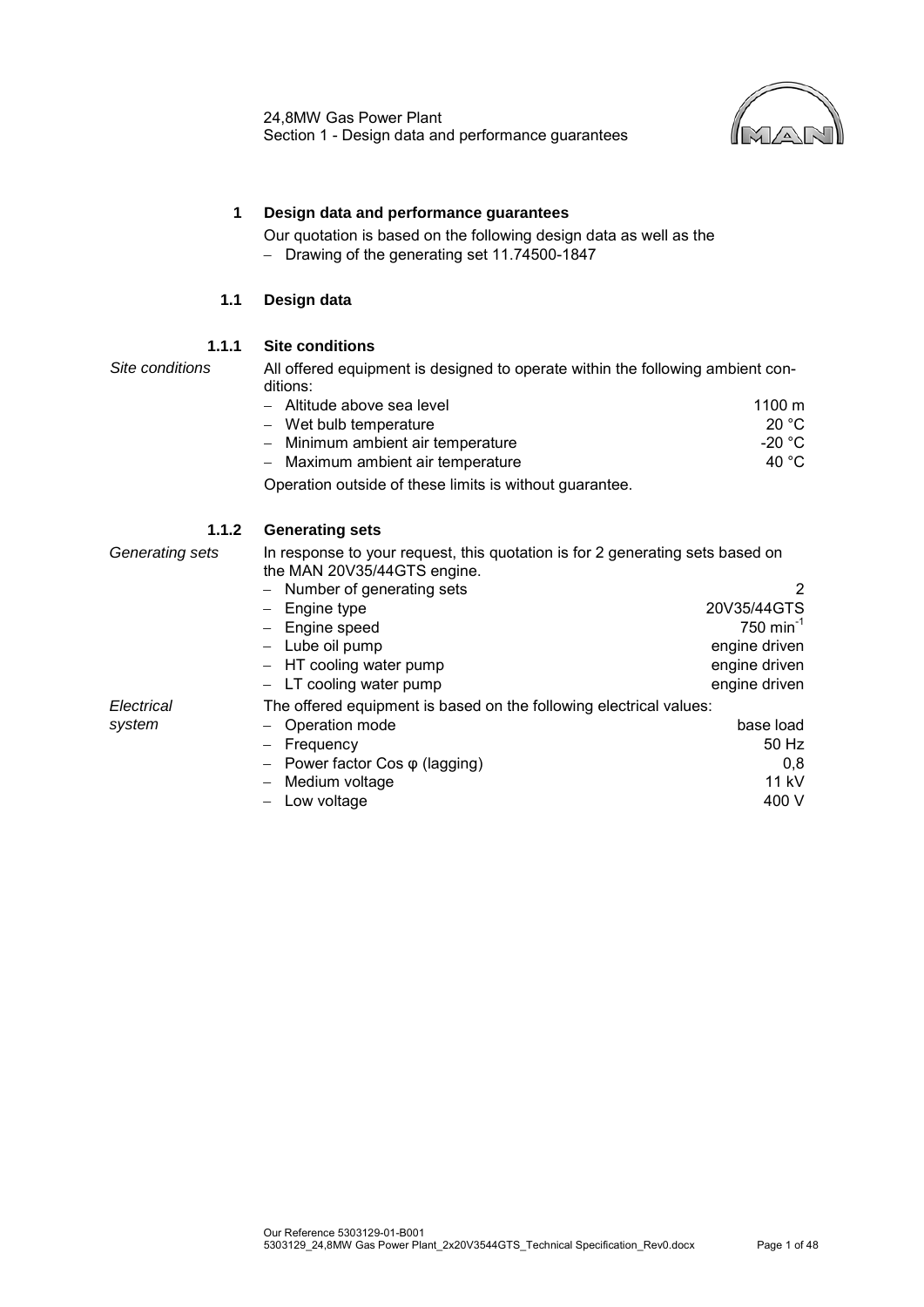<span id="page-3-2"></span>

|                | 24,8MW Gas Power Plant<br>Section 1 - Design data and performance guarantees                                                                                                                                                           |                                                            |  |
|----------------|----------------------------------------------------------------------------------------------------------------------------------------------------------------------------------------------------------------------------------------|------------------------------------------------------------|--|
| 1.1.3          | Other design data<br>Soil bearing capacity <sup>1</sup>                                                                                                                                                                                | $>$ 200 kN/m <sup>2</sup>                                  |  |
| Foundation     | Earthquake design according to Peak Ground Acceleration<br>$-$ PGA <sup>2</sup>                                                                                                                                                        | 0,4,9                                                      |  |
| Lube oil       | Engine lube oil has to be in accordance with the requirements as stated in<br>section 9.1.1                                                                                                                                            |                                                            |  |
|                | Requirements for viscosity:<br>$-$ Viscosity class (40°)                                                                                                                                                                               | <b>SAE 40</b>                                              |  |
| Cooling method | The cooling system is designed for cooling water in accordance with the re-<br>quirements as stated in section 9.1.2.                                                                                                                  |                                                            |  |
|                | Features of the cooling water system:<br>Type of cooling system                                                                                                                                                                        | radiator                                                   |  |
| Fuel system    | The fuel system is designed based on the fuel gas in accordance with the re-<br>quirements as stated in section 9.1.4.                                                                                                                 |                                                            |  |
| Intake air     | Ambient air                                                                                                                                                                                                                            | dusty and sandy air,<br>aspirated from outside power house |  |
|                | Intake air has to be in accordance with the requirements as stated in sec-<br>tion 9.1.5.                                                                                                                                              |                                                            |  |
| Exhaust gas    | Exhaust gas concept                                                                                                                                                                                                                    | Vertical silencer with tail pipe                           |  |
|                | Height of stack                                                                                                                                                                                                                        | 16 <sub>m</sub>                                            |  |
| Power house    | The powerhouse ventilation air is blown directly onto the alternator.                                                                                                                                                                  |                                                            |  |
| ventilation    | The maximum temperature inside power house, measured at floor level, next<br>to engine / alternator is 50 °C ( $t_{\text{ambient}}$ + 10 K). At gallery level a temperature of<br>55 °C ( $t_{\text{ambient}}$ + 15 K) is permissible. |                                                            |  |
|                | The alternator design temperature is 43 °C.                                                                                                                                                                                            |                                                            |  |

<span id="page-3-0"></span><sup>|&</sup>lt;br>1 *The complete offer is based on the abovementioned minimum soil bearing capacity*

<span id="page-3-1"></span>*with a low settlement. 2 Peak ground acceleration with a probability of 10% to be exceeded in 50 years and a return period of 475 years based on reference ground with a shear wave velocity > 800 m/s*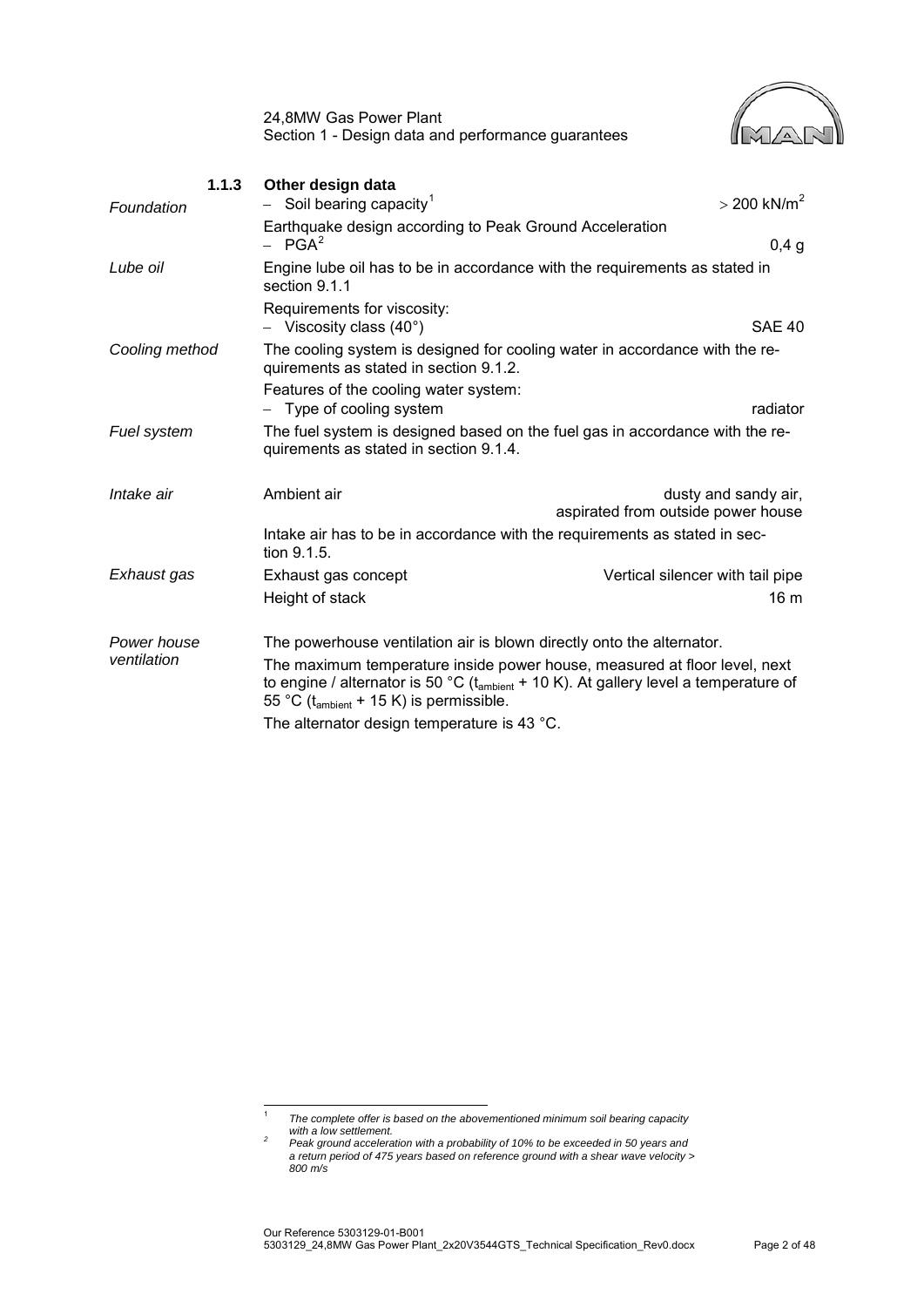24,8MW Gas Power Plant Section 1 - Design data and performance guarantees







Table 1: Diagram of permissible frequency and load limits in grid parallel operation

Table 1 show that the maximum continuous engine output is ensured at a mains grid frequency exceeding up to max. +3%, whereas at a frequency drop to max. -5%, the power output is continuously reduced to 95% MCR. We permit operation of the engines up to +5% frequency fluctuations for maximum 120 seconds. In any case, the maximum permissible mains grid frequency deviation is ±5%.

In grid parallel operation, the frequency of the grid varies according to the current consumer load and the input from power suppliers. The plant responds as described above.

When load is suddenly applied to a generating set there will be a transient deviation in voltage and frequency. The maximum permissible load increase is limited to steps of 15% of the nominal power of all generating sets in operation. Further, it depends on the base load before load increase.

The offered generating sets comply with ISO 8528-5 class G2.

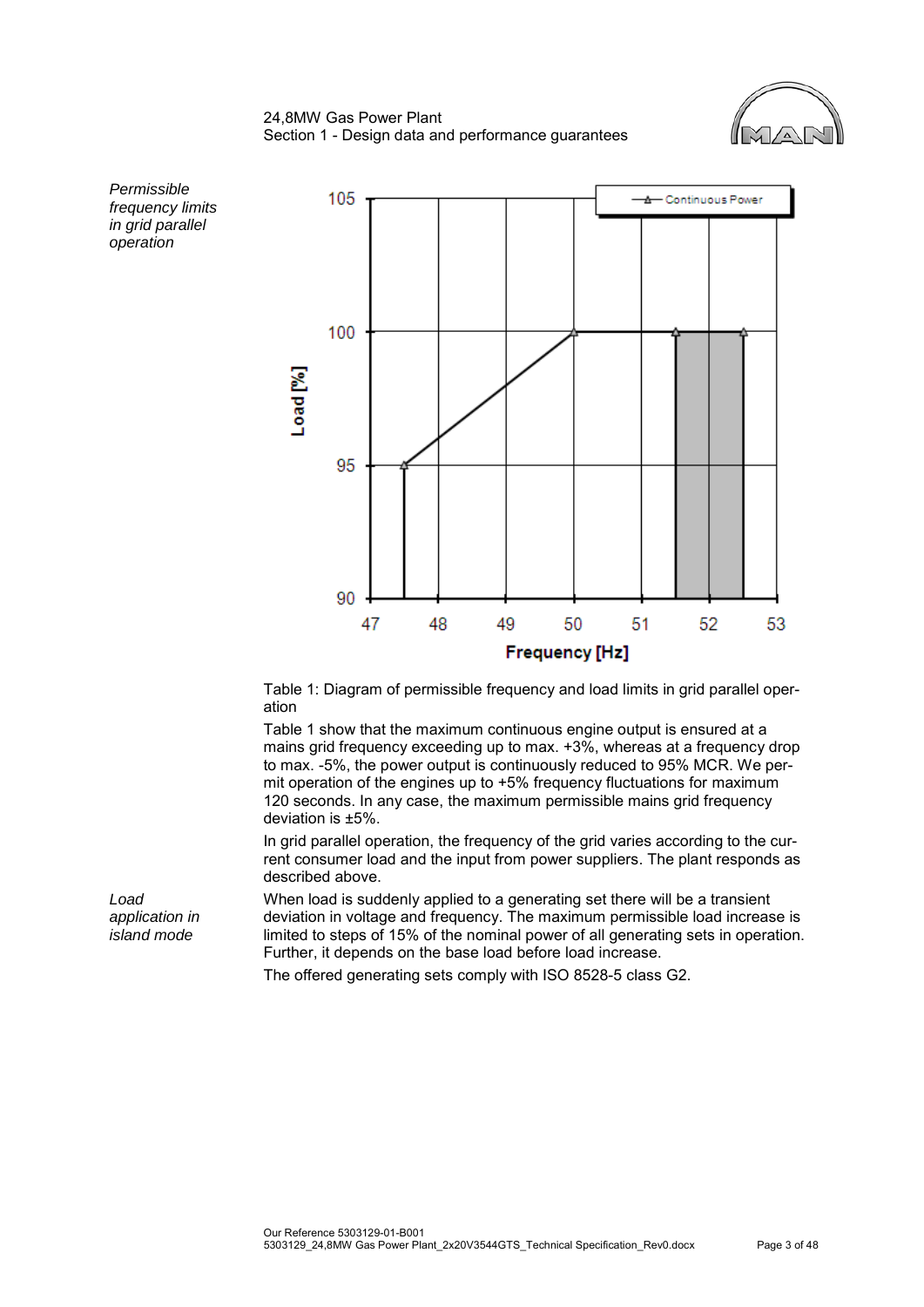24,8MW Gas Power Plant Section 1 - Design data and performance guarantees



<span id="page-5-0"></span>

| Power<br>fluctuations               | It is an intrinsic property of the power train of a generating set that it acts as a<br>torsional vibration system. This complex system consists of the engine, cou-<br>pling and generator (within scope of MAN Diesel & Turbo), the plant's electric<br>network, consisting of further power producers and consumers, transformers,<br>bus bars or circuit breakers and the power grid (not within scope of MAN Die-<br>sel & Turbo). The reciprocating engine, as well as the power grid or the other<br>consumers and producers excite the system. As a consequence, the active<br>power at the generator terminals is not completely constant with respect to<br>time and some additional power oscillations so-called power fluctuations occur.<br>These power fluctuations do not affect the operational safety of the generating<br>set. In addition, this behavior is in accordance with ISO 8528-5 and does as<br>per MDT experience not affect net stability in an unacceptable range. Gas<br>operated engines tend to show higher load fluctuations than engines operated<br>on diesel fuels. This belongs to the typical cyclical fluctuations of the Otto<br>combustion process that uses a premixed combustion. In general, it is ex-<br>pected that power fluctuations are higher in net-parallel operation than in is-<br>land-mode.<br>Please note that MAN Diesel & Turbo quotations do not consider any specific<br>limitations regarding power fluctuations. |                                                                         |
|-------------------------------------|-----------------------------------------------------------------------------------------------------------------------------------------------------------------------------------------------------------------------------------------------------------------------------------------------------------------------------------------------------------------------------------------------------------------------------------------------------------------------------------------------------------------------------------------------------------------------------------------------------------------------------------------------------------------------------------------------------------------------------------------------------------------------------------------------------------------------------------------------------------------------------------------------------------------------------------------------------------------------------------------------------------------------------------------------------------------------------------------------------------------------------------------------------------------------------------------------------------------------------------------------------------------------------------------------------------------------------------------------------------------------------------------------------------------------------------------------------------------------------------|-------------------------------------------------------------------------|
| 1.2                                 | Performance data                                                                                                                                                                                                                                                                                                                                                                                                                                                                                                                                                                                                                                                                                                                                                                                                                                                                                                                                                                                                                                                                                                                                                                                                                                                                                                                                                                                                                                                                  |                                                                         |
|                                     | The guarantee data is shown in <i>underlined bold letters</i> . Other values are for<br>information only and without guarantee.                                                                                                                                                                                                                                                                                                                                                                                                                                                                                                                                                                                                                                                                                                                                                                                                                                                                                                                                                                                                                                                                                                                                                                                                                                                                                                                                                   |                                                                         |
| <b>Site Reference</b><br>conditions | The stated performance data is based on the design data as per section 1.1<br>and calculated for the following reference conditions:<br>- Air Inlet temperature (before air inlet filter)<br>- Wet bulb temperature<br>- Air Inlet pressure (before air inlet filter)<br>- Charge air temperature before cylinder<br>- Exhaust gas back pressure<br>Intake air pressure loss<br>In case the site conditions / technical parameters at performance test are dif-<br>ferent from the site reference conditions defined above, the performance guar-                                                                                                                                                                                                                                                                                                                                                                                                                                                                                                                                                                                                                                                                                                                                                                                                                                                                                                                                 | 30 °C<br>20 °C<br>888 mbar<br>50 °C<br>$\leq$ 30 mbar<br>$\leq$ 20 mbar |
| Measuring<br>tolerances             | antees will be adapted in accordance with MAN standard procedure.<br>Tolerances in the measuring equipment shall be considered additionally and<br>are not included in the guarantee figures stated below. Tests will be done ac-<br>cording to ISO 15550:2002 (ISO 3046-1:2002).                                                                                                                                                                                                                                                                                                                                                                                                                                                                                                                                                                                                                                                                                                                                                                                                                                                                                                                                                                                                                                                                                                                                                                                                 |                                                                         |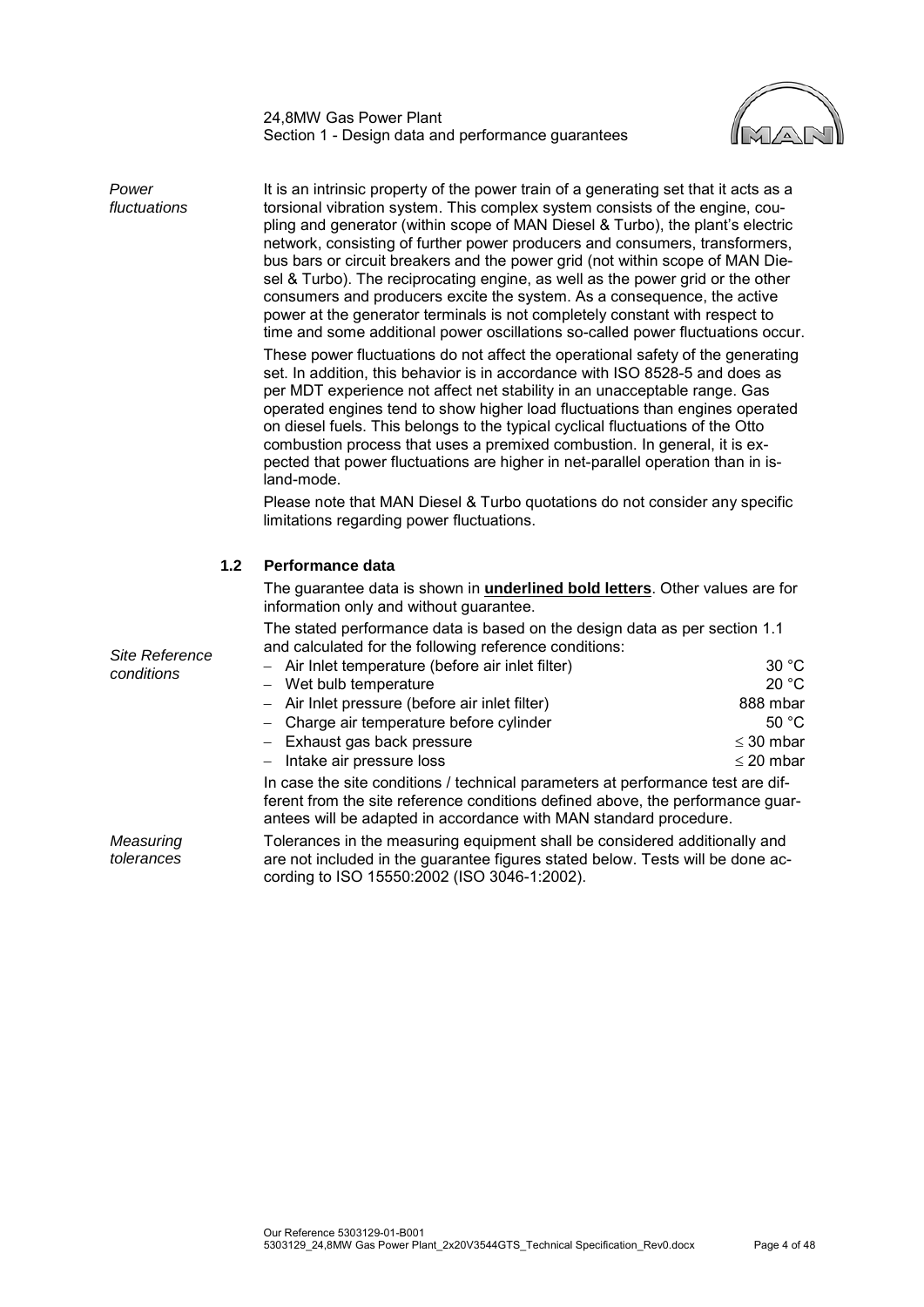24,8MW Gas Power Plant Section 1 - Design data and performance guarantees

## **1.2.1 Continuous power of the generating set**

The continuous power of one generating set 20V35/44GTS at above defined reference conditions is:

Continuous power of the generating set **12065 kWel**

The abovementioned power is the electrical output of the generating set as measured at the generator terminals. The generator efficiency is calculated with 97,3%

Applicable standard is ISO 3046. The continuous power of the generating set at other site altitudes as defined above is shown in the following diagram.



#### **Altidude [m]**

*Table 2: Power in relation to site altitude*

If the gas' methane number is less than 70, the power of the generating set needs to be reduced. Injection and ignition need to be adjusted. Natural gas with a methane number less than 60 cannot be used.

Corresponding to ISO 3046-1:2002, clause 11.3 and ISO 8528-1:2005, clause 13.3, the engine power will be blocked at 110 % load of the MCR, whereas the 10 % overload will be used for governing purposes only; it shall not be used for the supply of electrical consumers.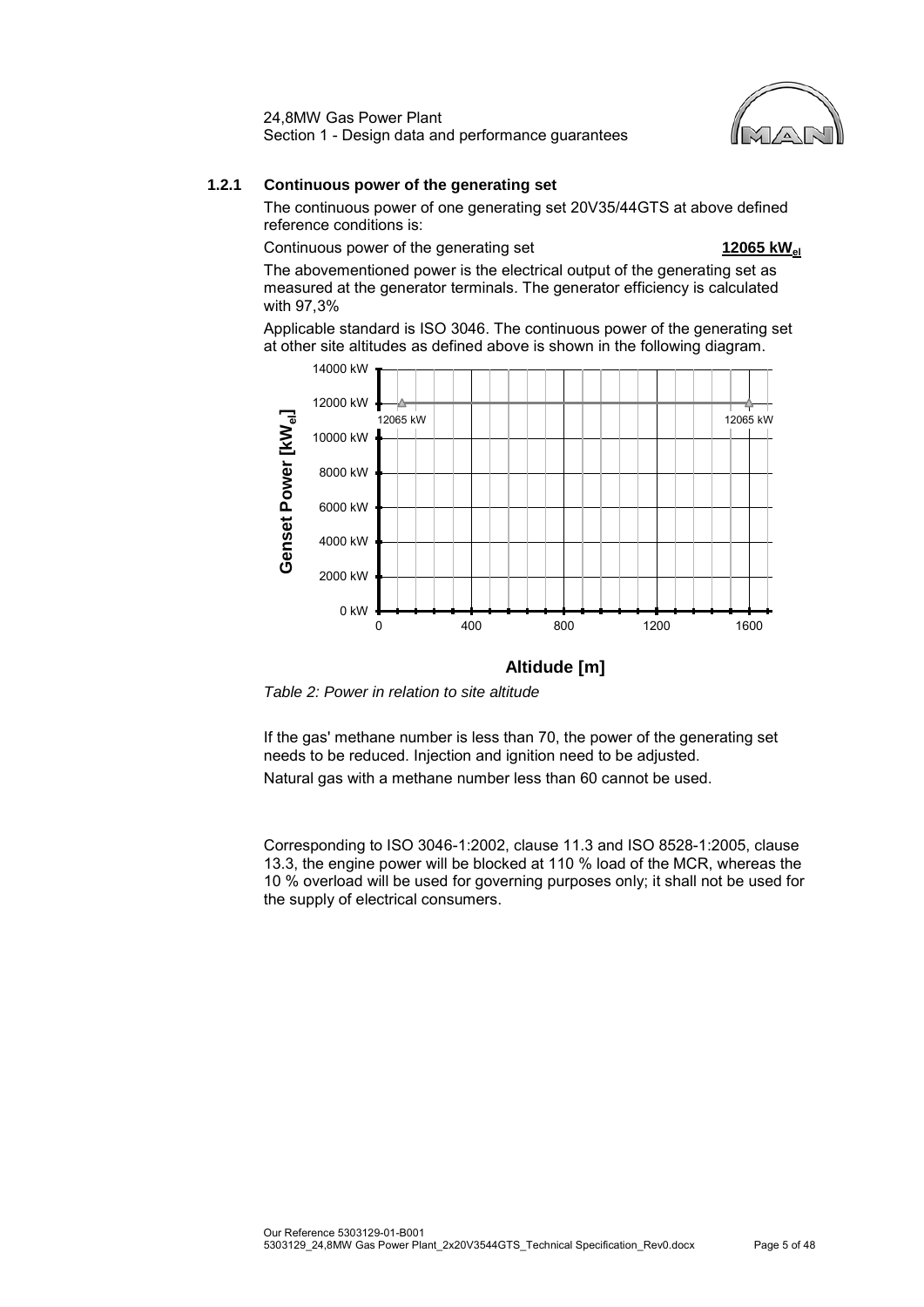24,8MW Gas Power Plant Section 1 - Design data and performance guarantees

## **1.2.2 Specific fuel gas consumption (SFC)**

The specific fuel gas consumption at continuous power as per section 1.2.1 and at above defined reference conditions will not exceed the following value: Specific fuel gas consumption **7732 kJ/kWhel**

+ 0 % tolerance.

Genset efficiency and the set of the set of the set of the set of the set of the set of the set of the set of the set of the set of the set of the set of the set of the set of the set of the set of the set of the set of th

Remark: The specific fuel gas consumption is valid for fuel gases with a Net Calorific Value (NCV) of min. [3](#page-7-0)2,400 kJ/m<sup>3</sup> (STP) and a methane number<sup>3</sup> = 80. Worse natural gases require further calculation/engine design. The stated guaranteed value is based on ISO 3046-1:2002. Corrections due to site conditions differing from the site reference conditions stated above must be executed according to the MAN standard procedure. The value stated above is

## **1.2.3 Lubricating oil consumption**

the average of all generating sets.

The lube oil consumption of one generating set at reference conditions as defined above will not exceed the following value:

Lube oil consumption **4,3 kg/h**

+ 20 % tolerance.

The value stated above is without any losses due to cleaning of filter or lube oil charge replacement.

The stated guaranteed value is based on ISO 3046-1:2002. Corrections due to site conditions differing from the site reference conditions stated above must be executed according to the MAN standard procedure. The value stated above is the average of all generating sets.

## **1.2.4 Exhaust gas emissions**

The exhaust gas emissions<sup>[4](#page-7-1)</sup> at continuous power as per section 1.2.1 and at guarantee conditions as defined above will not exceed the following values:

Nitrogen oxide  $(NO_x)$  200 mg/Nm<sup>3</sup>

at 15%  $O<sub>2</sub>$  in dry exhaust gas. Measuring after the engine.

The nitrogen oxide (NO<sub>x</sub>) value is calculated as  $NO<sub>2</sub>$  contingent and on the fuel gas as defined in section [9.1.](#page-42-1)

Applicable standards for exhaust gas emissions: Pollution Prevention and Abatement Handbook, Part III, The World Bank Group, 2007/2008.  $O<sub>2</sub>$  and NO<sub>x</sub> measurements as per ISO-8178.

<span id="page-7-0"></span>*3 If the methane number is below the minimum, the engine output has to be reduced and the ignition-/injection have to be adjusted.* j



<span id="page-7-1"></span>*<sup>4</sup> Reference conditions to a normal cubic meter (Nm³): pressure = 1,013 mbar, temperature = 0°C.*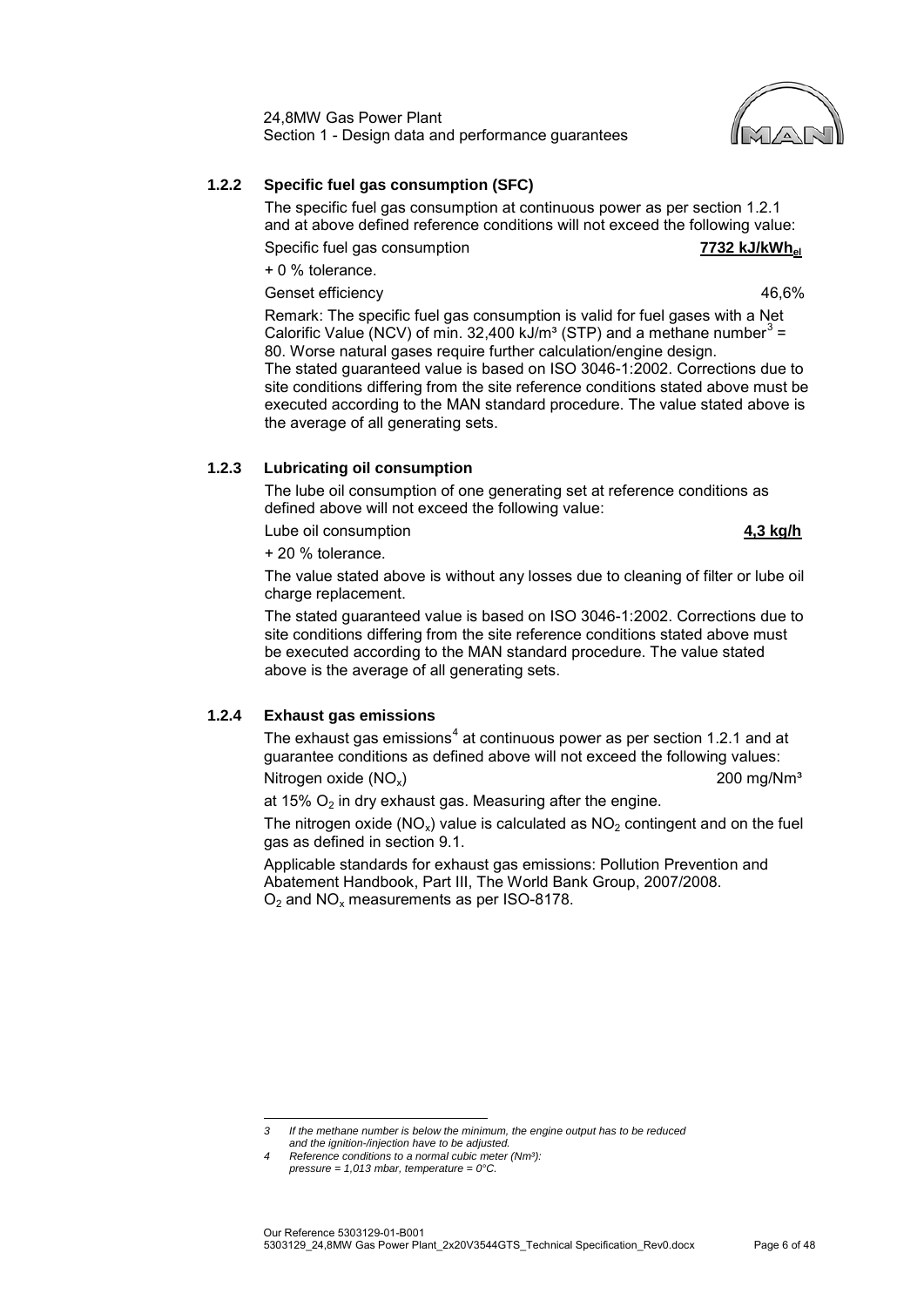24,8MW Gas Power Plant Section 2 - Gas engine 35/44GTS



<span id="page-8-0"></span>

|                        | $\mathbf{2}$ | Gas engine 35/44GTS                                                                                                                                                                                                                                                                                                                                         |                                                                                                                  |
|------------------------|--------------|-------------------------------------------------------------------------------------------------------------------------------------------------------------------------------------------------------------------------------------------------------------------------------------------------------------------------------------------------------------|------------------------------------------------------------------------------------------------------------------|
| General<br>description |              | The MAN engine 20V35/44GTS is a<br>four-stroke, medium-speed gas engine,<br>2 stage turbocharged and charge air-<br>cooled. The engine is spark-ignited,<br>prepared for operation on natural gas.<br>Compared to other medium-speed en-<br>gines, within the same power range, the<br>20V35/44GTS produces high power<br>from a compact, efficient design. |                                                                                                                  |
| Technical data         |              | The technical data of the engine at ISO conditions <sup>5</sup> is summarized in the fol-<br>lowing table:<br>Cylinder bore<br>Piston stroke<br>Engine speed<br>Piston speed<br>Mean effective pressure<br>Power per cylinder<br>Power of the engine (at crankshaft)                                                                                        | 350 mm<br>440 mm<br>750 min <sup>-1</sup><br>$11 \text{ m/s}$<br>23,4 bar<br>620 kW/cyl<br>12400 kW <sub>m</sub> |

*Continuous development* The engine family is developed specially for stationary power generation. This new and highly efficient spark-ignited gas engine is ideal not only for decentralized applications, but also as prime mover in large base load power applications up to 200 MW. The engine type is based on the proven gas engine 35/44G and is subject to continuous development to ensure reliability under the most severe service conditions.



## Dimensions and weight $^6$  $^6$  of the engine 20V35/44GTS:

| – Height (H)   | 5200 mm   |
|----------------|-----------|
| – Length (L)   | 11549 mm  |
| – Width (W)    | 4925 mm   |
| - Weight (dry) | 146000 kg |
|                |           |

<span id="page-8-2"></span><span id="page-8-1"></span><sup>5</sup> Standard Reference Conditions according to ISO 15550 Section 5: Air temp =  $25^{\circ}$ C, CW temp =  $25^{\circ}$ C, Air pressure = 1.000 mbar, humidity = 30%, SFOC including attached pumps  $\overline{5}$ 

*Outline dimensions*

> The dimensions and weight stated correspond to the engine only. All given masses are valid for a dry engine without lube oil and cooling water. Dimensions and weights are for guidance only and subject to change without notice.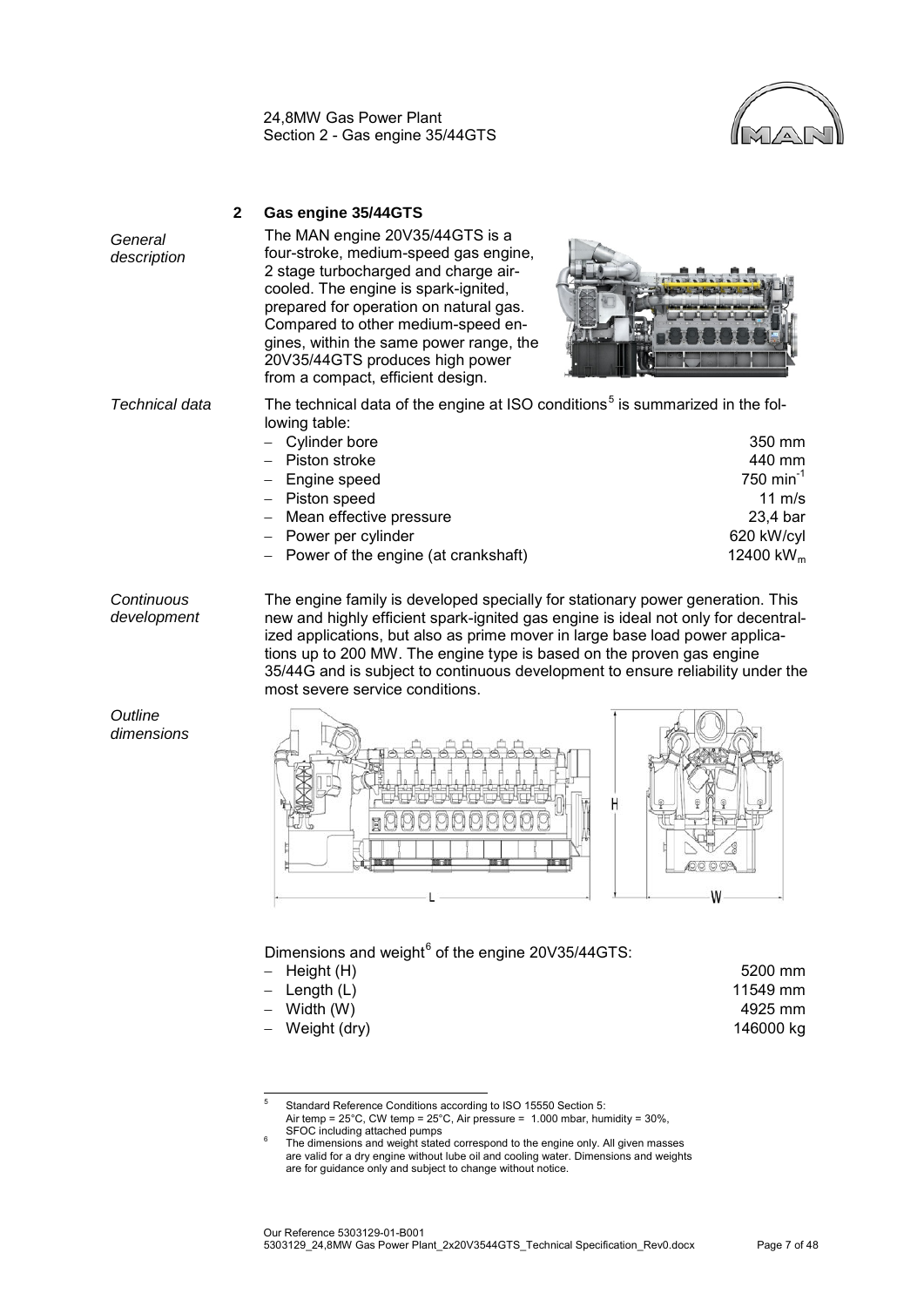

<span id="page-9-0"></span>Item Q'ty Description

## **2.1 Engine System**

#### **2.1.1 Engine System**

010 MJA10 AV010 2 Engines 20V35/44GTS, mounted on steel foundation frame, suitable for operation on natural gas, as per following detailed Technical Specification

#### **2.1.2 Lubrication system**

010.220.010 MJV21 AP050 2 Engine attached lube oil pump(s)

#### **2.1.3 Cooling water system**

| 010.230.010 | 2 Engine attached HT cooling water pump |
|-------------|-----------------------------------------|
| MJG31 AP030 | Capacity approx. 140 m <sup>3</sup> /h  |

#### 010.230.020 MJG32 AP030 2 Engine attached LT cooling water pump nominal capacity 225 m<sup>3</sup>/h. The cooling water flow through the charge air cooler will be adapted to 225 m<sup>3</sup>/h by installation of orifices.

#### **2.1.4 Engine control system SaCoS One**

010.285.070 2 SaCoSone Interface cabinet

The Interface Cabinet is the interface between the engine electronics and the plant control system. It is the central connecting point for electric power supply to the engine from the plant power distribution. Besides, it connects the engine control system with the power management and other periphery parts.

Properties:

Each interface cabinet is located in the engine hall next to the engine.

This floor-standing cabinet (H 2,200 mm x W 1,200 mm x D 400 mm) has lockable front doors with rubber gasket. Cable insert from bottom through plinth. Panel protection degree is IP55, color light grey (RAL7035) with plinth in umbra grey (RAL7022). It is equipped with a gateway module for plant communication via interfaces to the plant automation system.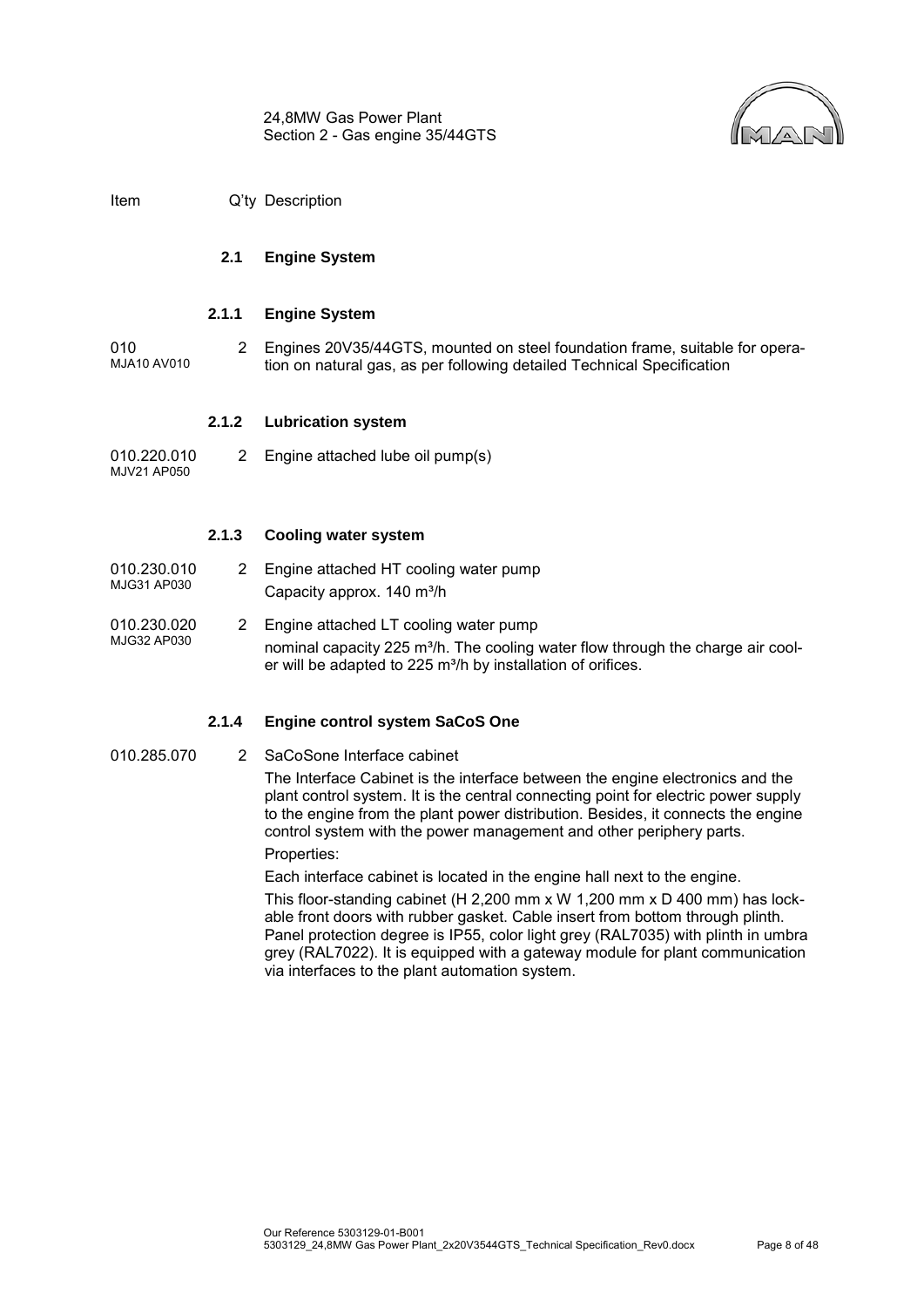24,8MW Gas Power Plant Section 2 - Gas engine 35/44GTS



Item Q'ty Description

010.285.080 2 SaCoSone Auxiliary Cabinet The Auxiliary Cabinet contains the driver unit for the speed governor as well as the starters for the engine attached motors. Properties: Each Auxiliary Cabinet is located in the engine hall next to the engine.

This floor-standing cabinet (H 2,200 mm x W 1,200 mm x D 400 mm) has lockable front doors with rubber gasket. Cable insert from bottom through plinth. Panel protection degree is IP55, color light grey (RAL7035) with plinth in umbra grey (RAL7022). Starters for engine attached cylinder lubrication pump as well as temperature control valves for cooling water.

- 010.285.120 2 Control cabinet for gas control line Wall mounted cabinet, consisting of I/O modules for monitoring of the gas control line
- 010.285.130 2 Turbocharger control unit

## **2.1.5 Factory Acceptance Test (FAT)**

- 010.330.020 1 Factory Acceptance Test of one engine The test will be done with the MAN Diesel & Turbo test bed equipment and installations but without other offered equipment. Pre tests:
	- − Checking of systems and installations
	- − Testing of monitoring and safety equipment
	- − Running-in and adjusting
	- − Running up to 100% load
	- − Adjusting of ignition pressure
	- − Adjusting of governor
	- − Checking of all operation data

Workshop test procedure:

− Starting tests approx. 15 min. − Warming up to 100% load approx. 25 min. − Continuous power of 100% load 60 min. − Continuous power of 85% load 30 min. − Governor test approx. 15 min.

For the FAT natural gas and lube oil will be used in line with the MAN Diesel & Turbo standards. The test will be executed according to the actual conditions prevailing at our workshop. The operating values to be expected at site can be calculated by using well-proven methods on basis of the main operating values ascertained on the test bed. The measuring parameters, including relevant accuracies, are based on ISO 3046.

Extension or changes of our test program would result in additional cost and have to be clarified upon request.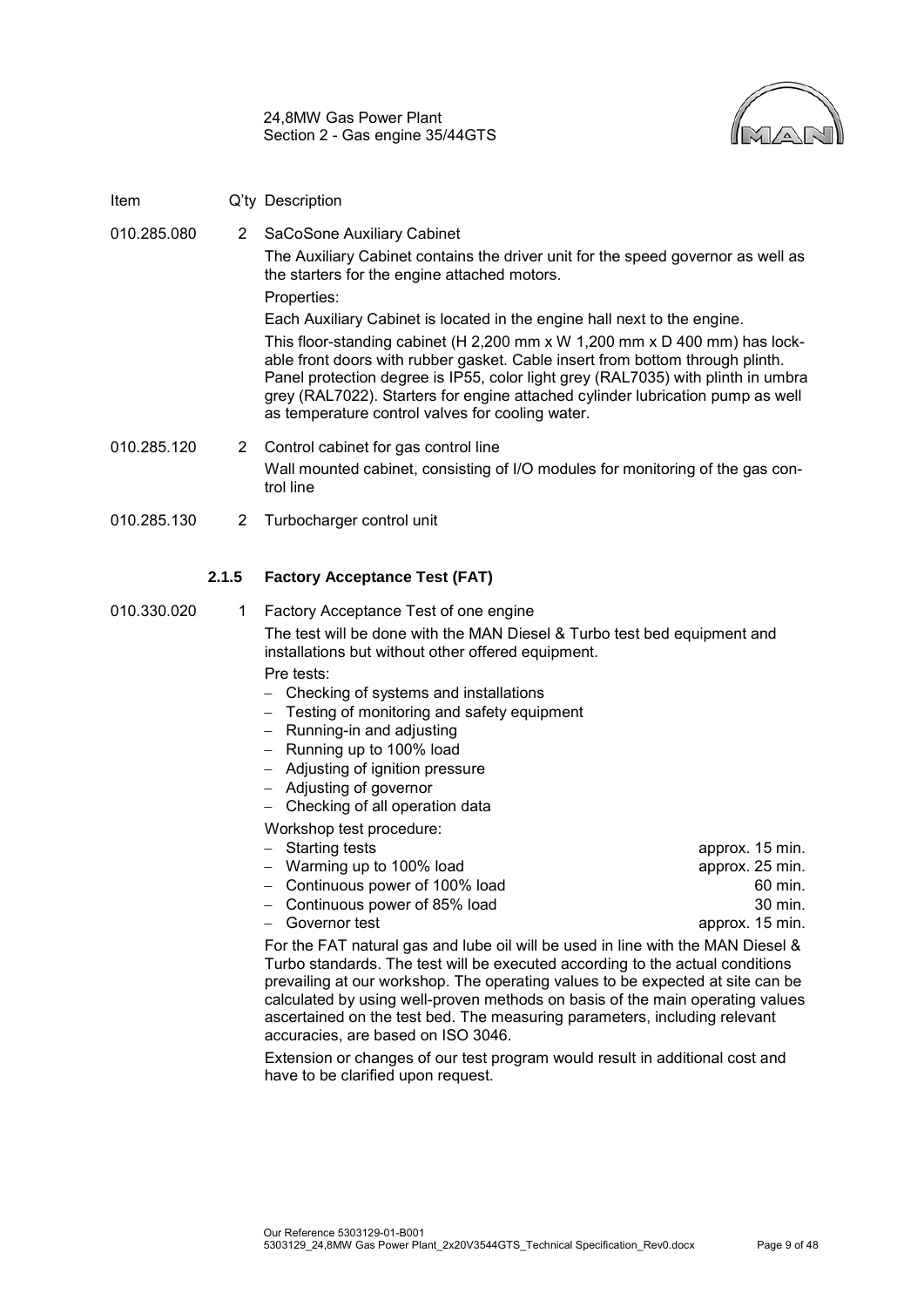24,8MW Gas Power Plant Section 2 - Gas engine 35/44GTS



<span id="page-11-0"></span>

| 2.2                              | Detailed Technical Specification of one engine 35/44GTS                                                                                                                                |
|----------------------------------|----------------------------------------------------------------------------------------------------------------------------------------------------------------------------------------|
| Design features                  | One-part crankcase with safety valves on crankcase covers<br>Crankshaft made of forged steel with torsion vibration damper at free end                                                 |
|                                  | Main bearings and big-end bearings with two-part thin-walled bearing shells<br>and main bearings cross-braced by tie-rods                                                              |
|                                  | Connecting rod (split with flange) drop-forged from steel                                                                                                                              |
|                                  | Piston with forged steel crown and steel skirt                                                                                                                                         |
|                                  | Cast-iron cylinder liners with fire land ring                                                                                                                                          |
|                                  | Nodular cast-iron cylinder head with armor-plated inlet and exhaust valves,<br>valve seat rings for the inlet and exhaust valves. Valve rotators on the inlet and<br>exhaust valves.   |
|                                  | Pipes on the engine with counter flanges or connecting screws                                                                                                                          |
| Natural gas and                  | The 35/44GTS is an Otto gas engine with spark plugs.                                                                                                                                   |
| <i>ignition</i> system           | Electronically controlled gas valves, individually for each cylinder                                                                                                                   |
|                                  | Gas supply line with indicator filter, shut-off by means of solenoid valve                                                                                                             |
|                                  | The ignition system provides a scavenged pre-chamber, optimized for low $NOx$<br>emissions and stable ignition. The ignition system using spark plugs ensures<br>reliable ignition.    |
| Turbo charging<br>and charge-air | Two-stage turbo charging with intermediate charge air cooling, installed on a<br>free-standing module, decoupled from the engine, consisting of:                                       |
| cooling                          | 2 low pressure turbocharger, one for each cylinder bank. Dry cleaning device<br>for the exhaust gas turbine and wet cleaning device for the compressor.                                |
|                                  | 2 charge air cooler after low pressure stage in fresh water and two-stage de-<br>sign; with counter flanges                                                                            |
|                                  | 2 high pressure turbocharger, one for each cylinder bank. Wet cleaning device<br>for the exhaust gas turbine.                                                                          |
|                                  | 2 charge air cooler after high pressure stage in fresh water and two-stage de-<br>sign; with counter flanges                                                                           |
|                                  | Waste gate to increase the exhaust gas temperature after engine                                                                                                                        |
|                                  | Air pipe sound insulated between compressor and charge air cooler (including<br>air intake casing)                                                                                     |
|                                  | Exhaust gas piping on the engine, un-cooled, thermally insulated and lagged                                                                                                            |
| Operation and<br>control         | Engine safety and control system SaCoS <sub>one</sub> , comprising of:<br>SaCoS <sub>one</sub> Injection unit                                                                          |
|                                  | resiliently mounted on engine, consisting of injection module(s) for electronic<br>speed governing and gas injection valve control                                                     |
|                                  | SaCoS <sub>one</sub> Control unit                                                                                                                                                      |
|                                  | resiliently mounted on engine, consisting of highly integrated control modules,<br>one for safety system and one for alarm handling and control, including the<br>following functions: |
|                                  | Splash oil temperature monitoring<br>Lube oil temperature and pressure monitoring<br>- Cooling water temperature and pressure monitoring                                               |
|                                  | - Charge air temperature and pressure monitoring                                                                                                                                       |
|                                  | - Exhaust gas temperature monitoring<br>- Speed monitoring and over speed protection<br>Engine control                                                                                 |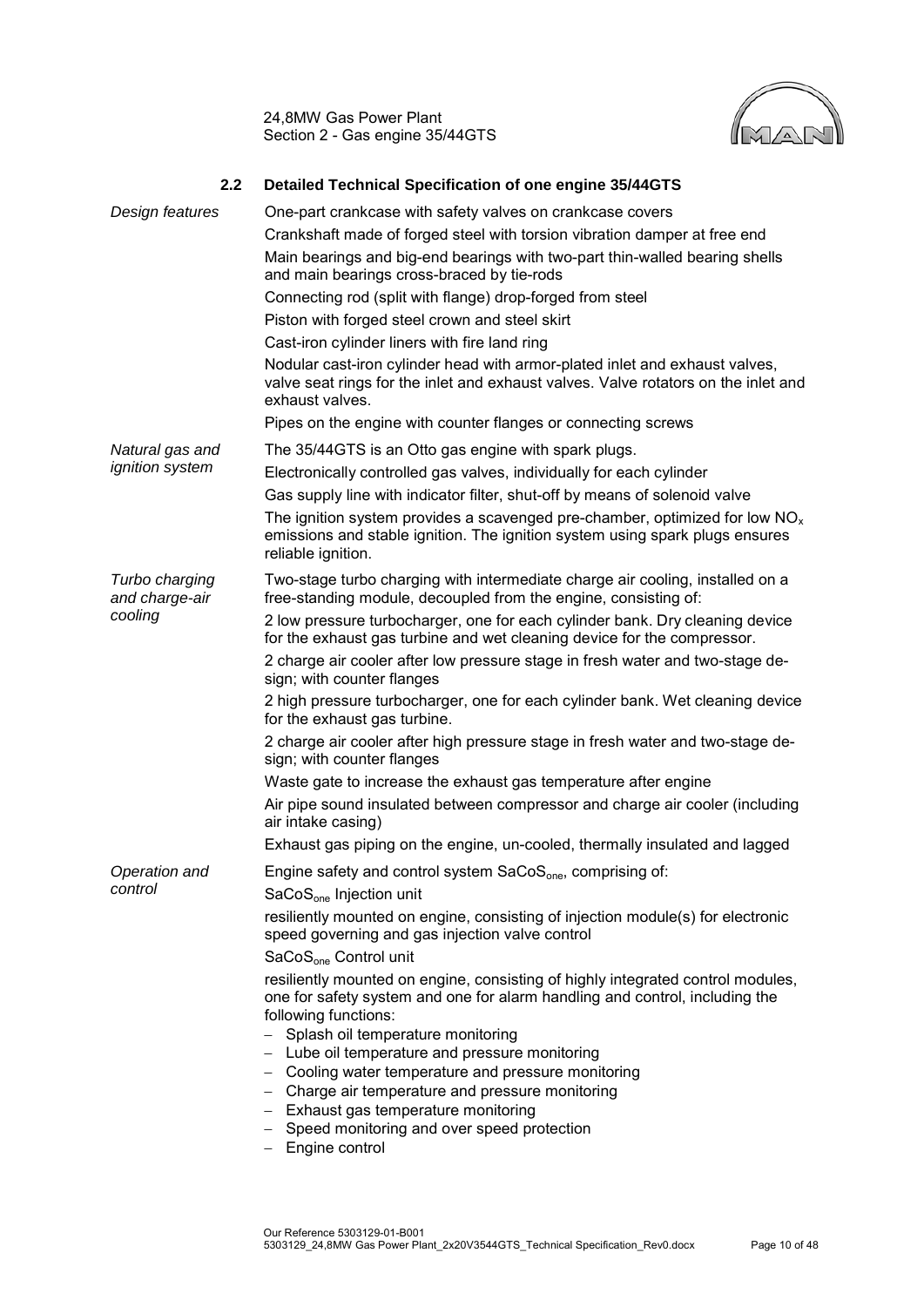|                            | 24,8MW Gas Power Plant<br>Section 2 - Gas engine 35/44GTS                                                                                                                                                                                                                                                                  |
|----------------------------|----------------------------------------------------------------------------------------------------------------------------------------------------------------------------------------------------------------------------------------------------------------------------------------------------------------------------|
|                            | SaCoS <sub>one</sub> Atex unit<br>resiliently mounted on engine, consisting of explosion protected I/O modules<br>for main bearing monitoring                                                                                                                                                                              |
|                            | SaCoS <sub>one</sub> Knock control unit<br>resiliently mounted on engine, consisting of knock detection device                                                                                                                                                                                                             |
|                            | Local operating panel<br>resiliently mounted on engine, with TFT touch screen for:<br>Indication of engine operating data<br>Indication of status and alarm messages<br>Engine start/stop<br>- Control station change-over<br>Increase/decrease of speed set point<br>- Emergency stop<br>Oil mist detector Schaller VN115 |
| Temperature<br>measuring   | Thermocouples for measuring the exhaust gas temperature after each cylinder,<br>before and after turbocharger                                                                                                                                                                                                              |
| Lubricating and<br>cooling | Forced-feed lubrication for all bearing points of running gear, camshaft, timing<br>gear and turbocharger<br>Cylinders, cylinder heads and charge-air coolers are water-cooled, pistons are<br>oil-cooled                                                                                                                  |
| <b>Starting system</b>     | The engine uses a compressed air starter that transmits the torque directly to<br>the flywheel. The starter module also includes a flexible turning gear.                                                                                                                                                                  |
| Engine painting            | The exterior surface of the engine is painted in WINDOW GRAY (RAL7040).<br>Painting consists of one finishing coat, approx. 20 µm.                                                                                                                                                                                         |
| Acceptance                 | Works acceptance / factory approval.                                                                                                                                                                                                                                                                                       |
| Calculation                | Torsion vibration calculation                                                                                                                                                                                                                                                                                              |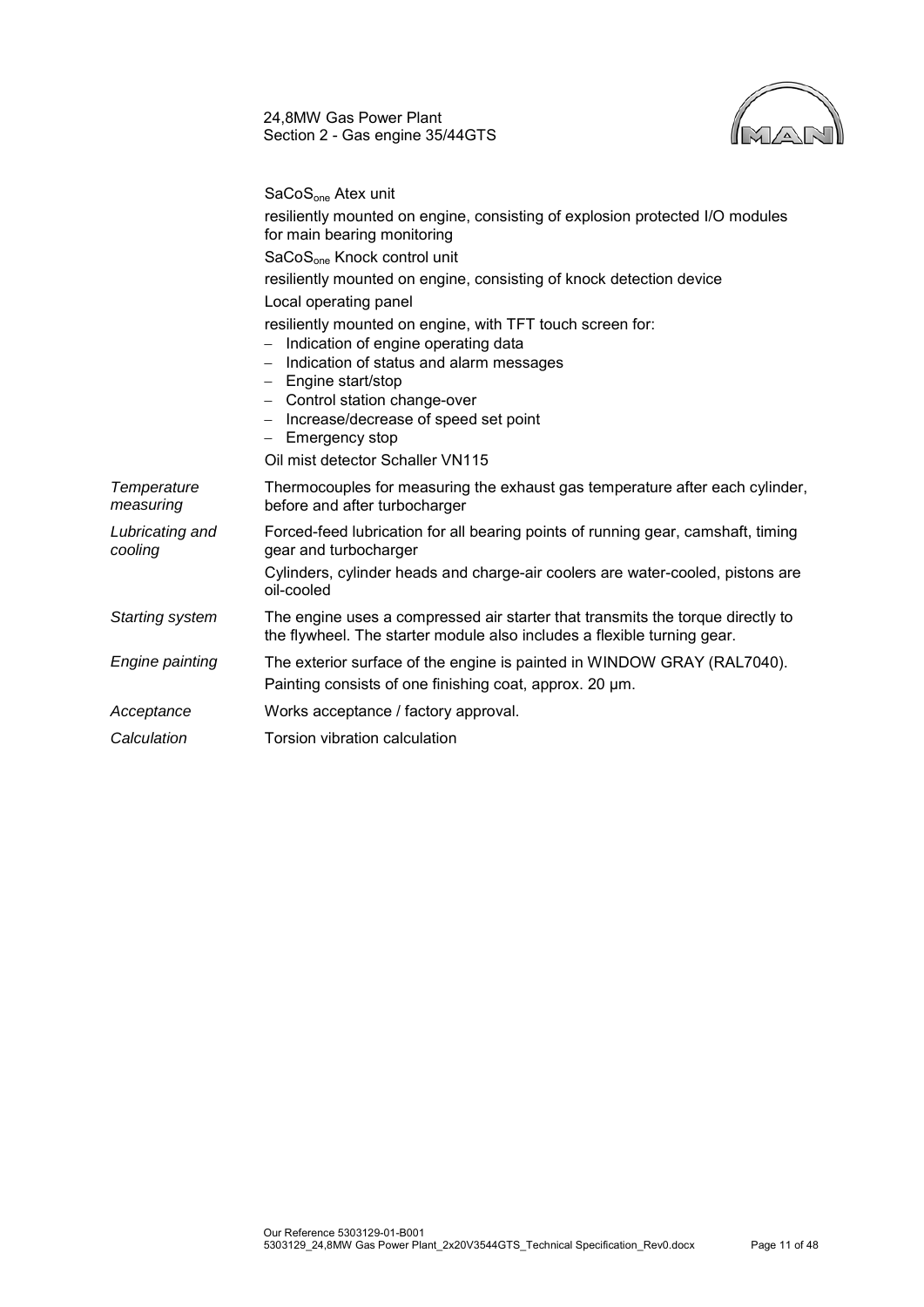24,8MW Gas Power Plant Section 3 - Generating set



## **3 Generating set**

<span id="page-13-0"></span>*General description* Our generating sets are designed for power generation in continuous, durable and safe operation. The area of application comprises ranges from supplies of basic loads in public mains or coverage of peak loads to isolated applications for industrial consumers.

The engine is rigidly mounted on a steel frame, acting as the lubricating oil service tank, which is resiliently seated on a simple concrete foundation by spring isolators. The alternator is connected to the engine by a flexible coupling, rigidly mounted and grouted onto a separate and elevated concrete foundation.



Dimensions and weight<sup>[7](#page-13-1)</sup> of the generating set:

- − Height (H) 5200 mm
- 
- Width (W)
- − Weight (dry) 188000 kg

 $\text{Length (C)}$ 15686 mm<br>
Width (W) 4925 mm

*Outline dimensions*

<span id="page-13-1"></span>The dimensions and weight stated correspond to the complete unit including alternator. The total weight varies depending on the alternator make. All given masses are without lube oil and cooling water. Dimensions and weights are for guidance only and are subject to change without notice. The length of the genset unit depends on the alternator make.  $\overline{a}$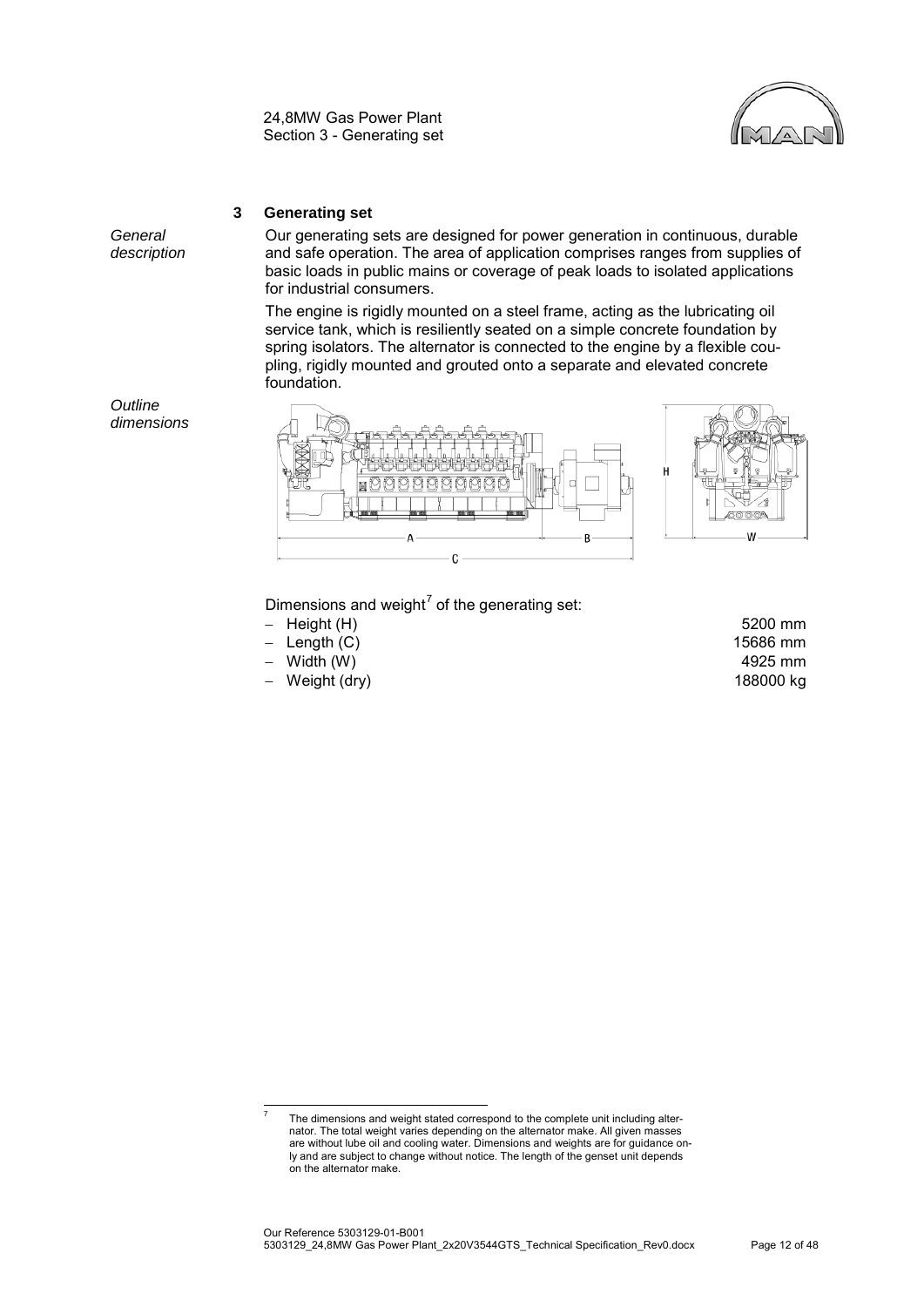24,8MW Gas Power Plant Section 3 - Generating set



<span id="page-14-0"></span>Item Q'ty Description

MJP10 AU011

#### **3.1 Connecting elements**

#### **3.1.1 Coupling arrangement**

020.010.010 MJK10 AU010 2 Flexible coupling The flexible coupling is mounted between engine flywheel and alternator shaft. The scope includes a connection hub for the alternator shaft and fixing bolts for connection to the flywheel. A standard coupling is used. Size and rubber quality are determined by the torsional vibration calculation. 020.010.040 2 Flywheel cover

**3.1.2 Pipe adapters**

- 020.030.025 2 Flexible pipe connections for the engine
- <span id="page-14-1"></span>020.030.080 4 Rubber expansion joint for intake air duct to be installed upstream of turbocharger, delivered with counter flange.

#### **3.2 Genset**

#### **3.2.1 Alternator system**

025.020.010 -1 MKA10 AG010 2 Three phase synchronous alternator

Design:

The stator frame is a rigid, welded steel structure construction. The stator core is built of thin electric sheet steel laminations which are insulated on both sides with heat-resistant inorganic resin. The radial cooling ducts in the stator core ensure uniform and effective cooling of the stator.

The rotor consists of a forged steel shaft, a hub and sheet steel poles fixed on the hub. The pole laminations are pressed together with steel bars fixed to the end plates.

The windings, epoxy resin impregnated, are provided with very strong bracing which withstand all expected mechanical and electrical shocks and vibrations.

Engine-independent, self lubricated bearing design, to avoid possible lube oil contamination by the engine.

The alternator is self-ventilated and needs no external forced air flow. The surrounding air is used for cooling. The cooling air is drawn in through air filters and blown out to the surrounding environment.

- Rated technical data:
- − Output approx. 15081 kVA
- − Voltage 11 kV
- Our Reference 5303129-01-B001 5303129\_24,8MW Gas Power Plant\_2x20V3544GTS\_Technical Specification\_Rev0.docx Page 13 of 48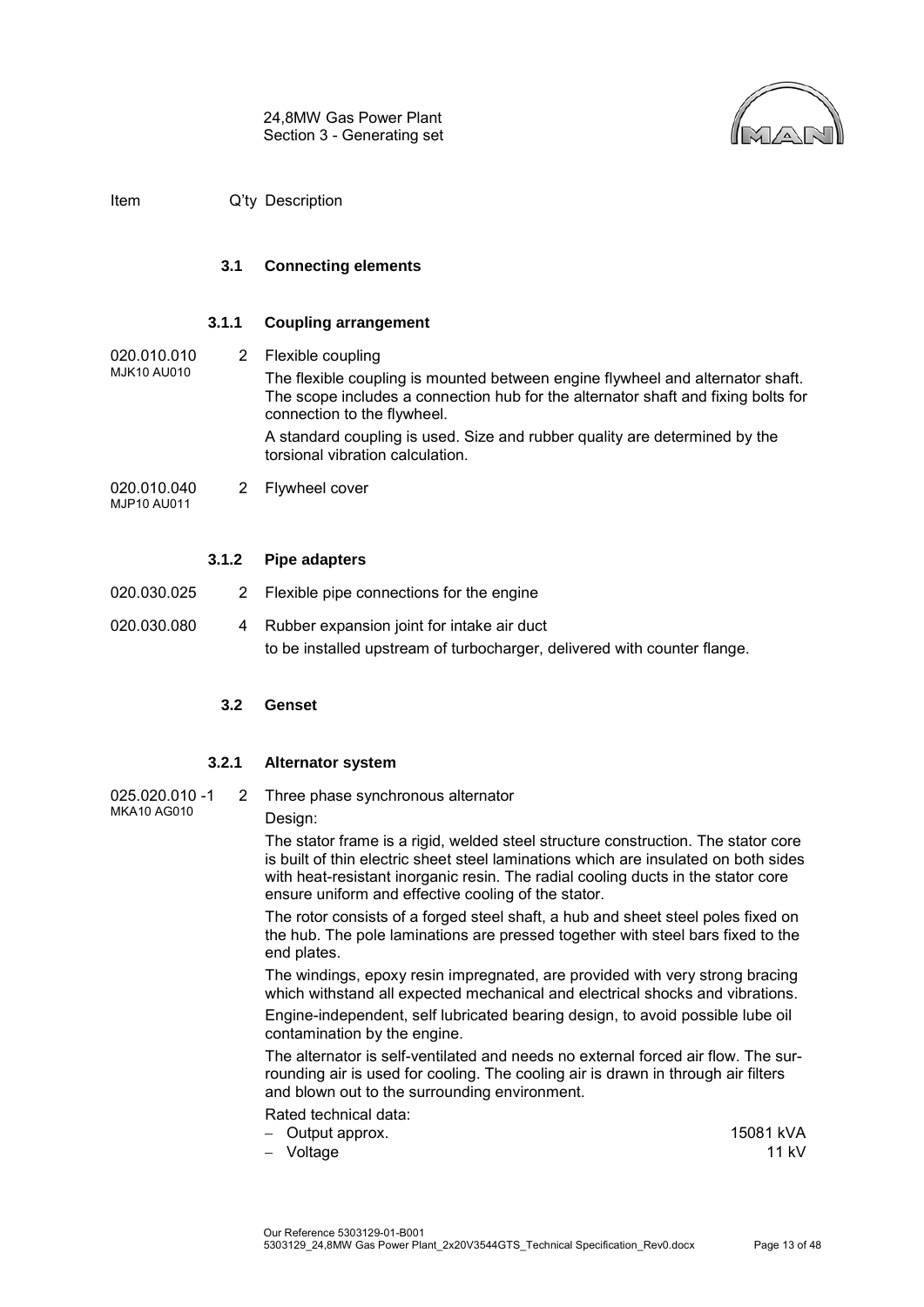

24,8MW Gas Power Plant Section 3 - Generating set

| Item | Q'ty Description |
|------|------------------|
|------|------------------|

025.020.050

|   | $-$ Current approx.                                                                                                                                              | 792 A                    |
|---|------------------------------------------------------------------------------------------------------------------------------------------------------------------|--------------------------|
|   | - Frequency                                                                                                                                                      | 50 Hz                    |
|   | - Power factor                                                                                                                                                   | 0,8                      |
|   | - Temperature rise stator/rotor                                                                                                                                  | F/F                      |
|   | Insulation class                                                                                                                                                 | F                        |
|   | - Mounting design<br>- Protection class alternator                                                                                                               | IM1001 or IM7201<br>IP23 |
|   | - Protection class terminal box                                                                                                                                  | <b>IP54</b>              |
|   | Cooling method<br>-                                                                                                                                              | IC0A1 (Air cooled)       |
|   | - Operation                                                                                                                                                      | S1, continuous           |
|   | - Operation mode                                                                                                                                                 |                          |
|   | - Applicable standard                                                                                                                                            | IEC 60034                |
|   | The alternator is optimized for voltage-stability in case of load variation.                                                                                     |                          |
|   | Accessories:                                                                                                                                                     |                          |
|   | - Anti-condensation heater                                                                                                                                       |                          |
|   | - Pt100 sensors for winding temperature detection                                                                                                                |                          |
|   | - Pt100 element and lubrication oil sight-glass for monitoring, for each bear-<br>ing                                                                            |                          |
|   | Main terminal box (terminals U/V/W/N) and auxiliary terminal box (for ac-                                                                                        |                          |
|   | cessories) inclusive suitable cable glands for bottom entry                                                                                                      |                          |
|   | Brushless self-excitation system including rotating diodes and protection<br>against overvoltage                                                                 |                          |
|   | - Droop current transformer installed in main terminal box                                                                                                       |                          |
|   | - Star point current transformers for protection purposes installed in main<br>terminal box                                                                      |                          |
|   | - Painting similar to engine color                                                                                                                               |                          |
|   | - Foundation bolts                                                                                                                                               |                          |
|   | Final series test report according to manufacturer's standard is included.                                                                                       |                          |
| 2 | Automatic voltage regulator (AVR)                                                                                                                                |                          |
|   | Digital excitation control system type BASLER DECS 250 installed on a mount-<br>ing plate integrated in the Genset Interface Panel (GCP).                        |                          |
|   | Features:                                                                                                                                                        |                          |
|   | Voltage Regulation accuracy <0,25%                                                                                                                               |                          |
|   | - Proportional (P), integral (I) and derivative (D) stability control                                                                                            |                          |
|   | Limiter functions to ensure, that the alternator does not exceed its capabili-<br>ties, e.g. Over/Under Excitation Limiter, Stator Current Limiter, V/Hz Limiter |                          |
|   | Paralleling compensation of two or more alternators using reactive droop                                                                                         |                          |
|   | - Automatic Voltage Regulation Mode (AVR Mode), Power Factor Mode,                                                                                               |                          |
|   | Field Current Regulation (Manual Mode)                                                                                                                           |                          |
|   | Several protection functions (e.g. Loss of sensing voltage, Loss of excita-                                                                                      |                          |
|   | tion)                                                                                                                                                            |                          |
|   | <b>Rotating Diode Monitoring</b>                                                                                                                                 |                          |

- − Serial bus coupling interface for read out of different measuring values
- − Synchro check relay functionality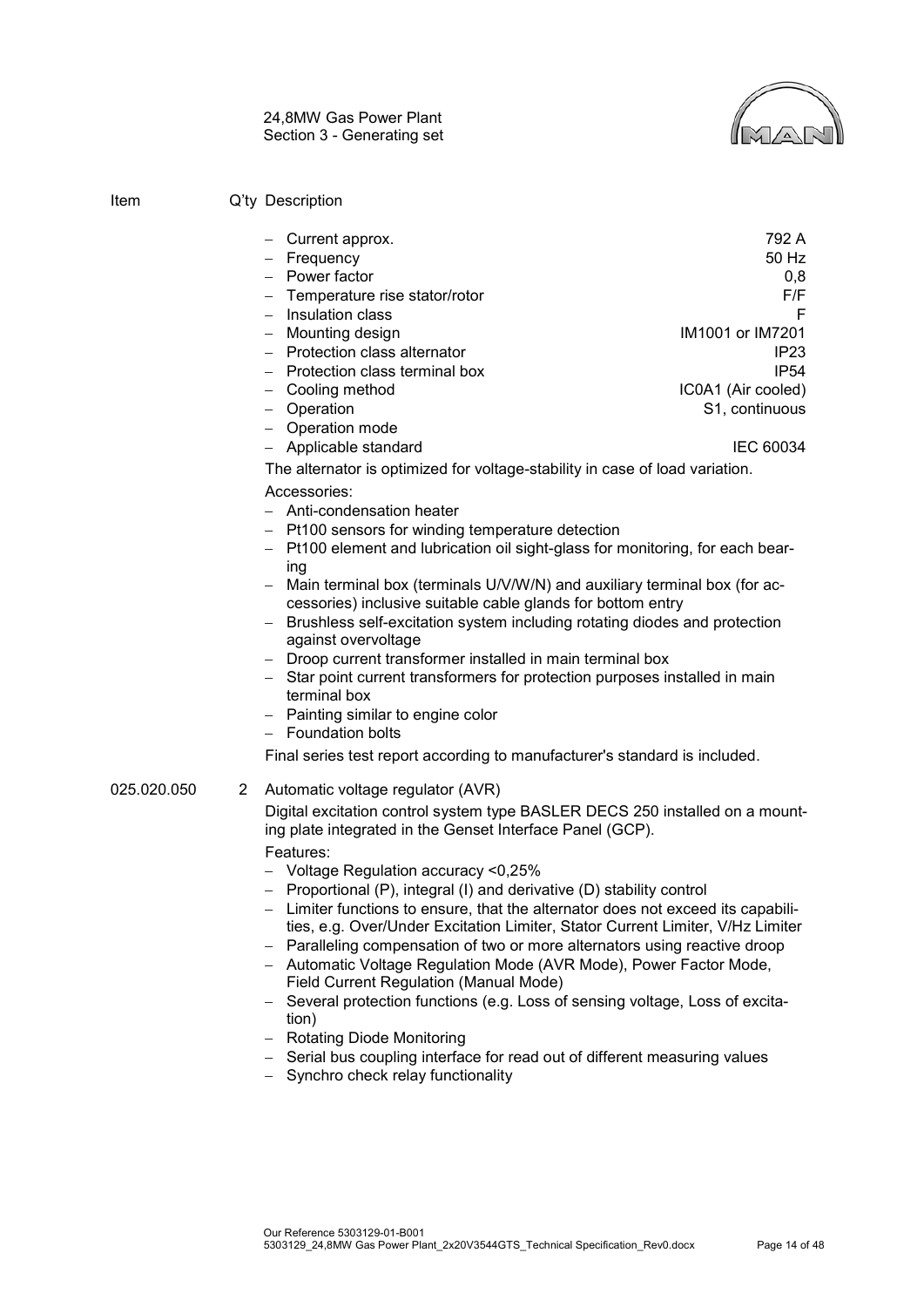



Item Q'ty Description

#### **3.2.2 Foundation system**

025.030.030 2 Grouting material for seating of alternator

025.030.050 -2 MJA10 BF021 2 Foundation frame seating Spring elements for resilient, vibration-isolated mounting of the steel foundation frame with engine on the concrete foundation including equipment for lining (balancing aids) and fixing.

#### **3.2.3 Genset add-ons**

025.035.060 2 Lube oil tank level monitoring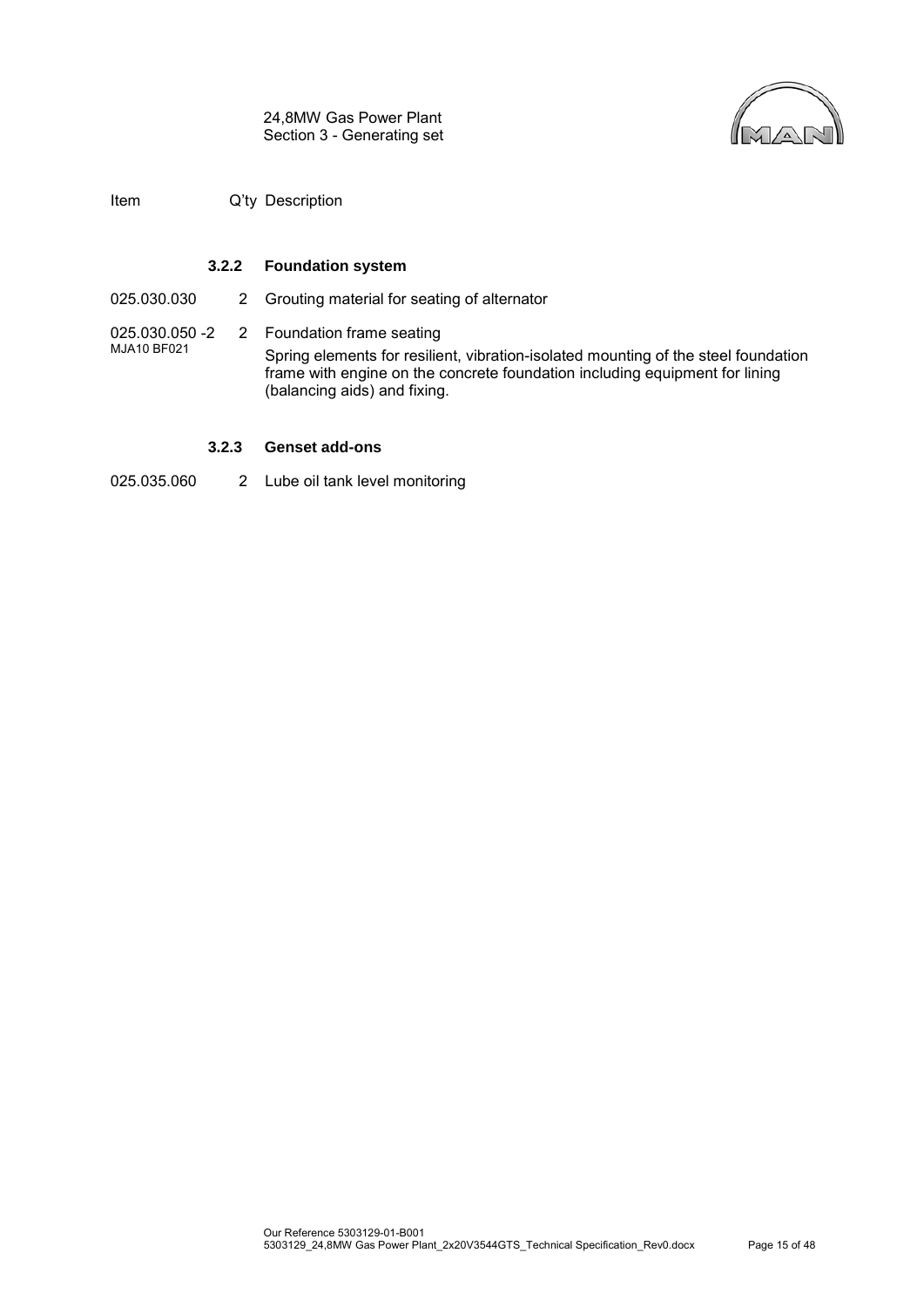24,8MW Gas Power Plant Section 4 - Mechanical scope



#### **4 Mechanical scope**

<span id="page-17-1"></span><span id="page-17-0"></span>Item Q'ty Description

#### **4.1 Auxiliary systems, engine related**

#### **4.1.1 Lube oil service system**

- 030.020.010 -1 MJV21 AC010 2 Lube oil module
	- consisting of:
		- − Lube oil heat exchanger
		- − Lube oil priming pump with e-motor
		- − Lube oil temperature regulating valve
		- − Terminal box
		- The above equipment is mounted on a frame with corresponding fittings completely piped and wired.
- 030.020.150 MJV23 AA010 2 Lube oil replenishing and flow rate measuring device Consisting of:
	- − Oval gear meter including pulse trigger
	- − Solenoid valve
- 030.020.270 MJV22 AT040 2 Lube oil fine filter
	- Consisting of:
		- − Fine filter with cartridge
		- − Feed pump with motor (2-3 times circulation of lube oil volume in 24 hours).
		- − Pressure switch to indicate cartridge change.
		- Fine filters are simple to operate and do not need any process water. The filters can be changed quickly and easily without engine shutdown.
- 030.020.280 -1 MJV28 AT010 2 Oil mist fan The vent gases originate from the following: − Crankcase: Gases from the combustion chamber leak past the piston rings − Turbocharger vent: The bearing housing of the turbocharger is pressurized to prevent the hot exhaust gases entering the bearing housing. It is pressurized by letting some of the gases from the compressor side of the turbocharger into bearing housing. The oil mist eliminator reduces the oil emissions from the vents of the engine crankcase chamber and the turbocharger. 030.020.290 2 Lube oil preheating pump
- MJV21 AP040 Pump for lube oil circulation in the pre-heating circuit.

## **4.1.2 HT cooling water service system**

030.030.035 MJG31 AP020 2 Cooling-down pump, free-standing Capacity 30 m<sup>3</sup>/h, with e-motor.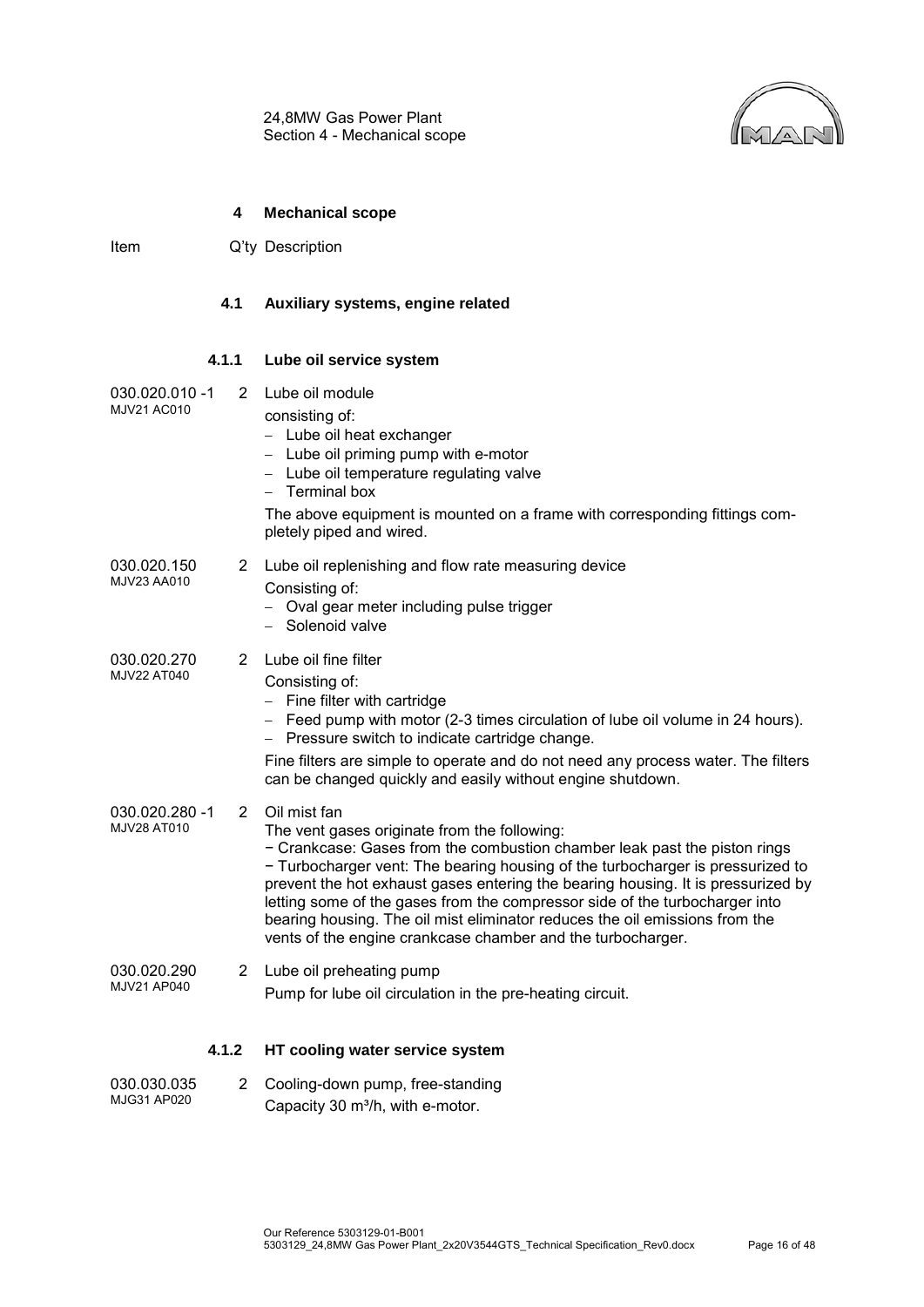

| Item                          |       | Q'ty Description                                                                                                                                                                                                                     |
|-------------------------------|-------|--------------------------------------------------------------------------------------------------------------------------------------------------------------------------------------------------------------------------------------|
| 030.030.035 -1<br>MJG31 AP020 | 2     | HT cooling water temperature regulating valve<br>With electric actuator, to be fitted in the cooling water pipe to radiator and re-<br>sistance thermometer Pt 100 to be fitted in HT cooling water pipe downstream<br>mixing point. |
| 030.030.035 -2<br>MJG31 AP020 | 2     | Resistance thermometer for HT cooling water, loose supply                                                                                                                                                                            |
| 030.030.060<br>MJG31 BB011    | 2     | Cooling water expansion tank<br>The tank is designed with two separate compartments for HT and LT circuit,<br>capacity 500 I/250 I, with mechanical level indicator and minimum alarm con-<br>tact                                   |
|                               | 4.1.3 | Low temperature cooling water system                                                                                                                                                                                                 |
| 030.040.050 -1<br>MJG32 AA025 | 2     | Charge air temperature control valve (CHATCO)                                                                                                                                                                                        |
| 030.040.050 -2<br>MJG32 AA025 | 2     | Resistance thermometer for charge air temperature                                                                                                                                                                                    |
|                               |       |                                                                                                                                                                                                                                      |

030.040.050 -3 MJG32 AA025 2 LT cooling water temperature control valve with electric actuator and resistance thermometer Pt100, to be installed in LT cooling water pipe downstream the mixing point

## **4.1.4 Two circuit radiator cooling system**

- 030.050.010 -1 MJG32 AC020 2 Two-circuit radiator cooling system The engines are cooled with outside mounted radiators with electrically driven induced draft fans with space heaters. Scope of supply:
	- − Radiator cooler with separate cooling circuits for high and low temperature cooling water
	- − Frame material: hot dipped galvanized steel.
	- − Tube material: copper
	- − Fin material: aluminum

The radiator coolers are designed for a minimum temperature of -20 °C (with glycol) and a maximum ambient temperature of 40 °C.

Supply without steel supporting structure.

Each engine is cooled by separate radiator units.

Noise power level of the radiators for one engine is 110 dB(A).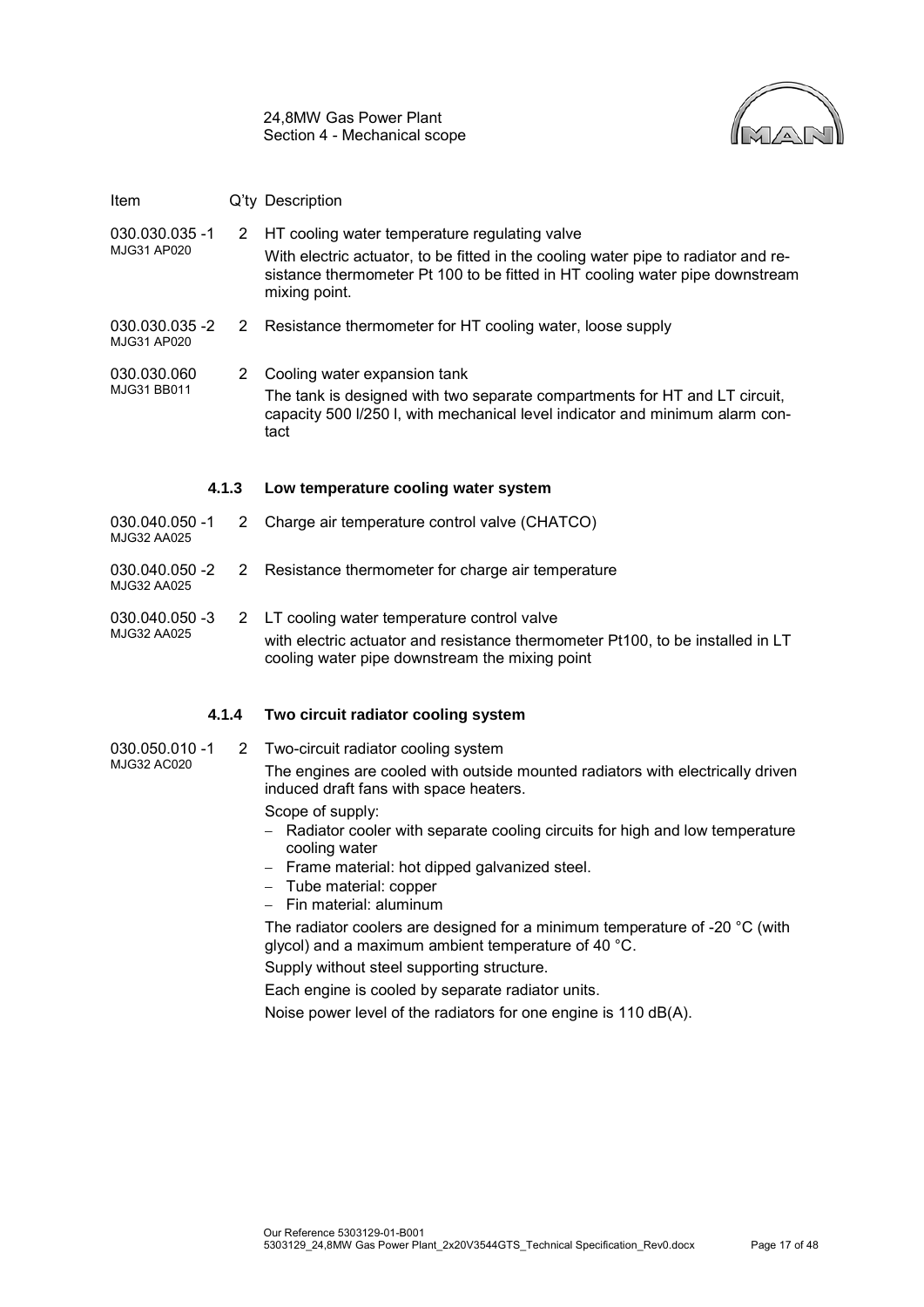

Item Q'ty Description

#### **4.1.5 Fuel gas system**

030.100.010 EKG91 BP010

2 Gas control line

Rated for gas supply overpressure as per minimum requirements for natural gas, consisting of:

- − Shut-off valve
- − Gas filter
- − Pressure gauges / pressure switch
- − Gas regulator system with safety shut-off
- − 2 Trip action stop valves
- − 2 Main venting valves
- − Terminal box, explosion-proof.

The maximum allowed distance between the gas control line outlet and the engine gas inlet is 10 m. The piping between gas control line and engine gas inlet has to be made of stainless steel (min. X6CrNiMoTi17-12-2, being fluid and ambient resistant).

030.100.050 EKG91 AA020

- 2 Set of shut off valves for natural gas
	- Consisting of:
	- − main shut off valve
	- − shut off valve for priming the main gas pipe
	- − venting valve

As an additional safety and maintainability measure MDT recommends the installation of a manual ball valve within the natural gas supply line in each engine related branch in front of the power house. This valve is not in scope of supply of MDT.

## **4.1.6 Combustion air system**

- 030.120.010 -1 MJQ61 AT010 2 Intake air filter unit
	- Consisting of:
	- − Weather protection
	- − Droplet separator
	- − Pulse filter, self-cleaning with pressurized air
	- − Silencer for a noise attenuation of approx. 40 dB(A)
	- − Transition piece to intake air duct(s)
	- − Intake air pre-heating
	- − Filter control unit

## **4.1.7 Engine exhaust gas system**

030.130.020 2 Expansion joint for exhaust gas duct to be installed after adapter, without counter flange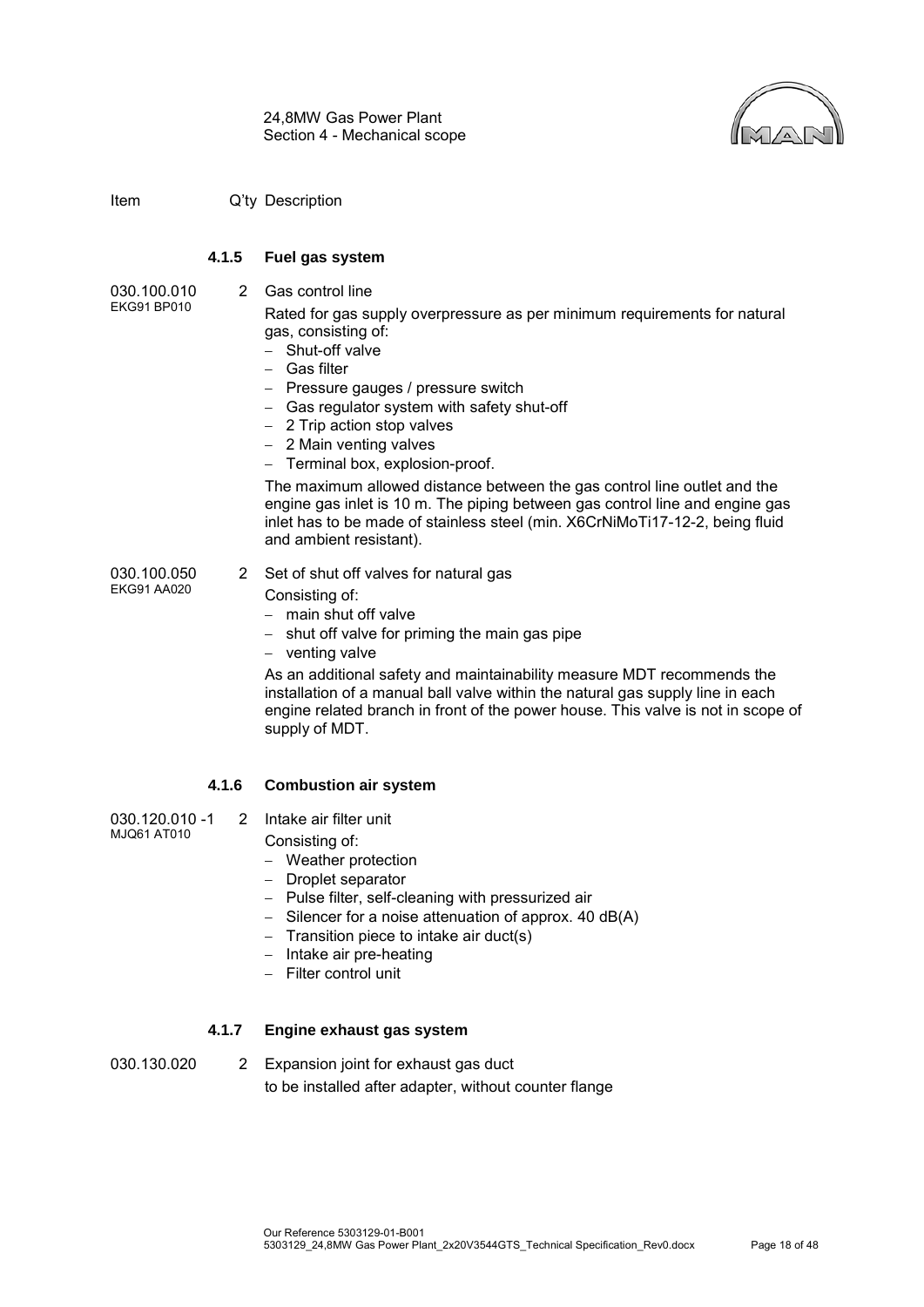

24,8MW Gas Power Plant Section 4 - Mechanical scope

<span id="page-20-0"></span>Item Q'ty Description

## **4.2 Auxiliary systems, plant related**

## **4.2.1 Lube oil supply system**

040.010.010 1 Lube oil preheater set

MJV21 AC020

To heat engine lube oil to 40°C before engine start, heating capacity 48 kW, consisting of:

- Temperature controller with limiter
- − Temperature sensor
- − Safety valve
- − Switch cabinet with control and power part
- − Saddle support.

The preheater set is designed to preheat the lube oil of one engine.

040.010.030 MJV23 AP030 2 Lube oil supply pump

1 x operation and 1 x stand-by, capacity 3  $m^3/h$  each, with e-motor. The pump is used to supply lube oil from the storage tank to the service tank.

040.010.040 MJV23 AP060 1 Lube oil transfer pump

Capacity 3 m<sup>3</sup>/h, with motor and attached pressure relief valve. The transfer pump is used to refill the foundation frame (lube oil service tank) with the lube oil stored in the maintenance tank.

## **4.2.2 HT cooling water supply system**

040.030.010 MJG31 AC010

1 Pre-heater set for cooling water

After a longer engine shut down pre-heating is necessary before the start-up of the engine. A pre-heater set delivers the necessary energy. A circulating pipe interconnects the pre-heating set with the engine.

Cooling water pre-heating module, consisting of:

- − Continuous flow water heater, electrical type (heating capacity approx. 120 kW)
- − Temperature regulator
- − Switch cabinet, ready for connecting and service, with control and power part.

The preheater is designed for heating the engines consecutively.

## **4.2.3 Main water supply system**

040.040.010 GBK35 BB050 1 Cooling water collecting tank Capacity 3000 l with mechanical level indicating.

040.040.020 1 Replenishing pump module Consisting of 2 pumps (1 x operation + 1 x stand-by), capacity 3  $m^3/h$  each, with e-motor and expansion pot, capacity 200 l.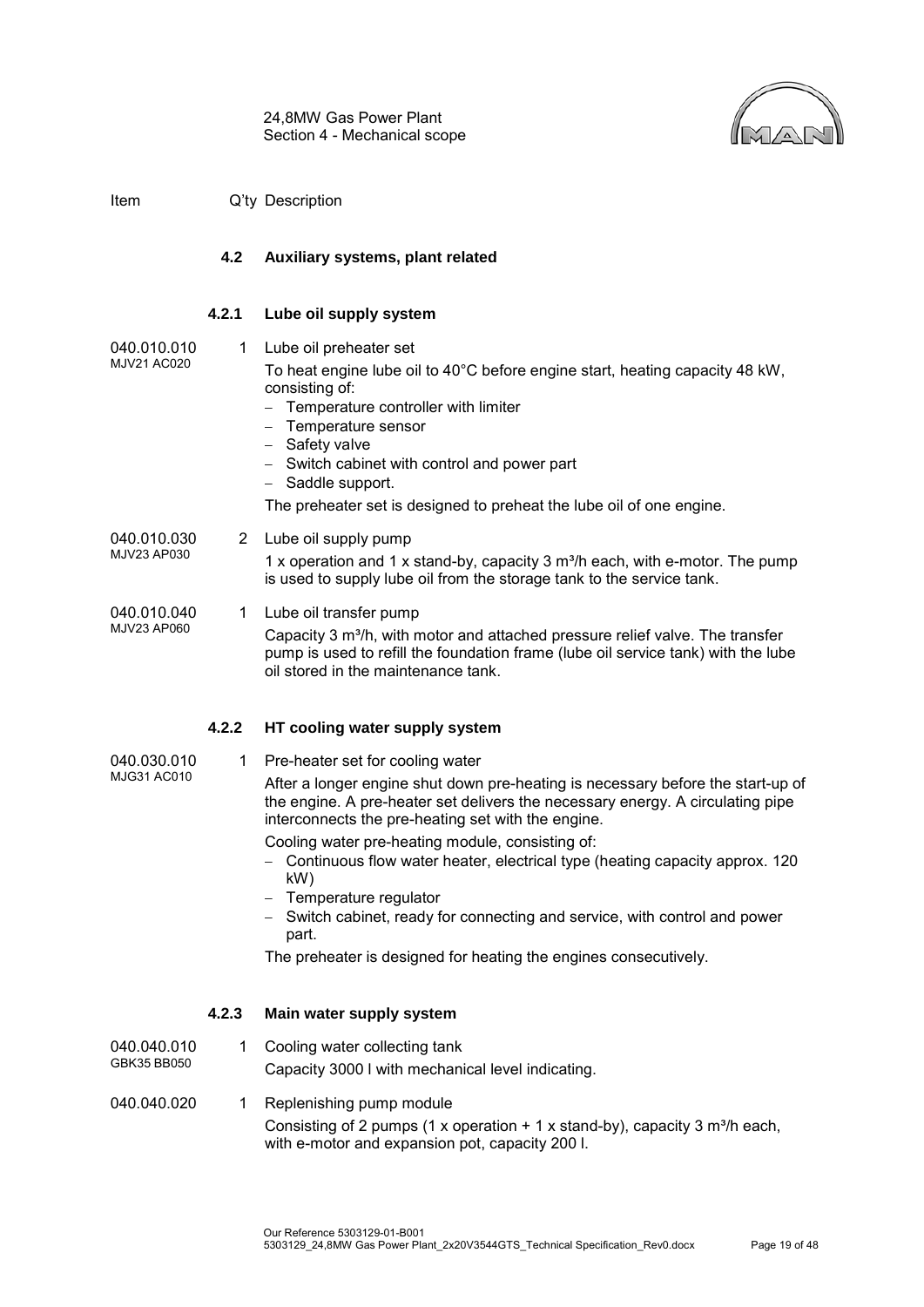24,8MW Gas Power Plant Section 4 - Mechanical scope



Item Q'ty Description

#### **4.2.4 Fuel gas system**

- 040.065.010 -1 UMF15 CQ010
- 1 Gas alarm unit Consisting of:
	- − Monitoring panel
	- − Set of gas detectors
	- The final locations of the gas detectors in the powerhouse have to be verified by customer (e.g. with smoke plume test). In case of gas alarm (highest stage) all equipment within the monitored area, which can be a source of ignition, needs to be de-energized/ black.

#### **4.2.5 Starting air system**

040.070.010 SCB71 BB010 2 Starting air receiver Capacity 3000 l, working pressure 30 bar, with valve head, fittings, pressure gauge, supports and retaining bracket. The starting air receivers are connected in parallel, each one can be isolated from the system by shut-off valves. The capacity of the starting air receivers is designed for 2 starts of one engine without refilling. After a longer standstill of the engine a slow turn manoeuvre is required which needs additional starting air. 1 slow turn manoeuvres are considered in dimensioning of total capacity of the starting air receivers.

040.070.030 SCA71 AT020 2 Automatic draining equipment for starting air receiver

040.070.040 SCA71 AN010

1 Compressor module

Consisting of 2 compressors with electric motor, 30 bar pressure, capacity 120 m<sup>3</sup>/h each at 20°C and 1013 mbar barometric pressure, with suction filter, air cooled, intermediate and final cooler, oil and water traps, electro-magnetic water drain and switch and control device.

Module complete with three-phase motor, flywheel and flexible coupling.

Equipment mounted on a skid for resilient mounting.

## **4.2.6 Control air system**

040.073.010 1 Control air receiver

QFB72 BB010 Capacity 1000 l, 11 bar maximum pressure, vertical receiver, hot galvanized, with safety valve, pressure gauge and condensate discharge valve. The control air receiver to be installed in the power house.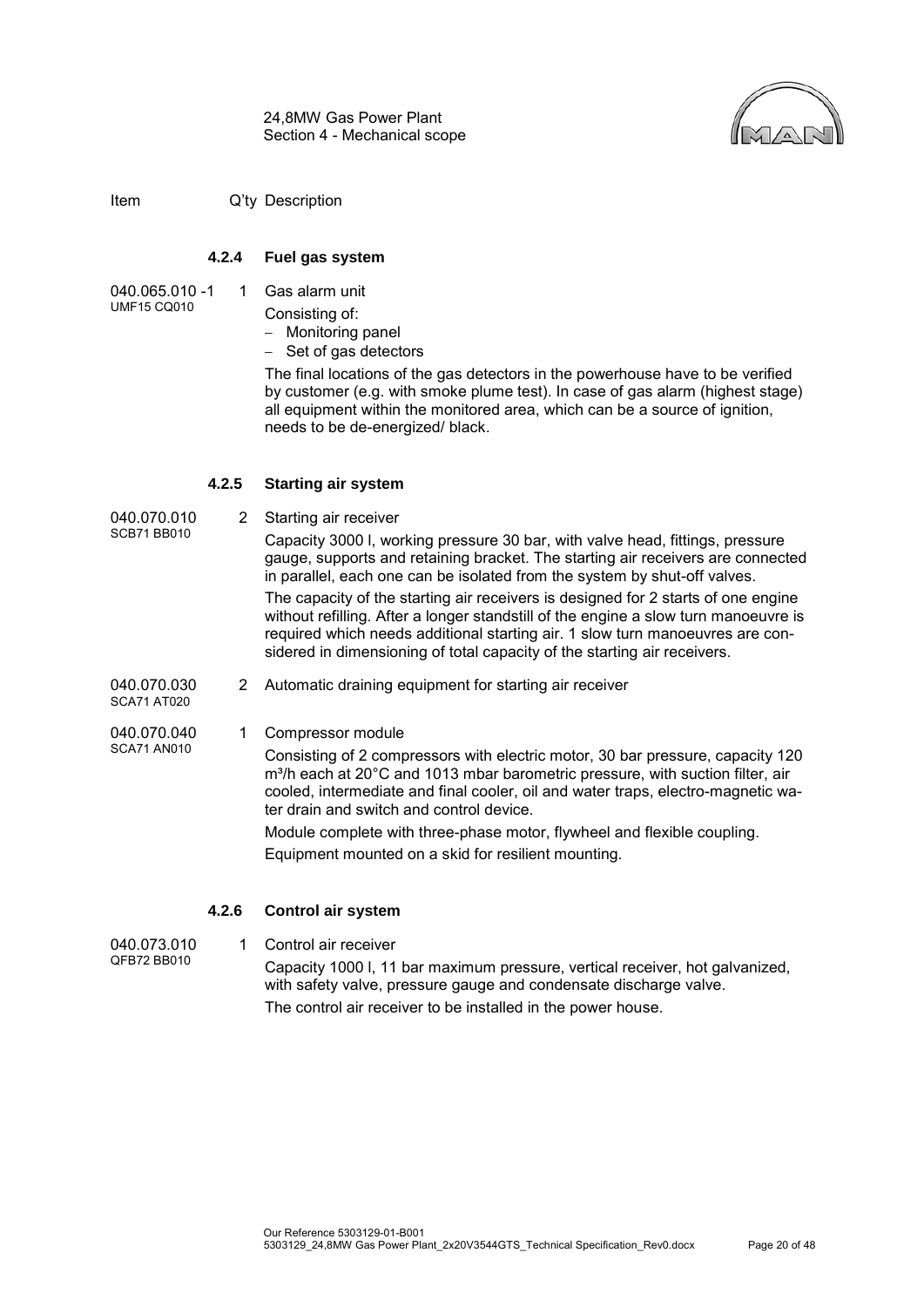| 24,8MW Gas Power Plant       |
|------------------------------|
| Section 4 - Mechanical scope |



| Item                       |   | Q'ty Description                                                                                                                                                                                                                                                                                                                                                                                                                                                                                                                                                                                                                                                      |
|----------------------------|---|-----------------------------------------------------------------------------------------------------------------------------------------------------------------------------------------------------------------------------------------------------------------------------------------------------------------------------------------------------------------------------------------------------------------------------------------------------------------------------------------------------------------------------------------------------------------------------------------------------------------------------------------------------------------------|
| 040.073.030<br>QFA72 AN020 | 1 | Control air compressor module<br>Consisting of 1 screw type compressor, 10 bar pressure, air cooled, designed<br>for continuous operation.<br>Complete module with energy saving screw type compressor block, three-<br>phase motor, belt drive with automatic belt tensioner or flexible coupling, intake<br>air filter, electro-magnetic water drain, final air cooler. Flexible hose line and<br>cyclone separator with electro-magnetic condensate trap are part of the module<br>or supplied as separate components.<br>Equipment being part the module is installed on a steel frame inside a housing<br>with operator control module.                          |
| 040.073.050<br>QFB72 AT020 | 1 | Control air adsorption dryer<br>Dehumidification of control air down to a pressure dew point of -20°C. Dryer<br>consisting of:<br>Two adsorbent tanks<br>Valves for automatically regulated drying cycle<br>- Valve and pressure indicator for regeneration air adjustment<br>- Automatic condensate discharge<br>- Humidity indicator for visual check<br>Inlet and outlet filter<br>$\overline{\phantom{0}}$<br>Above mentioned equipment will be supplied installed on a steel frame for floor<br>installation or as unit for wall-fastening. An additional filter element will be sup-<br>plied as separate component for backup purpose or special requirements. |
| 040.073.060<br>QFA71 AA010 | 1 | Pressure reducing station 30/10 bar<br>The pressure reducing station is connecting starting air and control air. The<br>starting air pressure is reduced to 10 bar, to provide control air to the plant<br>related systems. It is used as back-up for the control air compressor.<br>Reducing station, complete with:<br>Air filter<br>$\equiv$<br>- Reduction valve with pressure indicator<br>Safety valve<br>Connectors and pipes.                                                                                                                                                                                                                                 |
| 040.073.070<br>QFB72 AA010 | 2 | Pressure reducing station bar<br>The pressure reducing station is used to provide control air to the plant related<br>systems. 1 x operation + 1 x stand-by.<br>The reducing station is equipped with:<br>Air filter<br>Reduction valve with pressure indicator<br>Safety valve<br>Connectors and pipes.                                                                                                                                                                                                                                                                                                                                                              |
| 040.073.080                | 1 | Compressed air filter                                                                                                                                                                                                                                                                                                                                                                                                                                                                                                                                                                                                                                                 |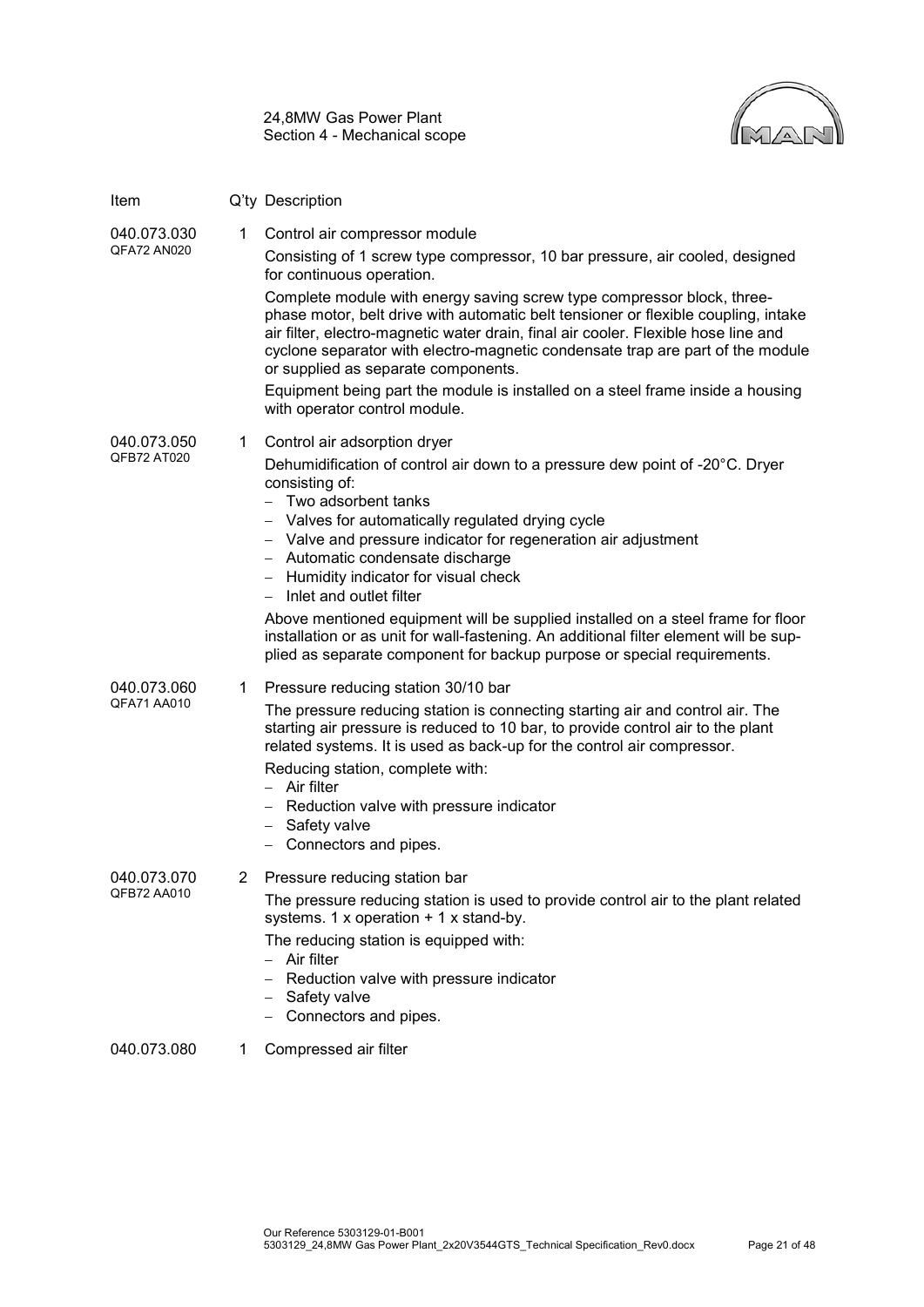



Item Q'ty Description

#### **4.2.7 Power house inlet ventilation system**

040.083.010 -1 UMF15 AN010 2 Set of inlet ventilation units

Consisting of 2 units, equipped with:

- − High efficiency ventilator
- − Silencer with noise attenuation of approx. 30 dB(A)
- − rain-proof housing
- − Adjustable flaps with electric actuator
- − Weather louvre

Units including supporting structure, maintenance platform, ladders.

#### **4.2.8 Power house outlet ventilation**

040.086.030 -1 UMF15 BS020 2 Power house ventilation outlet unit The outlet units in the roof consists of weather protection and silencer with a noise attenuation of approx. 20 dB(A)

#### **4.2.9 Turning gear**

<span id="page-23-0"></span>040.120.010 1 Electric drive set for turning gear

## **4.3 Exhaust gas system**

#### **4.3.1 Exhaust gas silencer**

- 060.005.010 MJR65 BS010 2 Freestanding exhaust gas silencer: Silencer for vertical installation outside of the power house (freestanding) on a supporting steel structure, Technical features:
	- − Reactive and/or absorptive attenuation principle
	- − Noise attenuation approx. 25 dB(A)
	- − Total pressure loss < 10 mbar
	- − Material of main components S235JR
	- − Absorptive material, if any, within special cushions retained by perforated plates

Scope of supply for silencer including:

- − Static design
- − Corrosion protection of non-insulated external surfaces
- − Fixing accessories for vertical installation on a supporting steel structure
- − Delivery loose, without counter flange and insulation material
- − Insulation works by Third Parties according to engineering specification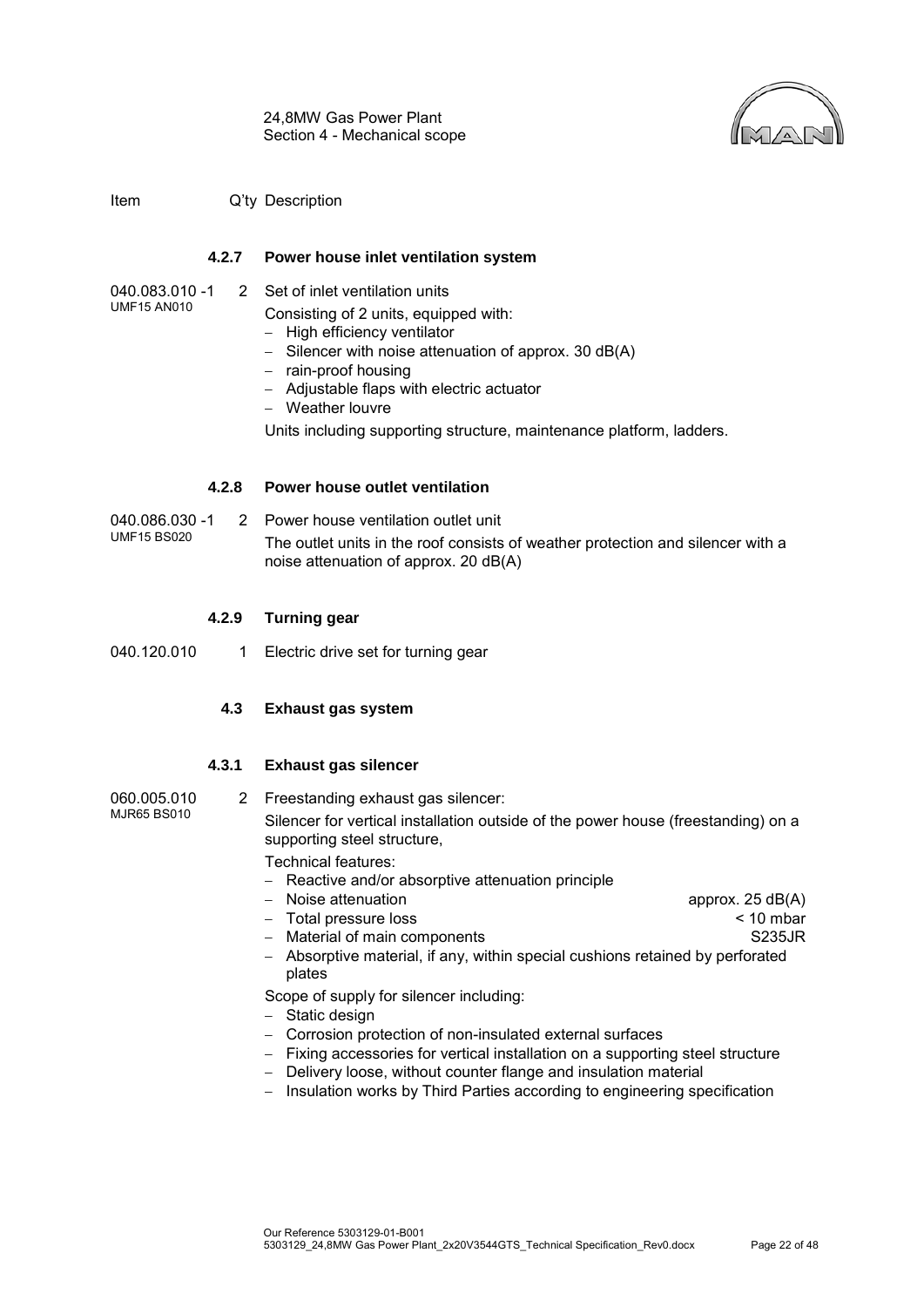

Item Q'ty Description

#### **4.3.2 Exhaust gas duct**

060.010.130

2 Ventilation system for exhaust gas duct

- MJR65 AN020 A ventilation system is installed for natural gas and dual fuel engine applications. The module is placed inside the powerhouse at the exhaust gas duct close to the engines outlet. The flue gas system must be purged with fresh air. The purging with fresh air avoids the ignition of explosive gas compositions. During normal operation of the engine the module is protected from the hot exhaust gas by two shut- off valves before the fan. The valves are normally closed. They are opened only during the ventilation. The gas tight closing is guaranteed by sealing air, which is inserted between the valves. The ventilation system consists of:
	- − Air fan with suction filter
	- − Two shut-off valves with limit switches
	- − Sealing air connection
	- − Pressure sensor to check the functionality of the fan
	- − Temperature sensor to guarantee no hot exhaust gas enters the fan
	- − Skid with premounted and cabled system
	- − Junction box

## **4.3.3 Exhaust gas stack**

060.020.011 MJR65 BR020

10 meter of exhaust gas stacks

for each MAN Diesel & Turbo engine, to be installed on top of the vertically mounted silencer. Lengths of each tail pipe 5 m.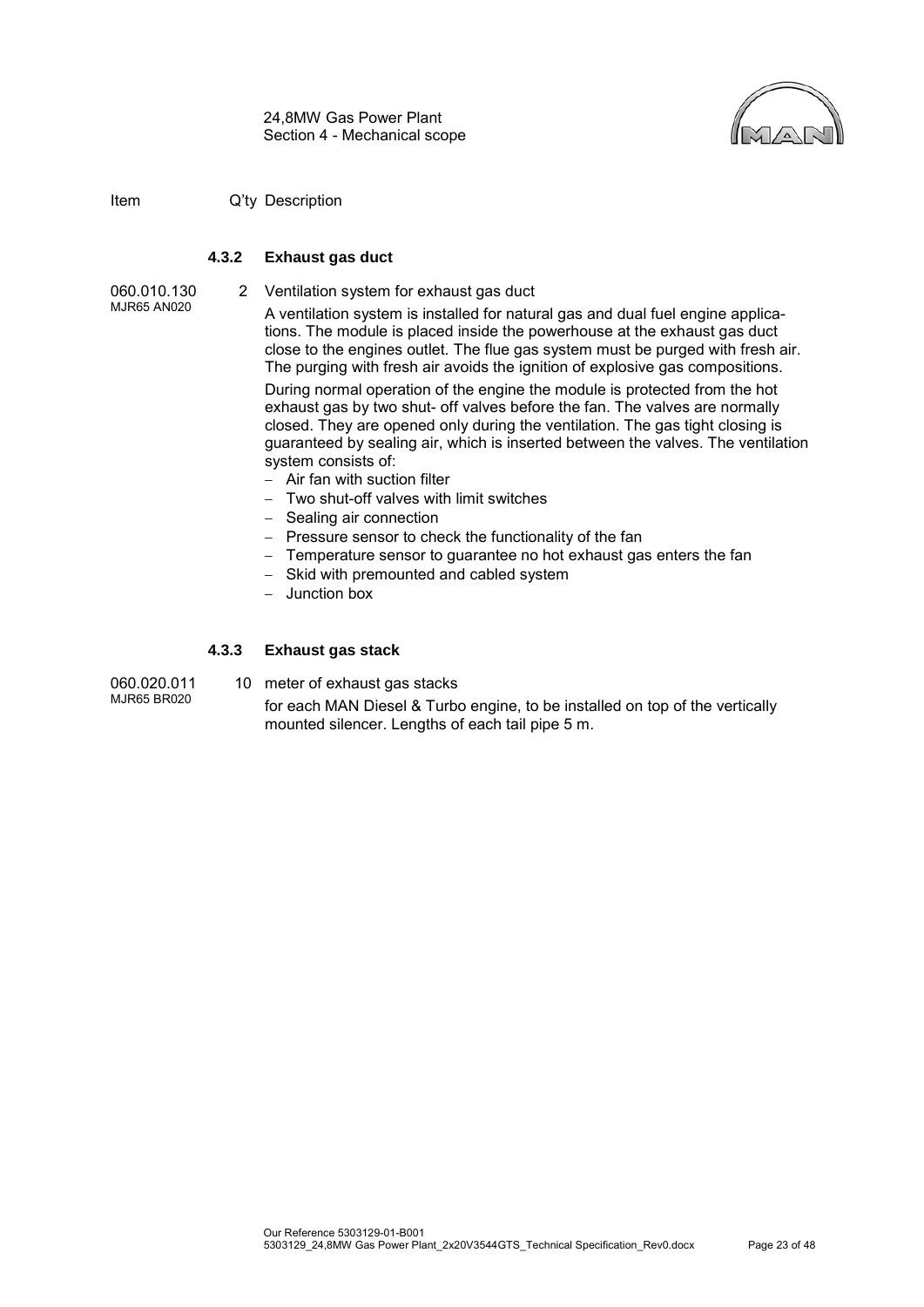

#### **5 Electrical scope**

<span id="page-25-1"></span><span id="page-25-0"></span>Item Q'ty Description

#### **5.1 Control and monitoring system**

## **5.1.1 Genset control panel (GCP\_NG)**

- 070.021 -1  $\Omega$
- 2 Genset control panel (GCP\_NG) Purpose:

The new generation of the Genset Control Panel (GCP\_NG) controls and supervises the GenSet (engine and alternator) and their systems in combination with the local engine control SaCoS. It realizes the control, synchronization and protection of the alternator circuit breaker in MV switchgear and accomodates the AVR. The GCP is located in the control room.

Properties:

The GCP is arranged for floor mounting without plinth, totally closed and front door with rubber gasket. Door lever is key-less. Cable insert from bottom. Connection to the alternator medium voltage switchgear, neutral earthing switchgear and SCADA system. Also connected to Common Control Panel (CCP) for safety related signals and to Fire Fighting and BCP (Boiler Control Panel) for safety relevant signals.

Dimensions of each panel (Type Rittal TS):

| – Width:                                                                              | approx. 800mm  |
|---------------------------------------------------------------------------------------|----------------|
| – Height:                                                                             | approx. 2000mm |
| – Depth:                                                                              | approx. 600mm  |
| The nanole are equipped with dear fang and reaf mounted top filters $\Lambda$ C 220 V |                |

The panels are equipped with door fans and roof mounted top filters. AC 230 V UPS power supply input for generation of 24 V DC for control. With touch panel for operation, supervision and monitoring. With panel light and socket outlet (AC 230V).

− Panel protection degree IP41

− Color RAL 7035

Alternator protection:

− Digital multifunction protection relay

Control system (PLC):

Siemens SIMATIC System S7-400.

Integrated devices:

− Automatic Voltage Regulator (item 025.020.050).

070.021 -2  $\Omega$ 

#### 1 Common control panel (CCP)

Purpose:

The Common Control Panel (CCP) controls and supervises the plant related (not genset related) equipment of the power plant. Furthermore, it realizes the protection and synchronization of the step-up transformers and the station transformers, the medium voltage bus bar couplers and the outgoing feeders whichever is applicable. The CCP is located in the control room.

Properties: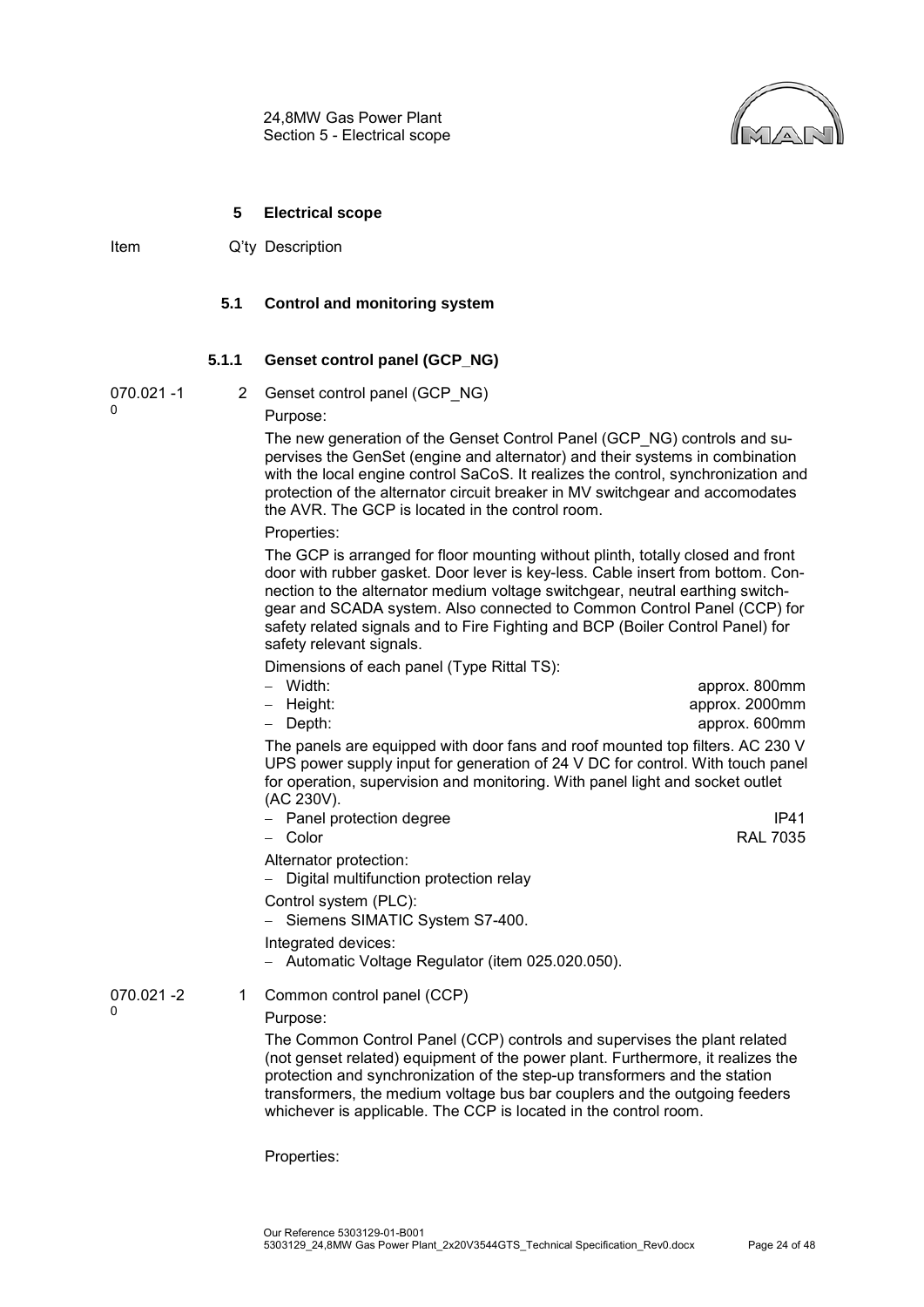

#### Item Q'ty Description

The CCP is arranged for floor mounting without plinth and front door with rubber gasket. Door levers are key-less. Cable insert from bottom. Connection to SCADA system.

Dimensions of each panel (Type Rittal TS):

- 
- − Width: approx. 3200mm − Height: approx. 2000mm − Depth: approx. 600mm
- 

Cooling is realized by door fans and roof mounted top filters

AC 230 V UPS power supply input for generation of 24 V DC for control

With touch panel PC for operating and supervision by MAN Diesel & Turbo SCADA visualization system

With panel light and socket outlet (AC 230V)

− Panel protection degree IP41

− Color RAL 7035

- Protection:
- − 1 multifunctional protection relay for step-up transformer
- − 1 multifunctional protection relay for station transformer
- − 1 protection relay for MV bus bar

Independent over current time relays for neutral earthing protection Control system (PLC):

− Siemens SIMATIC System S7-400

## **5.1.2 CoCoS-System**

070.090.010 1 "CoCoS-EDS" engine diagnosis system

CoCoS EDS is a personal computer-based system for the supervision of plant operation, which allows the user far more than simply the visualization of current operating data in various forms (monitoring function).

The engine diagnosis system consists of:

#### Hardware

- − 1 Personal computer with interface card to the alarm system
- − 1 colour monitor
- − 1 keyboard
- − 1 printer

Software:

- − Software for recording of values measured by the
- − Engine-specific data and maps.

#### **Trends**

The trend function of CoCoS EDS allows the user to study all relevant engine operating data, in short term trend mode, i.e. at very short intervals, over a period of 2 weeks, and in long term trend mode, i.e. at longer intervals, over several years, and thus to recognise developments and changes of operating values long before they have an effect on the plant operation.

#### Diagnosis

Based on current readings taken during operation of the plant, the diagnosis function provides the user with a clear analysis of defects and failures, which symptoms lead to this conclusion (which operating figures are not as they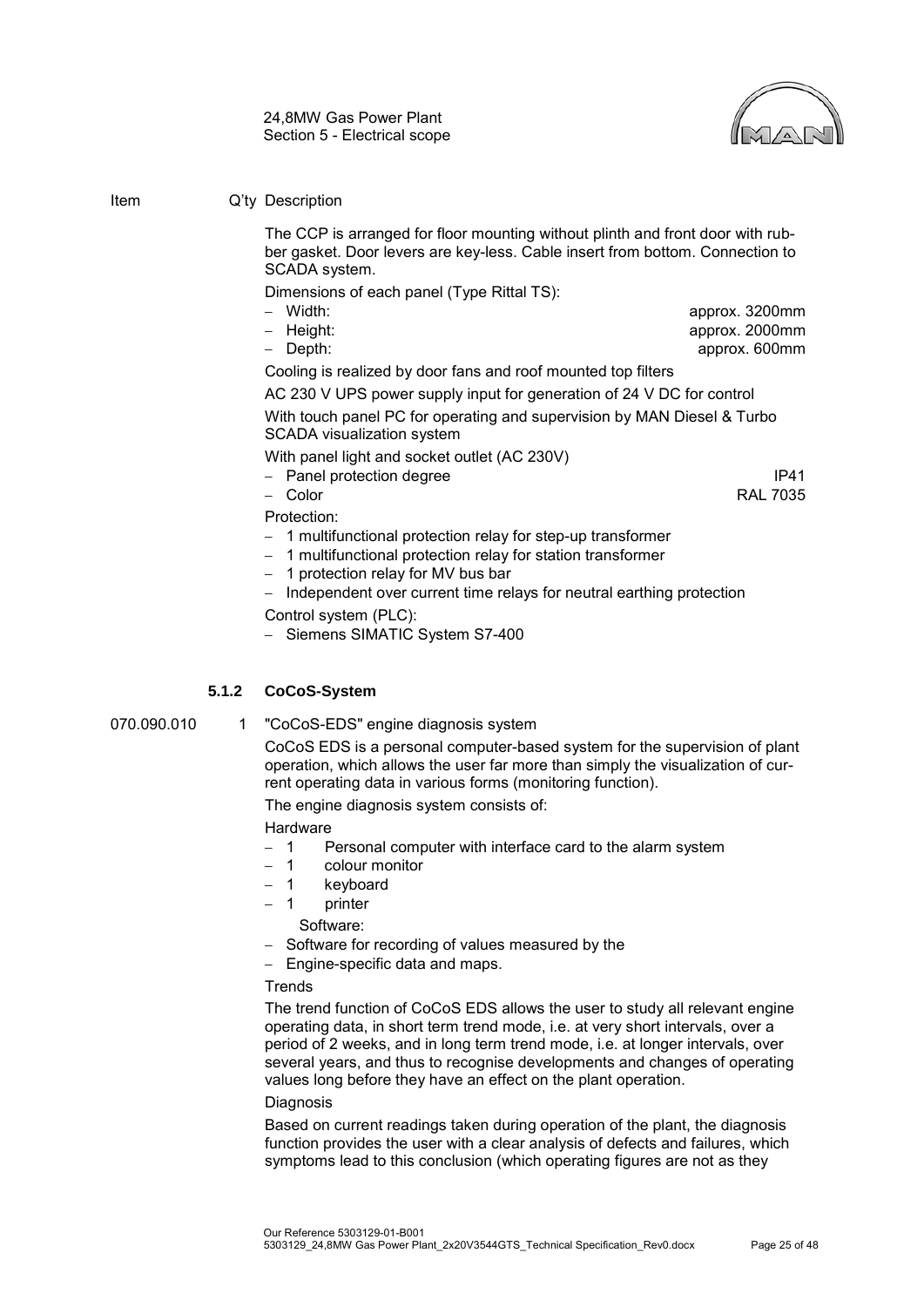

#### Item Q'ty Description

should be) and which remedial measures should be taken.

CoCoS EDS, with its functions monitoring, trend and diagnosis, does not replace the engine alarm system. It is in fact subordinate to the engine alarm system. However, due to its sensitivity in detecting and reporting occurrences, it responds prior to the engine alarm system. Thus CoCoS EDS allows the user to take the necessary countermeasures long before any serious defects or failures appear. In this way, unnecessary stoppages of the engines can be avoided, maintenance work reduced and availability of the plant increased.

To achieve these unique features, CoCoS EDS relies on performance graphs which are generated by our engineers for each single engine at the place of installation, whether in the power plant or on board a vessel. This way the real, at site operating conditions are considered, which is not possible with performance graphs that are created on the test bed only.

As CoCoS EDS can be freely configured and extended, it is also possible to include further plant auxiliaries in its functions.

#### 070.090.015 1 Connecting cables between EDS-Databox and CoCoS-EDS Hardware

*Optional equipment*

*070.090.060 -1 1 Online Service Reporting*

> *With Online Service PrimeServ provides a set of remote service product modules to enable an optimized engine operation. Thanks to effective data transmission via a secure IPsec protocol Online Service can transmit important engine and installation information throughout the world, can evaluate it and make available the know-how of the MAN Diesel & Turbo PrimeServ experts in real time. Main goal of Online Service is to support our customers globally. The remote connection will be established via the remote access device in our scope of supply. The Online Service portfolio contains small solutions like online assistance with real time remote connection on demand as well as daily data transfers including limit check, trend analysis and regular reporting. The Online Service shall begin with TOC of the power plant and is limited to a period of one year. Online Service shall be exclusively governed by the currently valid MAN Diesel & Turbo General Terms and Conditions on Online Services, available on our homepage.*

## <span id="page-27-0"></span>**5.2 Electric plant system**

#### **5.2.1 LV sub distribution**

#### 080.050.010 -1 2 Engine Auxiliary Panel (EAP)

#### Purpose:

The Engine Auxiliary Panel (EAP) is the low voltage sub-distribution, the Motor Control Center (MCC) for the power supply of the genset related auxiliaries and for manual local operation of genset related auxiliaries which have no own control. It is the control part for the decentralized periphery, collecting all genset related signals from the field, e.g. pipes, auxiliaries, modules and not genset attached parts. The EAP is located in the mechanical annex of the genset area in the engine hall.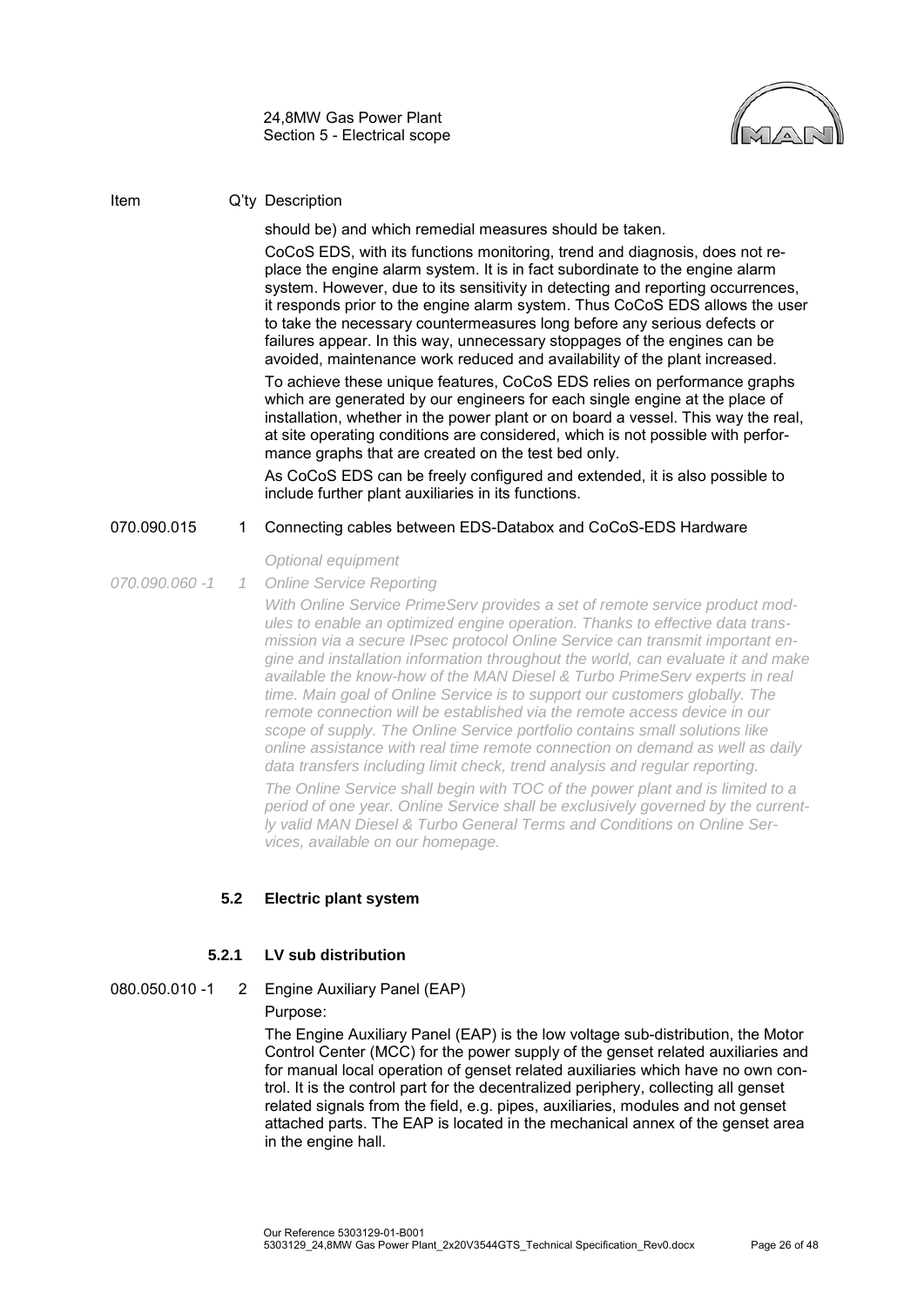

#### Item Q'ty Description

Properties:

The EAP consists of a fully enclosed metal cabinet in steel frame construction, arranged for floor mounting with a plinth, totally closed and the front doors with rubber gasket. The door lever is with a key. Cables insert from bottom through plinth. Connection to the GCP for safety relevant signals and to the GIP/ECP for the emergency stop of the auxiliaries.

Dimensions of each panel (Type Rittal TS):

- 
- − Width: approx. 2000mm − Height: approx. 2200mm − Depth: approx. 600mm

The panels are equipped with fans, thermostat, air filters and anti-condensation heating

AC 230 V UPS power supply input for generation of 24 V DC for control With panel light and socket outlet (AC 230V)

- − Panel protection degree IP54
- 

− Color / plinth color RAL 7035 / RAL 7022

Hardware:

- − Starters for genset related auxiliaries
- − Power supply feeders for genset related auxiliaries

Control system:

− Siemens ET200M (collecting of signals from genset related auxiliaries, e.g. modules and distribution of these signals to PLC Siemens SIMATIC S7-400 in the GCP)

#### 080.050.020 -1 1 Common Auxiliary Panel (CAP)

#### Purpose:

The Common Auxiliary Panel (CAP) is the low voltage sub-distribution, the Motor Control Center (MCC) for power supply of the plant related auxiliaries inside the power house, which are not genset related and for manual local operation of the auxiliaries which don't have an own control. It is the control part of the decentralized periphery, collecting signals from the different plant related pipes sensors, auxiliaries and modules inside the power house. The CAP is located centralized on the level of the mechanical annex of the power house.

Properties:

The CAP consists of a fully enclosed metal cabinet in steel frame construction, arranged for floor mounting with a plinth, totally closed and the front doors with rubber gasket. The door lever is with a key. Cables insert from bottom through plinth. Connection to the CCP for control purpose.

Dimensions of each panel (Type Rittal TS):

| – Width:                                                                                    | approx. 2400mm |
|---------------------------------------------------------------------------------------------|----------------|
| – Height:                                                                                   | approx. 2200mm |
| – Depth:                                                                                    | approx. 600mm  |
| The panels are equipped with fans, thermostat, air filters and anti-condensation<br>heating |                |

AC 230 V UPS power supply input for generation of 24 V DC for control

With panel light and socket outlet (AC 230V)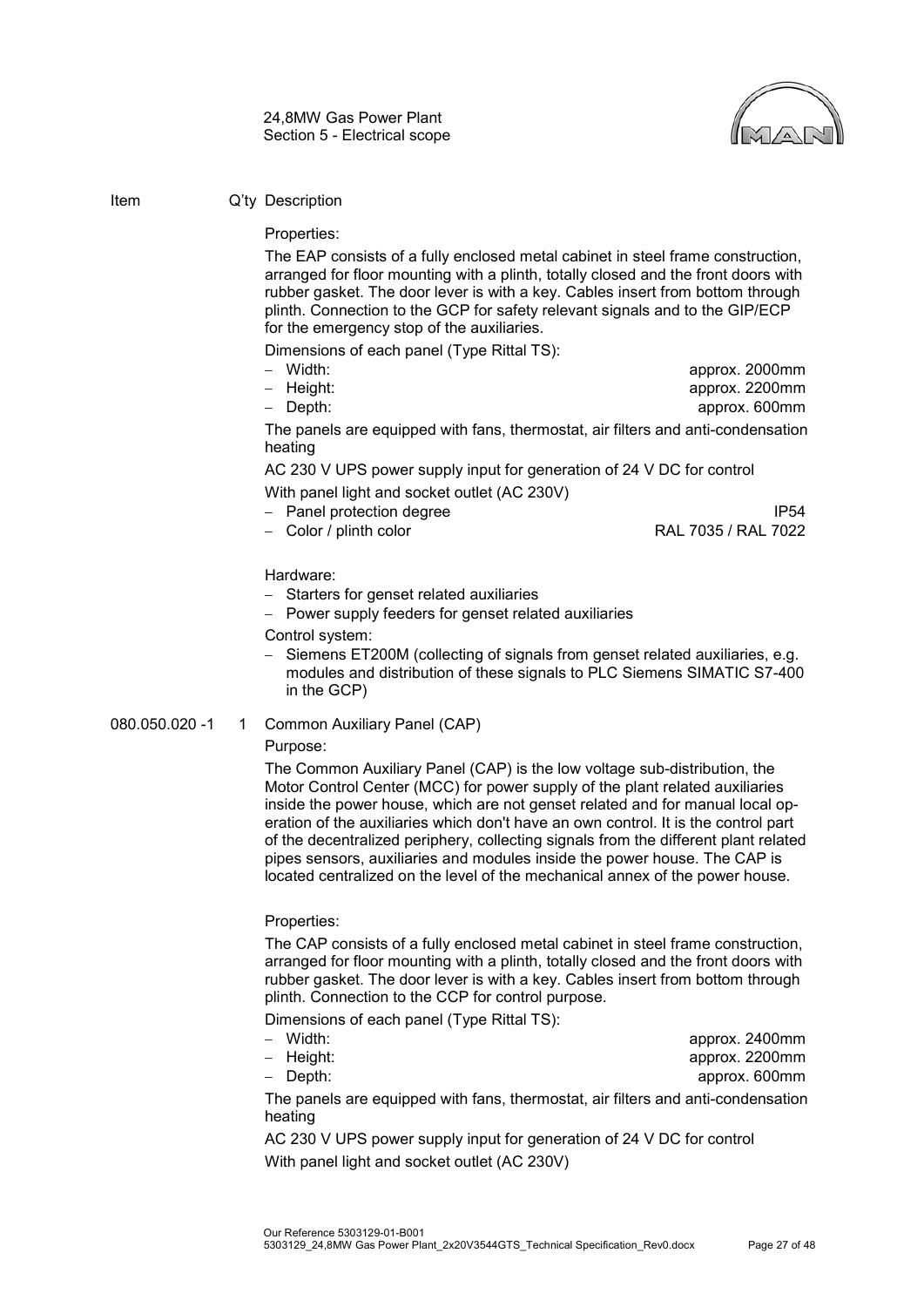

- Item Q'ty Description
	-
	- − Color / plinth color
	- − Panel protection degree IP54<br>FAL 7035 / RAL 7035 / RAL 7022

Hardware:

- − Starters for common auxiliaries located in power house
- Power supply feeders for common auxiliaries located in power house

#### Control system:

Siemens ET200M (collecting of signals from auxiliaries in the power house and distribution of these signals to PLC Siemens SIMATIC S7-400 in the CCP)

#### 080.050.050 -1 2 Engine Radiator Panel (ERP)

Purpose:

The Engine Radiator Panel (ERP) is the low voltage sub-distribution, the Motor Control Center (MCC) for the power supply of the engine related auxiliaries and for manual local operation of the auxiliaries, which don't have an own control. The ERP is located in the radiator area, outside of the power house.

Properties:

The ERP consists of a fully enclosed metal cabinet in stainless steel frame construction, arranged for floor mounting with a plinth, totally closed and the front doors with rubber gasket. The door lever is with a key. Cables insert from bottom through plinth. Connection to the GCP.

Dimensions of each panel (Type Rittal TS):

| – Width:  |  | approx. 2000mm |
|-----------|--|----------------|
| – Height: |  | approx. 2200mm |
| – Depth:  |  | approx. 600mm  |
|           |  |                |

The panels are equipped with fans, thermostat, air filters and anti-condensation heating

AC 230 V UPS power supply input for generation of 24 V DC for control With panel light and socket outlet (AC 230V)

- − Panel protection degree IP54
- − Color / plinth color not painted

Hardware:

− Starters for radiators and radiator related auxiliaries

Control system:

− Siemens ET200M (collecting of signals from radiators and radiator related auxiliaries and distribution of these signals to PLC Siemens SIMATIC S7- 400 in the GCP)

080.050.120 -1 1 Common PH Ventilation Panel (CVP)

Purpose:

The Common Ventilation Panel (CVP) is the low voltage sub-distribution, the Motor Control Center (MCC) for the power supply of the power house ventilation. It is the control part for the decentralized periphery, collecting all powerhouse ventilation related signals and enables local control of the ventilation. The CVP is located outside of the power house.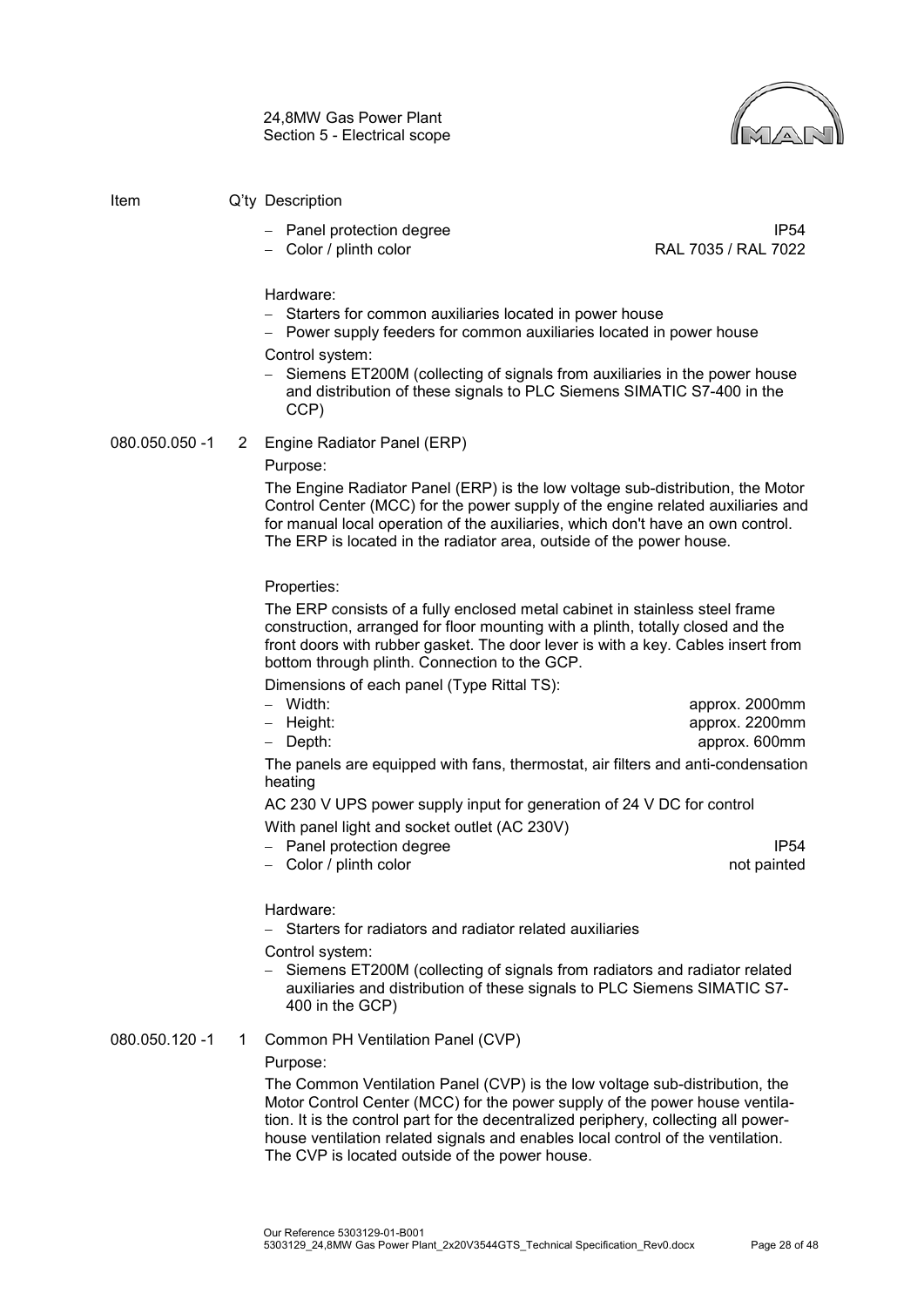

## Properties:

This panel consists of a fully enclosed metal cabinet in stainless steel frame construction (Rittal TS) arranged for floor mounting without plinth, totally closed and the front door with a rubber gasket. The door lever is with a key. Cables insert from the bottom. Connection to the CCP for control purpose and safety relevant signals.

Dimensions of each panel (Type Rittal TS):

- 
- − Width: approx. 1200mm
- − Height: approx. 2200mm
- − Depth: approx. 600mm

The panels are equipped with fans, thermostat, air filters and anti-condensation heating

AC 230 V UPS power supply input for generation of 24 V DC for controlWith panel light and socket outlet (AC 230V)- Panel protection degree IP54

− Color / plinth color not painted

#### Hardware:

- − Starters for the power-house ventilation
- − Power supply feeders for the power-house ventilation

Control system:

− Siemens ET200M (collecting of input/output signals and distribution of these signals to PLC Siemens SIMATIC S7-400H in the CCP)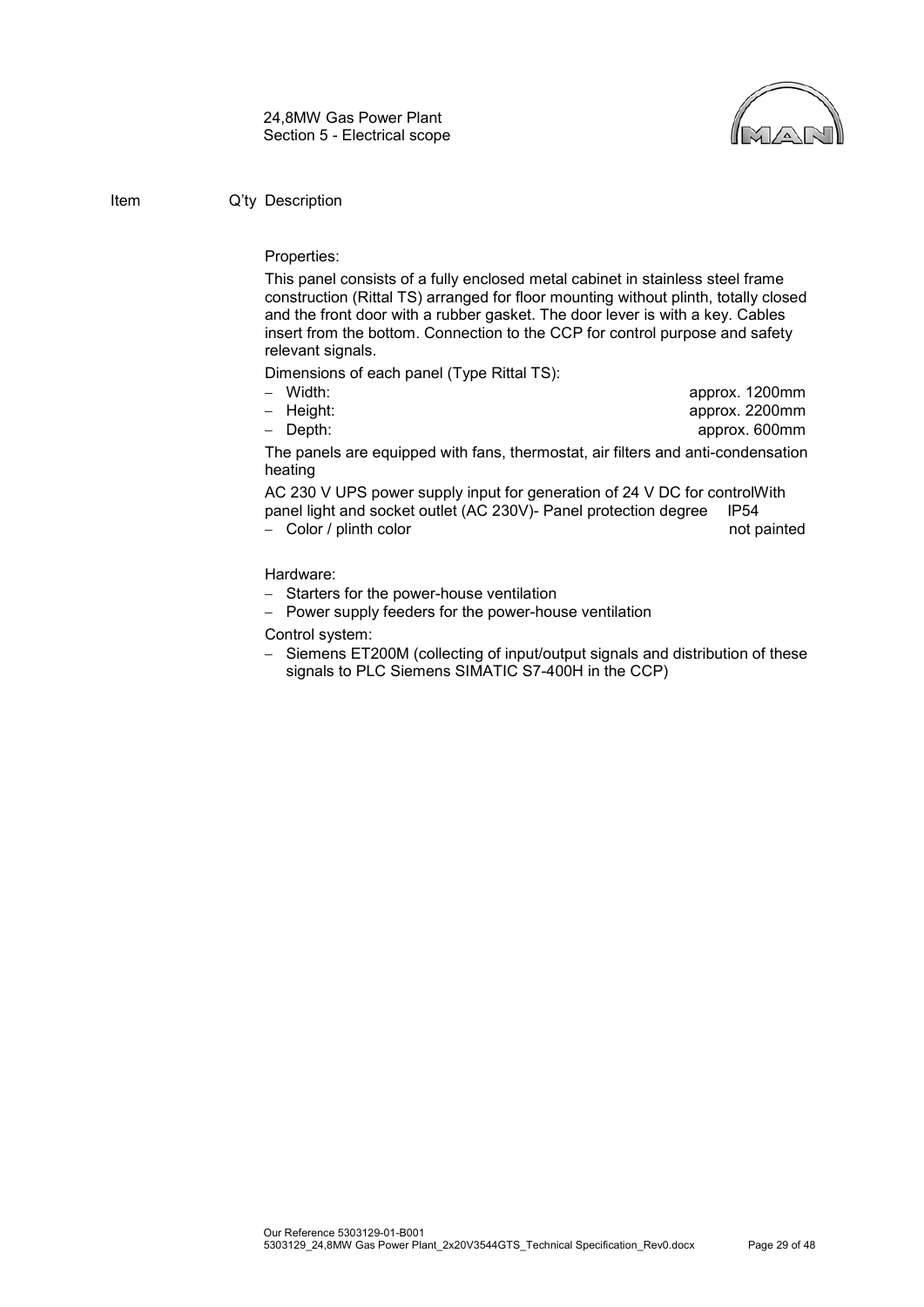24,8MW Gas Power Plant Section 6 - Miscellaneous



#### **6 Miscellaneous**

<span id="page-31-1"></span><span id="page-31-0"></span>Item Q'ty Description

## **6.1 Documentation**

#### **6.1.1 Basic plant technical documentation**

170.010.010 -1 3 Sets of genset and equipment documentation in paper edition Consisting of:

Operating manual of delivered equipment

- − General overview including residual risks
- − Reference list of associated documents

Instruction manuals of engine and turbo-charger

- − Operating instructions and maintenance schedule
- − Working instructions
- − Spare parts catalogue
- − Tools and spare parts lists
- − Workshop test acceptance certificate

Documentation of the genset including:

- − Instruction manual of alternator, etc.
- − Drawings

Set of manuals of delivered equipment

Additionally, the above mentioned documents will be handed over in PDFformat on CD or DVD. Publication of intermediate status of O&M manuals on online platforms (on demand). The documentation will be in English language and in MAN Diesel & Turbo's standard format.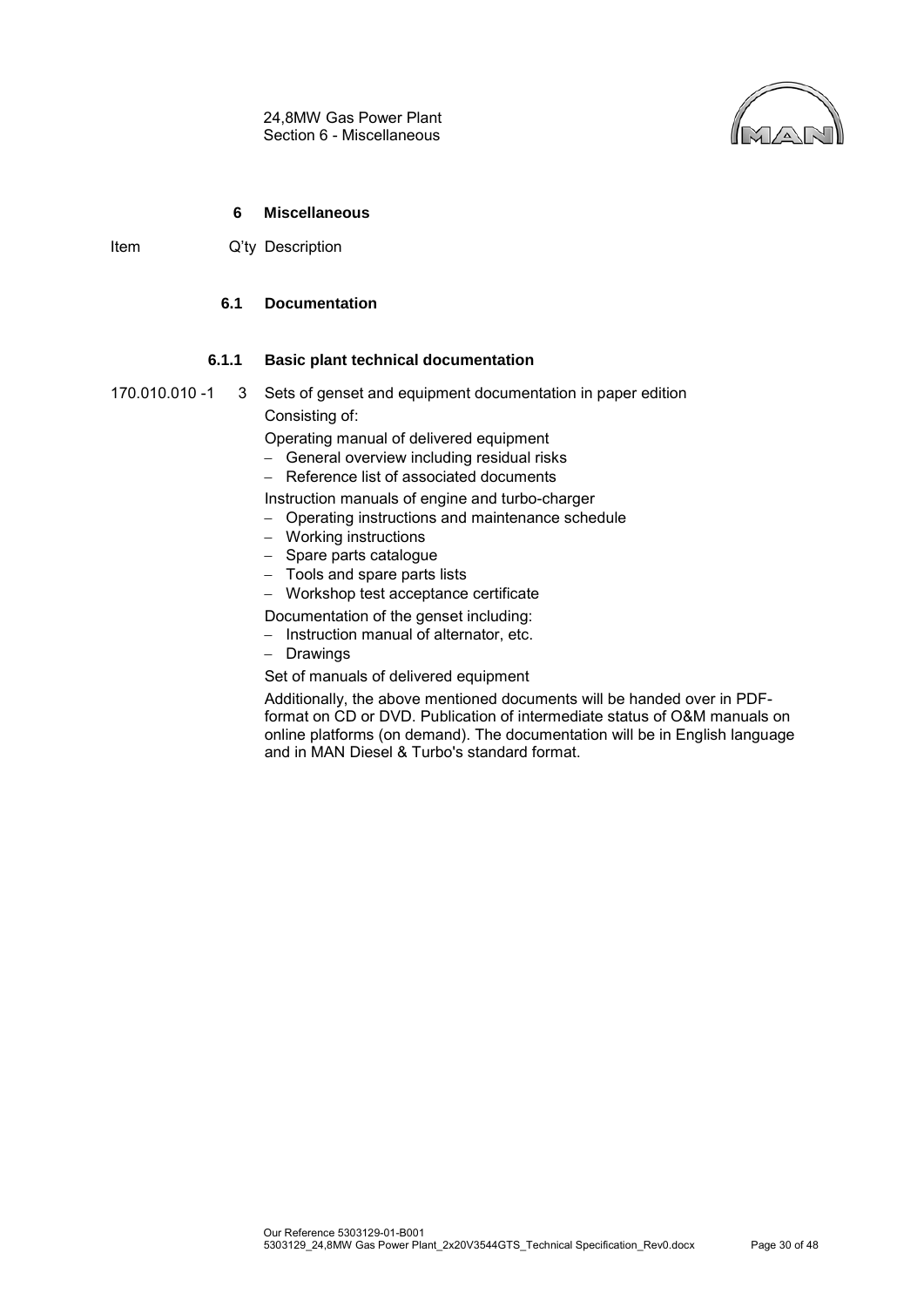24,8MW Gas Power Plant Section 7 - Tools, spare and wear parts



#### **7 Tools, spare and wear parts**

<span id="page-32-1"></span><span id="page-32-0"></span>Item Q'ty Description

## **7.1 Tools and spares**

#### **7.1.1 Engine tools**

$$
015.010.01\\
$$

0 1 Set of standard and special tools for the engine required for servicing and inspection of the engine, consisting of:

- BASIC TOOLS − Eye bolt, socket wrench insert with adapters, screw driver inserts, torque spanners
	- HYDRAULIC TOOLS
	- − Pneumatically driven hydraulic high-pressure pump with hydraulic bolt tensioning devices

#### DEVICES

- − For the crankshaft bearing caps
- Mounting and removing devices for:
- − Cylinder heads with rocker arm casing
- − Inlet and outlet valves
- − Gas valves and gas pipes
- − Pistons including insertion bush
- − Cylinder liners
- − Connecting rod bearing caps
- − Connecting rods
- − Camshaft vibration damper
- 015.010.020 1 Crank web deflection measuring device
- 015.010.080 1 Electric valve cone grinder for the exhaust valves, make HUNGER
- 015.010.090 1 Electric valve seat grinder for the inlet and exhaust valve seats (alternating current 230V)
- 015.010.182 1 Assembly and reversing device for the cylinder heads

## **7.1.2 Engine spare and wear parts**

- 015.020.020 2 Set of engine standard spare parts for engine type 20V35/44G, consisting of: Piston:
	- − 1 Set of compression and oil scraper rings

Cylinder head:

- − 1 Valve seat insert for inlet valve with round seal ring
- − 1 Valve seat insert for exhaust valve with round seal ring
- − 1 Valve guide with round seal ring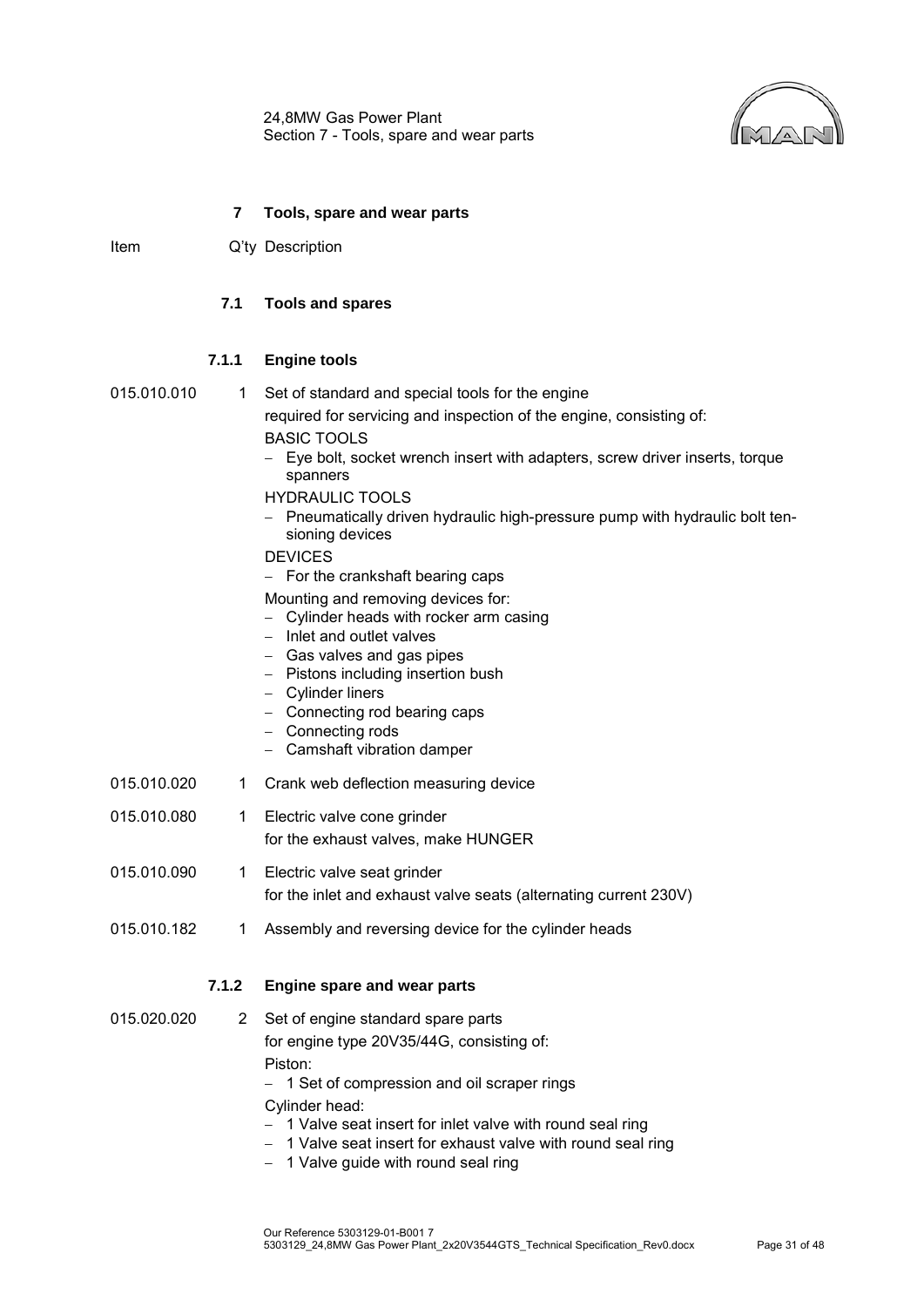

24,8MW Gas Power Plant Section 7 - Tools, spare and wear parts

| Item        |       | Q'ty Description                                                                                                                                                                                                         |
|-------------|-------|--------------------------------------------------------------------------------------------------------------------------------------------------------------------------------------------------------------------------|
|             |       | Inlet valve:<br>- 1 Inlet valve, complete<br>Exhaust valve:<br>1 Exhaust valve, complete<br>Operation/Monitoring:<br>- 1 Three-way solenoid valve                                                                        |
|             |       | - 1 Pressure reduction valve                                                                                                                                                                                             |
|             |       | Seals and round seal rings:<br>- 1 Set of seals and seal rings for 1 cylinder                                                                                                                                            |
|             |       | Sealing material:<br>- 1 Set of sealing material                                                                                                                                                                         |
|             |       | Gas operation:<br>- 4 round seal ring for gas valve<br>- 4 round seal ring for gas valve guide<br>$-4$ gas valve<br>$-$ 1 gas valve drive<br>- 4 prechamber insert<br>- 4 set of round seal rings for pre-chamber insert |
| 015.020.070 | 1.    | Spare parts for operating and monitoring the engine                                                                                                                                                                      |
| 015.020.140 | 1     | Set of spare parts for SACOS                                                                                                                                                                                             |
|             | 7.1.3 | <b>Plant tools</b>                                                                                                                                                                                                       |

015.030.090 1 Mobile strainer cleaning unit

For lube oil automatic filter, consisting of:

- − Tank
- − High-pressure pump
- − Pump protecting filter
- − Microfilter
- − Cleaning gun with high-pressure hose
- − Cleaning liquid

## **7.1.4 Plant spares**

- 015.040.020 -1 1 Set of spare parts for alternator
	- consisting of:
	- − 1 Set of diodes; varistor (for one generator)
	- − 1 Pt100 for bearing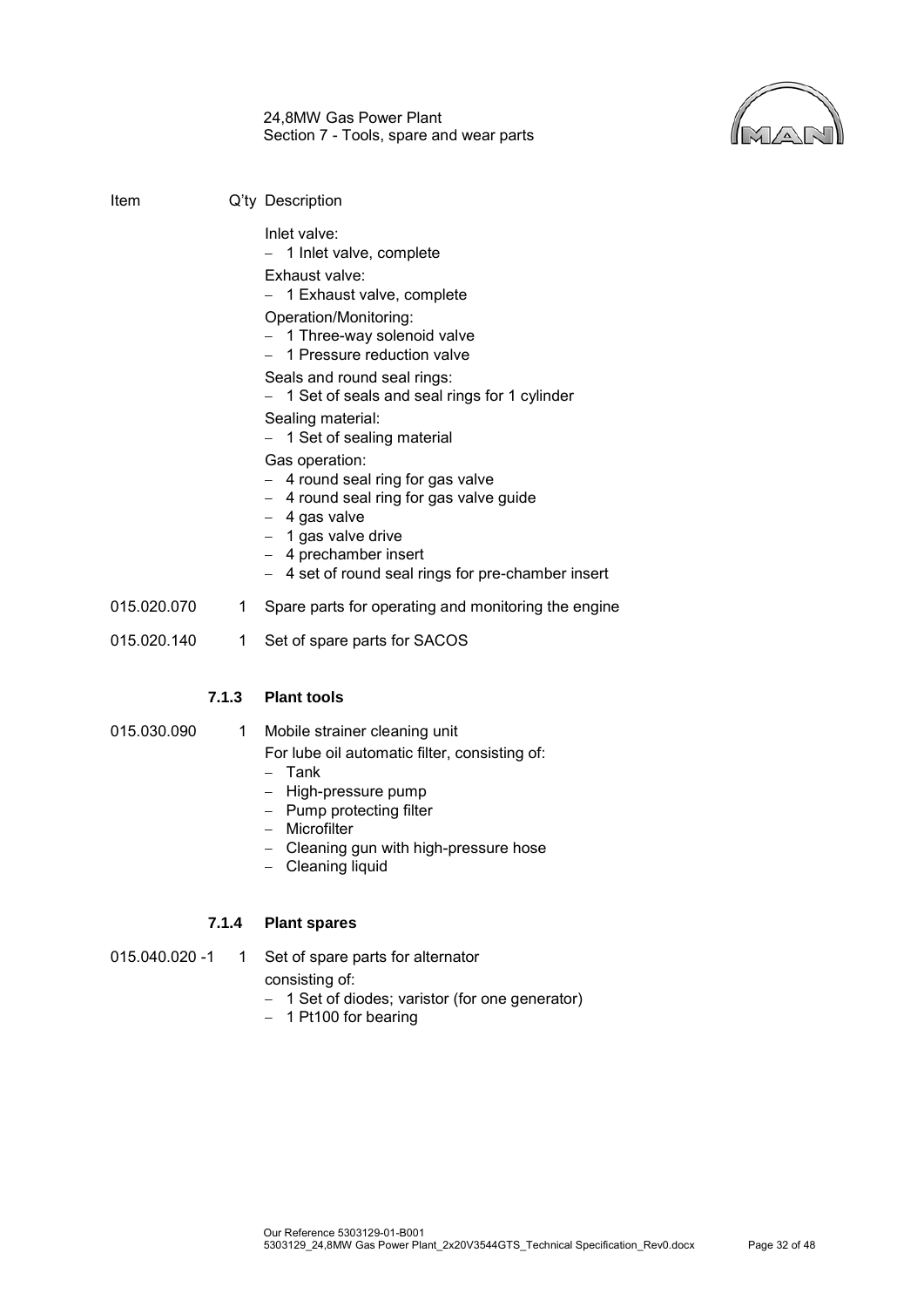

#### **8 Services**

<span id="page-34-1"></span><span id="page-34-0"></span>Item Q'ty Description

#### **8.1 Quality Management, Quality Assurance**

#### 205.010 -1 1 Establishing of a Quality Plan

MAN Diesel & Turbo has implemented a Quality Management System that conforms to ISO 9001 and ISO 14001 environmental standards. The integrated quality and environmental management manual is applied to all internal process steps to assure MAN Diesel & Turbo's grade of quality for our engines as well as for equipment delivered by sub-suppliers.

An individual quality plan will be issued, containing order-specific outlines of the quality standard related to quality assurance and quality documentation. In addition, individual processes are scheduled, deliveries are defined and test plans are assigned to the components to be supplied. Factory/Site Acceptance Tests follow the individual items of this plan.

The electronic version of the documentation is consisting of:

- − Project specific Quality Plan
- − Inspection and Test Plans
- − Inspection and Test Records

The above mentioned documents will be handed over in PDF format on CD/DVD. The documents will be in English language and in MAN Diesel & Turbo standard format.

#### **8.1.1 HSE Planning**

- 
- 205.050 -1 1 Establishing of the necessary HSE Measures

MAN Diesel & Turbo has implemented a HSE Management System that conforms to OHSAS 18001, OHRIS and ISO 14001 standards. The integrated quality and HSE management manual is applied to all internal process steps to assure MAN Diesel & Turbo's grade of quality, safety for our people as well as for the environment and others.

Individual activities for fulfilling the MAN Diesel & Turbo HSE standards as well as the local requirements will be defined. The electronic version of the documentation should consist of:

- − Risk assessment
- − Adopted HSE-Manual and Site rules (in case of EPC or Consortia)
- − Audit planning- Deviations of the MAN Diesel & Turbo standard (if applicable) The HSE Manual and the site rules will be handed over in PDF format on CD/DVD. The documents will be in English language and in MAN Diesel & Turbo standard format.Other Documents will be filed and handed in if necessary.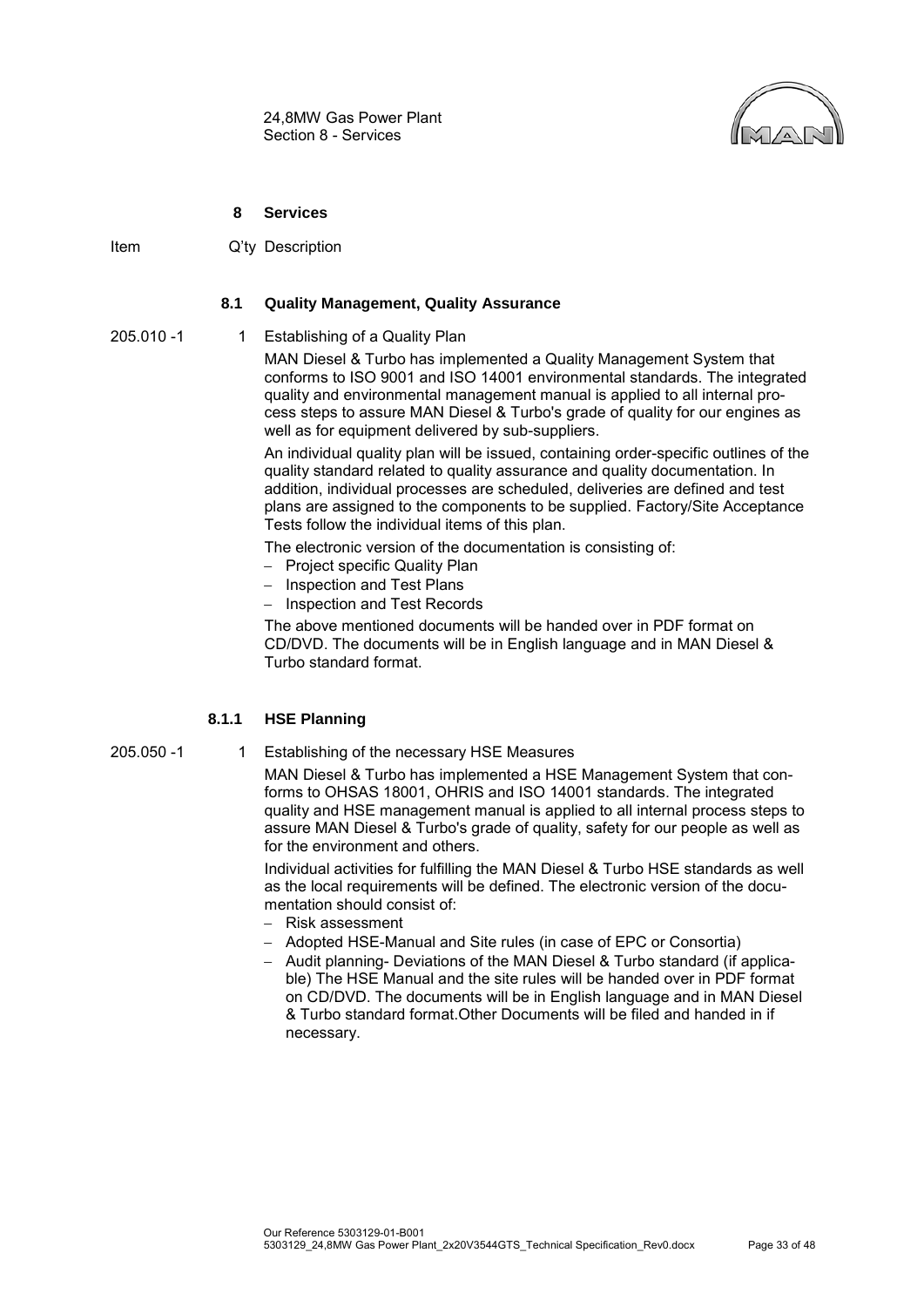

<span id="page-35-0"></span>Item Q'ty Description

## **8.2 Project engineering**

## **8.2.1 Process & Tender Engineering**

210.015.010 -1 1 System engineering

MAN Diesel & Turbo will engineer the offered scope of supply and provide the design data required for specification of the concerned equipment

- − Design of the lube oil, cooling water, fuel, intake air and exhaust gas systems
- − Heat recovery system for auxiliary consumption
- − Explosion protection systems (if applicable)
- − Adaption of the engine configuration to site conditions

The results of the system engineering are dimensioning data such as consumption, pressures, flow rates, temperatures, etc. and technical requirements at interfaces which will be used for ordering of the equipment.

MAN Diesel & Turbo will execute P&I Diagrams of all mediums required for the offered scope of supply.

## **8.2.2 Mechanical project engineering**

210.020 -1 1 Mechanical project engineering

MAN Diesel & Turbo will execute following order drawings:

- − Site plan showing the outdoor facilities of the power plant
- − Power house layout drawing

## **8.2.3 Calculation of genset foundation**

210.033.010 1 Design of the genset foundation base

Based on the genset foundation drawing mentioned above, MAN Diesel & Turbo will execute civil design works for the genset foundation.

As an outcome of the civil design works MAN Diesel & Turbo will prepare following documentation:

- − General arrangement drawing
- − Reinforcement drawing
- − Steel bending and quantity list
- − Foundation calculation
- − Short construction manual.

Calculation of the foundation is based on the soil bearing capacity as per section 1 and does not consider engineering or design for piling.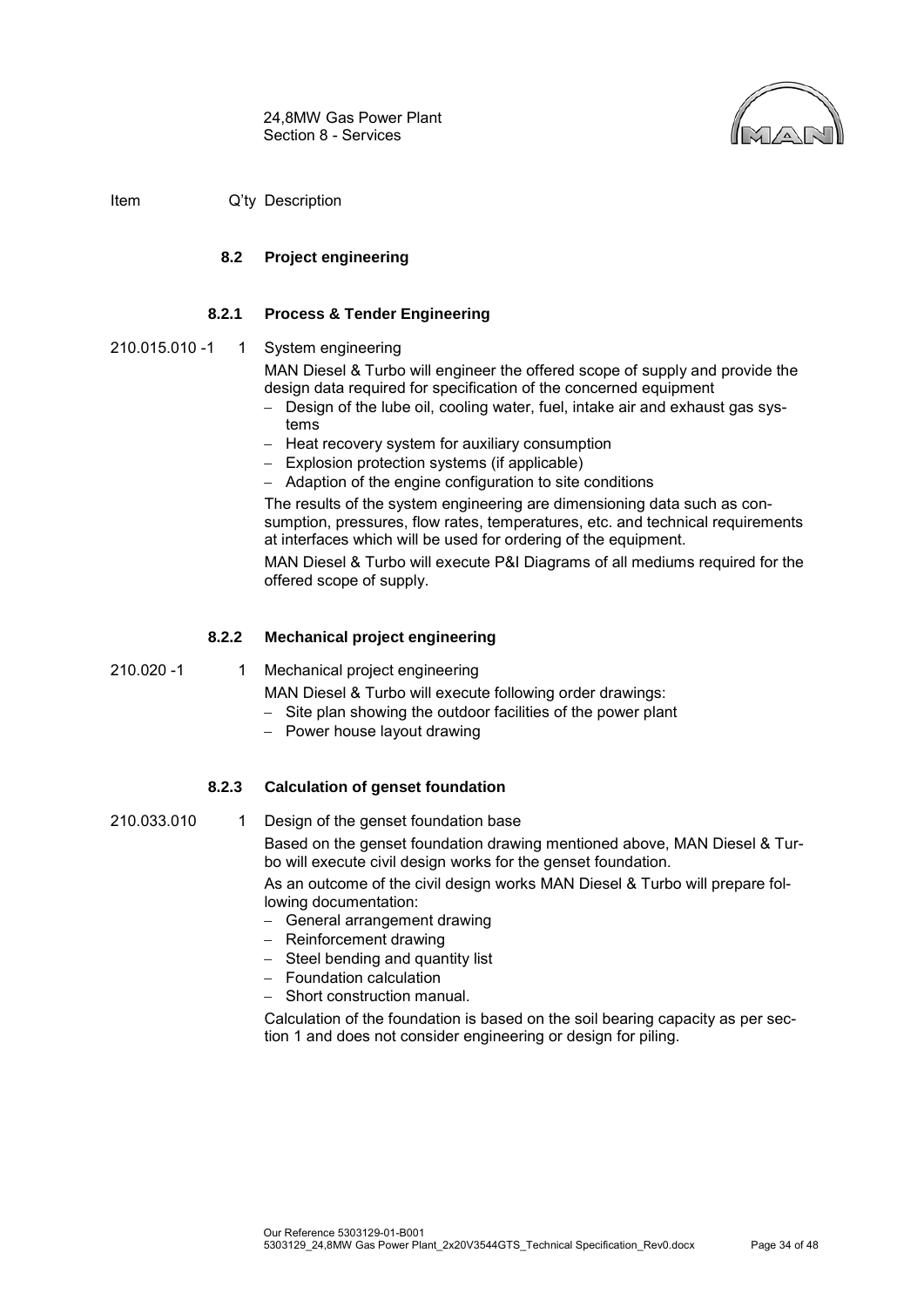

Item Q'ty Description

## **8.2.4 Engineering of auxiliaries**

210.040 -1 1 Engineering of auxiliaries Based on the standard system engineering mentioned above, MAN will define and engineer all offered equipment.

## **8.2.5 Electrical engineering**

210.060 -1 1 Electrical engineering

Establishing of the electrical documentation of the offered scope of supply, consisting of:

- − Technical specification of electrical equipment
- − Electrical cabinet drawings
- − PLC architecture / schematic diagrams
- − List of measuring and control devices (plant)
- − List of Electrical Consumers

## **8.2.6 Protection study**

210.066 -1 0

1 Protection study

Purpose:

The Protection Study serves for the calculation of the relevant short circuit currents to verify the correct design of the main electrical components in the power plant. The Protection Study determines the setting values for the protection devices of the electrical equipment.

## Properties:

The protection study is the result of a protection engineering service. The study indicates all input data which has been considered for the study. The study based on the IEC 60909 standard for short-circuit calculation, data sheets of the electrical components, requirements of MAN Diesel & Turbo (e.g. protection matrix, protection and measuring scheme), requirements of the grid operator or grid code and studies carried out by others. The protection study will be done for all protection devices (e.g. protection relay of alternator, step-up and station transformer) in the scope of supply of MAN. It provides the setting values for the main LV (Low Voltage) circuit breakers, depending on project specific arrangement. The results and setting values shall ensure the proper protection for the electrical equipment under all operation modes. The study verifies that faults of electrical equipment (e.g. short circuit, earth fault) will be disconnected in a safe manner, in sufficient time and selective.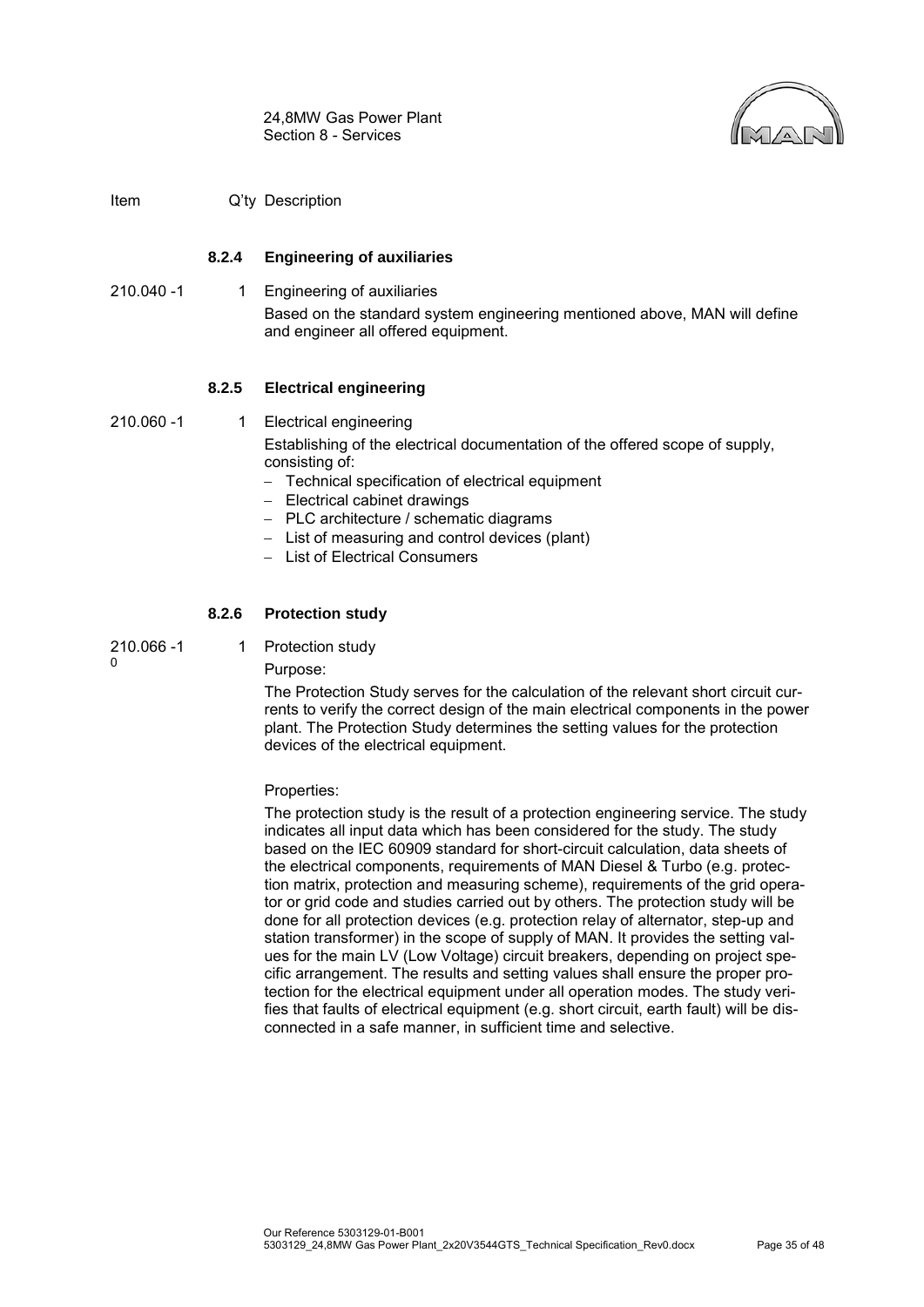

Item Q'ty Description

## **8.2.7 Basic civil engineering**

<span id="page-37-0"></span>210.070 -1 1 Basic civil engineering

Assistance for preparation of:

- − Site layout proposal
- − Layout proposal power house
- − Layout proposal ancillary buildings/tank farm

#### **8.3 Logistics**

#### **8.3.1 Transportation of equipment**

The engine will be transported completely assembled and mounted on the foundation frame.

- 220.020.010 1 Transport of engines to FOB any Port in Europe
- <span id="page-37-1"></span>220.020.040 1 Transport of auxiliaries to FOB any Port in Europe

## **8.4 Site activities**

#### **8.4.1 Supervision of installation**

- 230.030.040 -1 47 man days Supervision of genset and mechanical equipment installation This service includes placing of the engine with springs elements on the foundation, coupling and alignment with the alternator, grouting of alternator, as well as placing all the mechanical equipment supplied by MAN Diesel & Turbo. The following prerequisites are necessary:
	- − All engines and alternators are already unpacked and prepared for placement.
	- − The auxiliaries are at site, unpacked and prepared for placement
	- − Power house crane is available and the roof is closed
	- − Hydraulic jacks, lifting devices, hydraulic tools, etc. are available
	- − Supervision as per MAN Diesel & Turbo quality standard.
- 230.030.060 -1 20 man days supervision of electrical installation

#### **8.4.2 Commissioning**

230.110.010 -1 36 man days commissioning of engine by technician The technician will assist the commissioning engineer in performing all mechanical pre-tests, signal testing, starting up the genset, collecting of operational data and adjusting of engine parameters.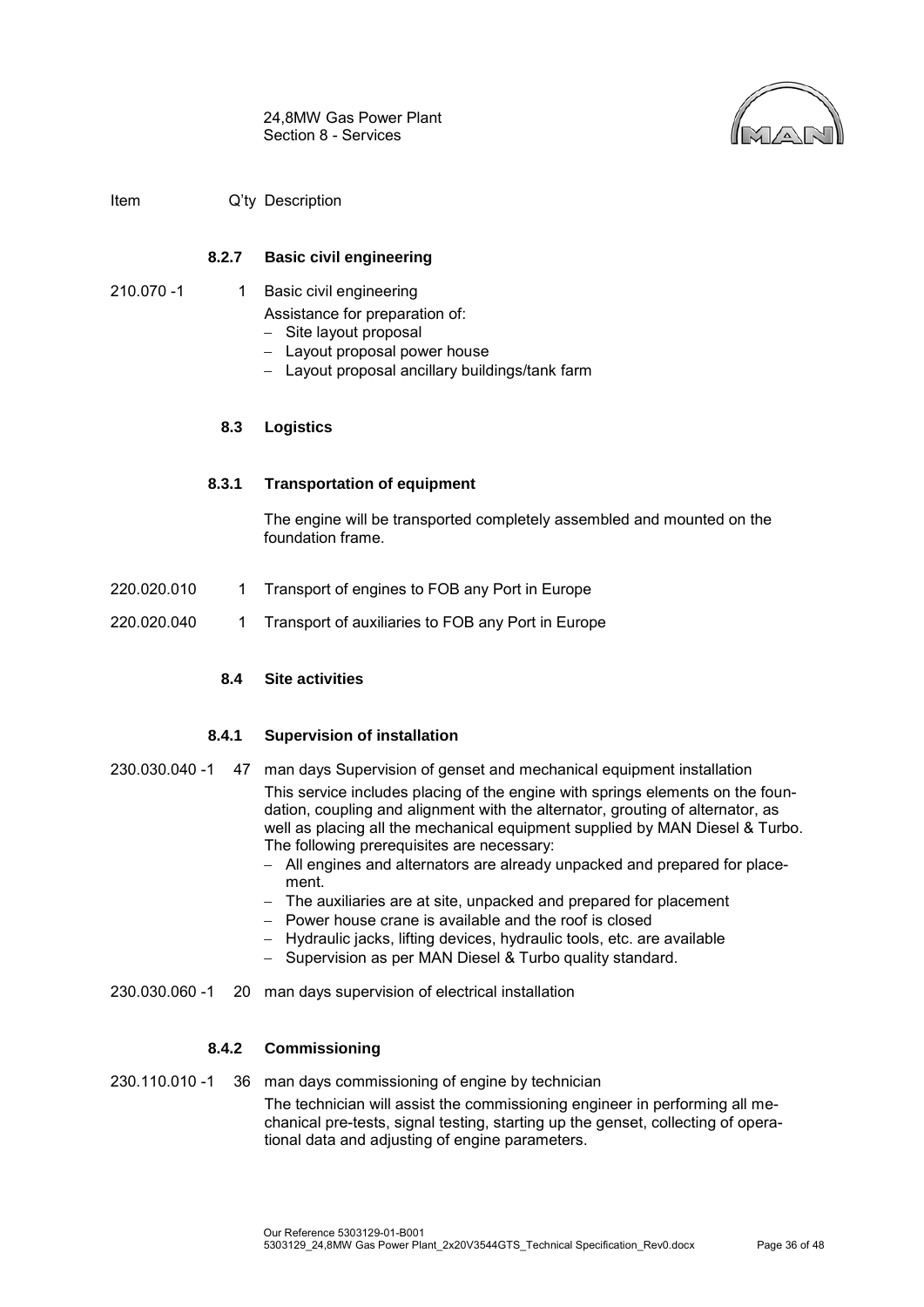

- Item Q'ty Description
- 230.110.020 -1 36 man days commissioning of engine by engineer

The commissioning engineer will perform all mechanical and electrical pre-tests and starting up of the individual auxiliary systems. The commissioning engineer is responsible for running-in the engine according to manufacturer's instructions. He verifies functional tests of the engine and plant control and safety system. Additionally he will assist the measurement team during the execution of performance tests.

- 230.110.030 -1 22 man days commissioning of auxiliaries by technician The technician will assist the commissioning engineer in performing all mechanical and electrical pre-tests and starting up of the individual components and auxiliary systems.
- 230.110.035 -1 22 man days commissioning of auxiliaries by engineer The commissioning engineer will perform all mechanical and electrical pre-tests and starting up of the individual components and auxiliary systems.
- 230.110.040 -1 40 man days commissioning of LV / control equipment The electrical commissioning engineer will verify the correct electrical installation of MAN Diesel & Turbo's scope of supply. He will perform the testing of engine and plant related sensors together with the mechanical commissioning engineer. He verifies the correct function of the engine control and safety system.
- 230.110.200 -1 10 man days commissioning alternator One commissioning engineer from the manufacturer will commission the alternator according to the manufacturer's instruction. He will check the correct installation as well as the function of the alternator protection and control system.
- 230.110.220 -1 2 man days commissioning cooling system One commissioning engineer will verify the correct installation and set the cooling system into operation according to manufacturers instruction.
- 230.110.240 -1 1 man days commissioning powerhouse ventilation One commissioning engineer will verify the correct installation and set the power house ventilation into operation according to manufacturers instruction.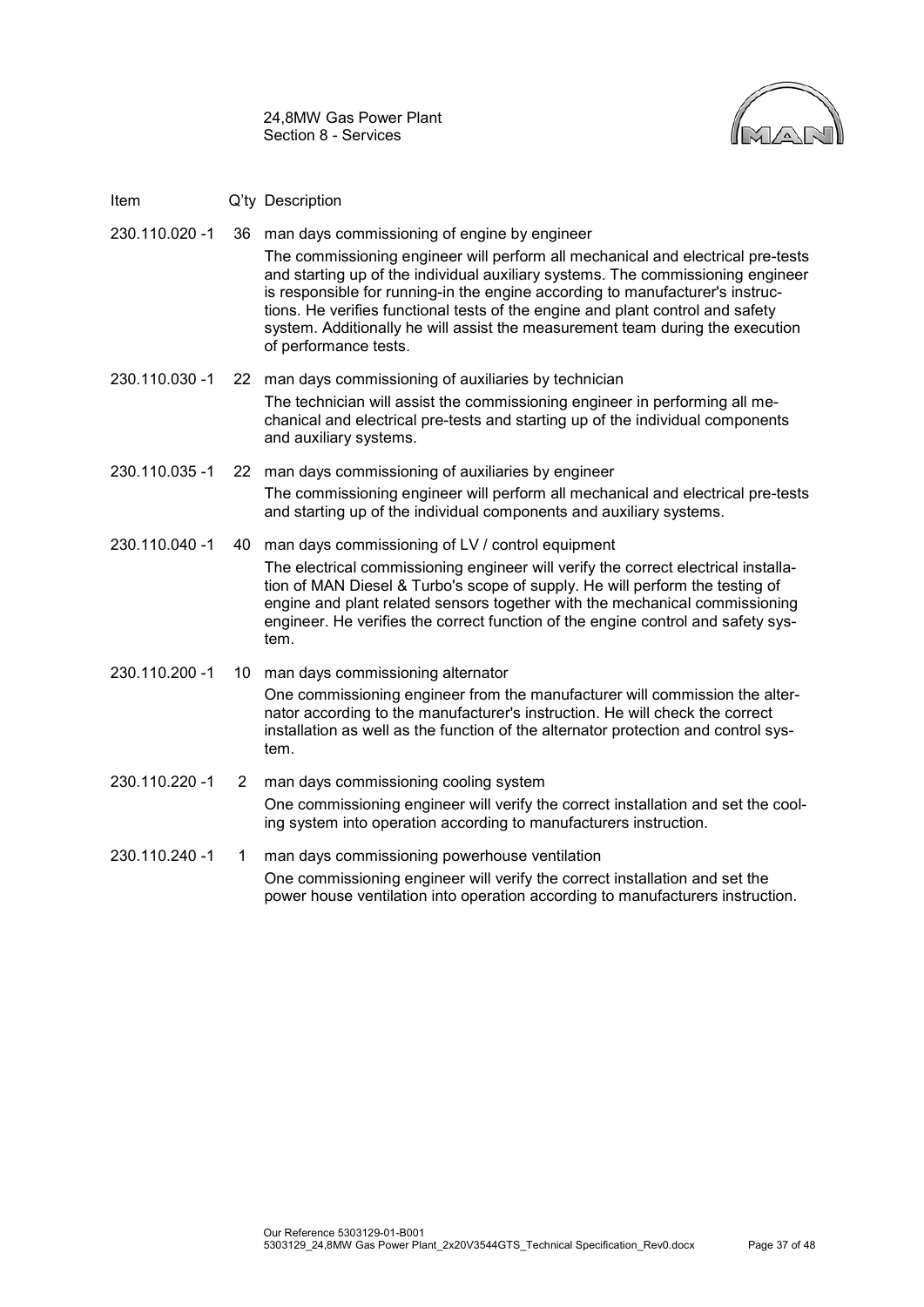

Item Q'ty Description

## **8.4.3 Site Acceptance Test (SAT)**

230.120.010 1 Performance test

Specialists from MAN Diesel & Turbo will perform measurements to demonstrate the guaranteed values. The measurements will be done by MAN Diesel & Turbo engineers in cooperation with the customers operating personnel.

- − Output at site:
	- Measurements are taken at by using an external high precision power meter Type Zimmer LMG 450.
- − Fuel gas consumption:

Measurements and calculations of the fuel gas consumption will be carried out in line with ISO 3046, ISO 15550 and MAN Diesel & Turbo standard procedures.

− Lube oil consumption:

The measurements and calculations of the lube oil consumption will be carried out in line with ISO 3046, ISO 15550 and MAN Diesel & Turbo standard procedures (engine running in). Due to the required measuring time being minimum 72 hours, lube oil consumption measurement will continue after the fuel consumption test.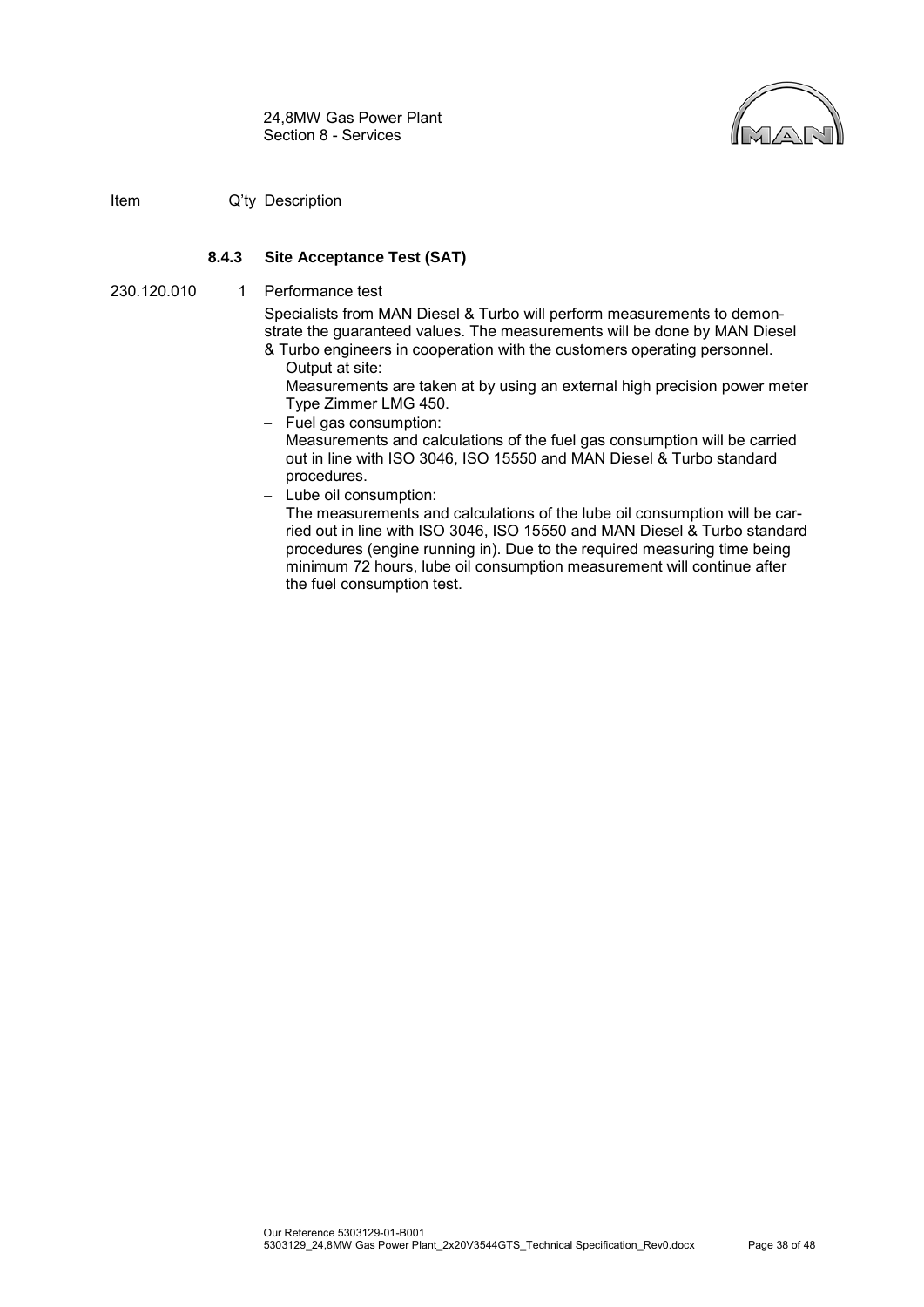

<span id="page-40-0"></span>Item Q'ty Description

## **8.5 Project services**

## **8.5.1 Mechanical Training at PrimeServ Academy**

*Optional service*

- *240.010 -1 1*
- *Mechanical Training at PrimeServ Academy*

*Advanced mechanical training course for 10 plant operators at the PrimeServ Academy. Duration of the training is 15 days, training without traveling expenses, boarding and lodging. The training language will be English. Seminar content:*

*Standard maintenance (5 days)*

- − *Engine design and engine data*
- − *Handling manuals*
- − *Systems on engine*
- − *Engine and turbocharger operation*
- − *Basic maintenance tasks up to 6,000 hour service*
- − *Hydraulic tensioning equipment*

*Advanced maintenance (5 days)*

- − *Quality requirements of operating fluids*
- − *Overhaul and replacement of sub-assemblies*
- − *Turbocharger maintenance overview*
- − *Engine maintenance tasks up to 32,000 hour service*
- *Combustion system of the gas engine (2 days)*
- − *Gas operation*
- − *Gas safety*

*Introduction to engine control system (3 days)*

- − *SaCoSone basics*
- − *Device manager*
- − *Expert tool*

*The training is subject to our general terms and conditions published on our homepage www.mandiesel.com.*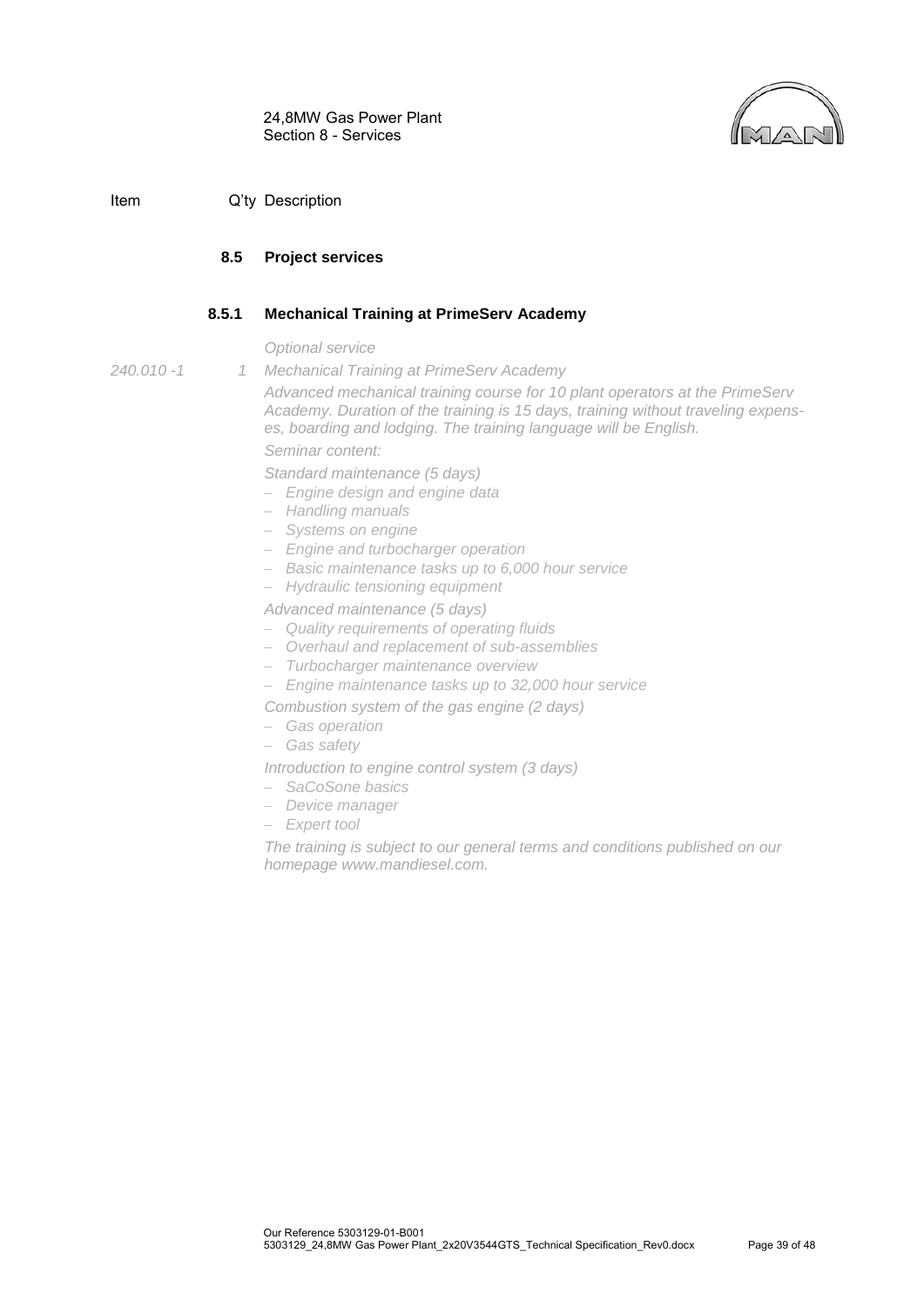

## Item Q'ty Description

## **8.5.2 On-Site training (mechanical)**

*On-Site Training (mechanical)*

*Optional service*

*240.020 -1 1* 

*Mechanical on-site training for your engineers and operators covering the essential elements of the Gas engine power plant. Duration is 10 days. The training language will be English. The course includes theoretical training as well as field exercises.*

*Seminar contents:*

- − *Welcome and general introduction*
- − *Introduction to the Diesel power plant*
- − *Design and basic operating principles of the specific plant*
- − *Explanation of the auxiliary systems and review of piping and installation drawing*
- − *Routines in normal operation and symptoms/reactions to unplanned situations*
- − *Engine start and stop procedures*
- − *Engine operation*
- − *Measuring and logging of data*
- − *Control system design*
- − *Mechanical maintenance*
- − *Maintenance philosophies, planning, reporting, spare part ordering*
- − *Planning of major overhauls*
- − *When equipment accessible: measuring crank web deflection, adjusting valve clearance, testing of injectors, hydraulic tensioning tools*

*The course will be held by professional trainers, dedicated to training only, using multi-media equipment. Each participant will receive a personal copy of the full course documentation. In order to achieve the best possible learning results, the max. number of participants per class is limited to 10 persons.*

*The training is subject to our general terms and conditions published on our homepage www.mandiesel.com.*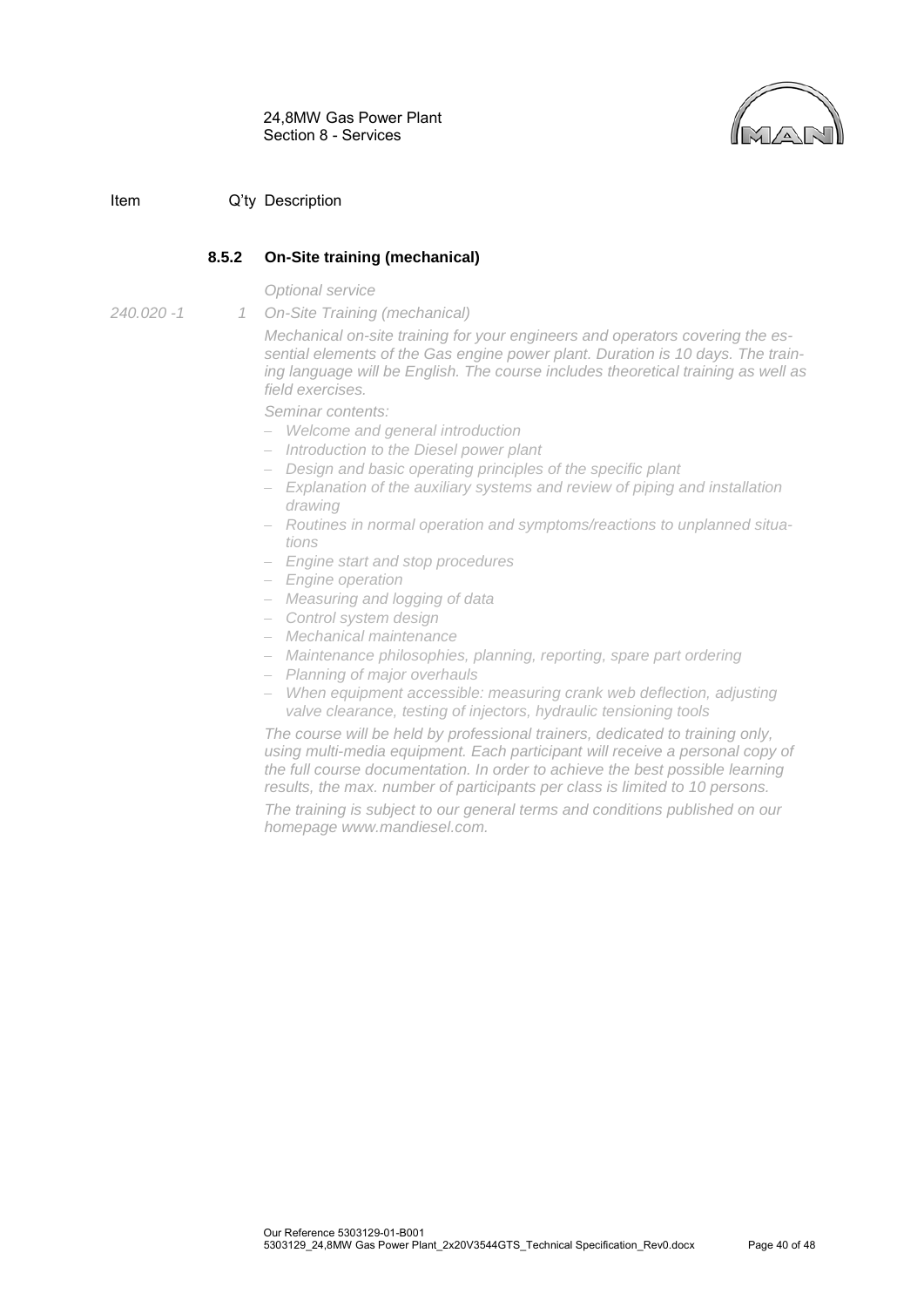

#### <span id="page-42-0"></span>**9 Requirements and limitations**

#### <span id="page-42-1"></span>**9.1 Quality requirements for operating media**

MAN engines are designed for continuous operation on the operation media as listed below. Project-specific system layouts for the respective operating media are mentioned in the respective chapters of our offer.

#### <span id="page-42-2"></span>**9.1.1 Lube oil**

Use of engine lube oils according to the Approval List for Gas Engines of MAN Diesel & Turbo. More detailed information on the lube oils approved by MAN Diesel & Turbo is available in the engine manuals.

Requirements for viscosity:

− Viscosity-class (40°) SAE 40

Requirements for Base Number (BN):

− TBN (Total Base Number) min. 5 mg KOH/g oil

Please note that our cooling systems are designed to operate with the abovementioned lube oil class SAE 40 only. Operation of the plant with other lube oils requires a detailed modification in the cooling systems and additional equipment cost.

## <span id="page-42-3"></span>**9.1.2 Engine cooling water**

The engine cooling water must be carefully selected, treated and controlled. The treatment with an anti-corrosion agent has to be effected before the first commissioning of the plant. During subsequent operation the concentration specified by the engine manufacturer must always be ensured. The approved cooling water additives are defined in the operating instructions.

The characteristics of the water used for engine cooling must be within the following limits:<br>
Type of water

| - Type of water               | Distillate or freshwater,                                                                             |
|-------------------------------|-------------------------------------------------------------------------------------------------------|
|                               | free from foreign matter                                                                              |
| - Total hardness <sup>9</sup> | $Hb^{\circ}$ $\delta$ >                                                                               |
| - pH-value                    | > 6.5                                                                                                 |
| - Chloride (CI)               | $< 50$ mg/l                                                                                           |
| – TSS                         | $< 10$ mg/                                                                                            |
|                               | Os accepta a base deleto contra de la desenvación de la contra contra esta contra a ser establecera d |

Seawater, brackish water, brines, industrial waste water and rain water cannot to be used without treatment.

#### **9.1.3 Raw water quality for fresh water**

The raw water used should match the following values, before being treated in the water treatment system. If the water quality is different from the values stated below, the water treatment system will have to be modified at an extra cost.

<span id="page-42-4"></span>*<sup>9 1 °</sup>dH (German hardness) = 10 mg CaO in 1litre water*  $\overline{Q}$ 

*<sup>= 17.9</sup> mg CaCO3/litre = 0.357 mval/litre*

*<sup>= 0.179</sup> mmol/litre*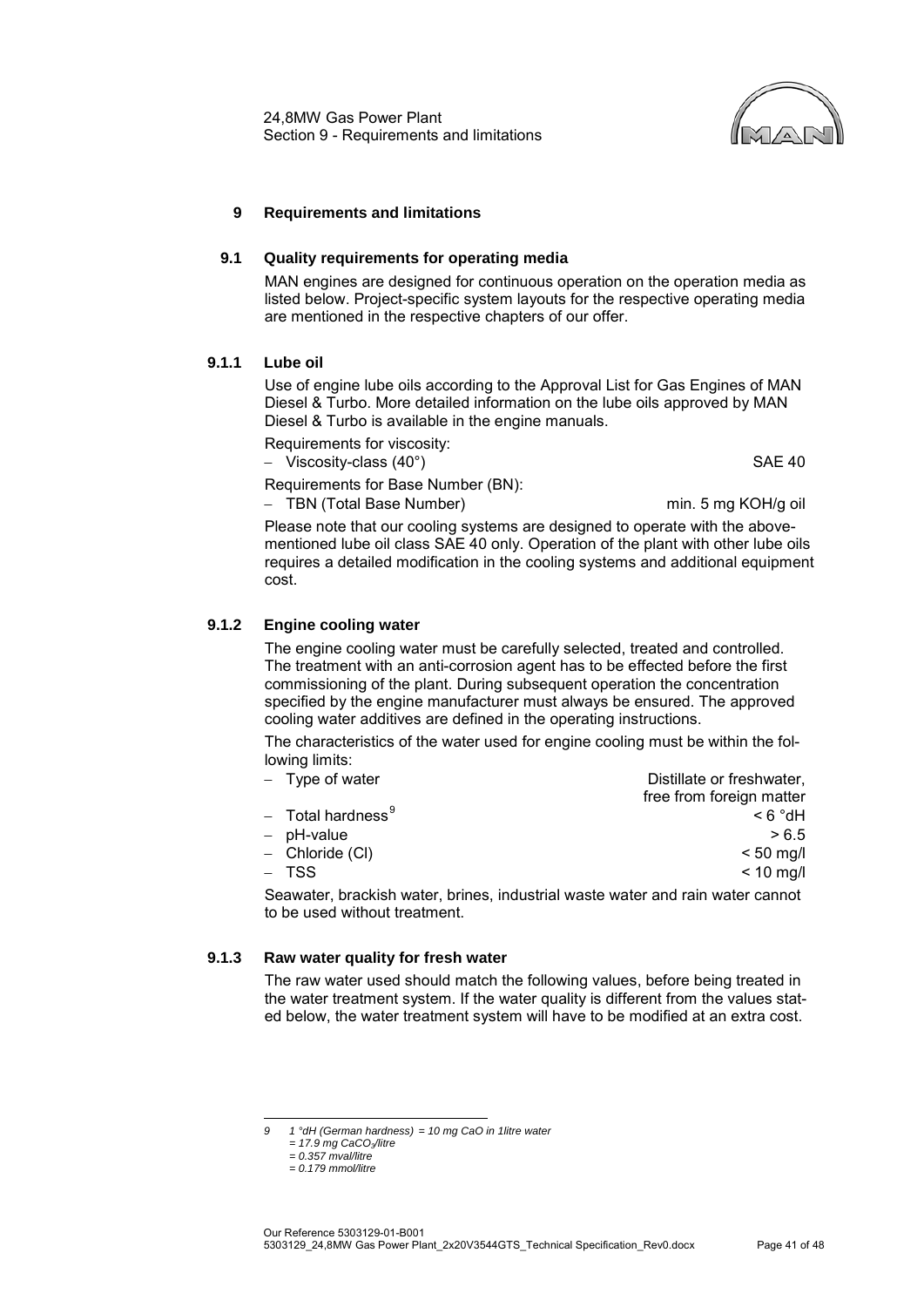24,8MW Gas Power Plant Section 9 - Requirements and limitations



| pH value at 25°C                   | 7.7              |
|------------------------------------|------------------|
| Conductivity at 25°C               | $511 \mu S/cm$   |
| <b>Hardness</b>                    | 6 °dH            |
| TDS (Salinity)                     | 380 mg/l         |
| Chloride (CI)                      | 45 mg/l          |
| Sulfate (SO42)                     | 24 mg/l          |
| TN ( $NO2$ -, $NO3$ -, $NH4$ +)    | 1 mg/l           |
| Calcium                            | 19.1 mg/l        |
| Magnesium                          | $14$ mg/l        |
| Sodium                             | 100 mg/l         |
| Potassium                          | $2 \text{ mg/l}$ |
| Silicate                           | $6 \text{ mg/l}$ |
| Iron (Fe)                          | $0.01$ mg/l      |
| Manganese (Mn)                     | $0.01$ mg/l      |
| Copper (Cu)                        | $0$ mg/l         |
| Oxygen (O <sub>2</sub> ) Dissolved | $2$ mg/l         |
| Turbidity                          | 1 NTU            |
| Fecal coliform                     | $0/100$ ml       |

## <span id="page-43-0"></span>**9.1.4 Natural gas**

The following fuel specification must be met at the intake of the gas control unit.

| - Dust                                                                    | max. 0.05 g/Nm <sup>3</sup>      |  |
|---------------------------------------------------------------------------|----------------------------------|--|
| $-$ Hydrogen sulfide (H <sub>2</sub> S)                                   | max. $5 \text{ mg}/\text{Nm}^3$  |  |
| $-$ Tar                                                                   | max. $0.5$ g/Nm <sup>3</sup>     |  |
| $-$ Fluorine                                                              | max. $5 \text{ mg}/\text{Nm}^3$  |  |
| $-$ Chlorine                                                              | max. $10 \text{ mg}/\text{Nm}^3$ |  |
| $-$ Relative humidity                                                     | max. 80 %                        |  |
| - Temperature                                                             | $51$ . 50 $^{\circ}$ C           |  |
| - Gas operating pressure                                                  | $9.5 10.5 \text{ bar}(q)$        |  |
| - Max supply pressure                                                     | 16.0 bar(g)                      |  |
| $-$ Fluctuations in gas pressure                                          | max. 1.5% of gas pressure        |  |
| The temperature, and pressure dependent dew point of patural ass must al- |                                  |  |

The temperature- and pressure-dependent dew point of natural gas must always be exceeded to prevent condensation.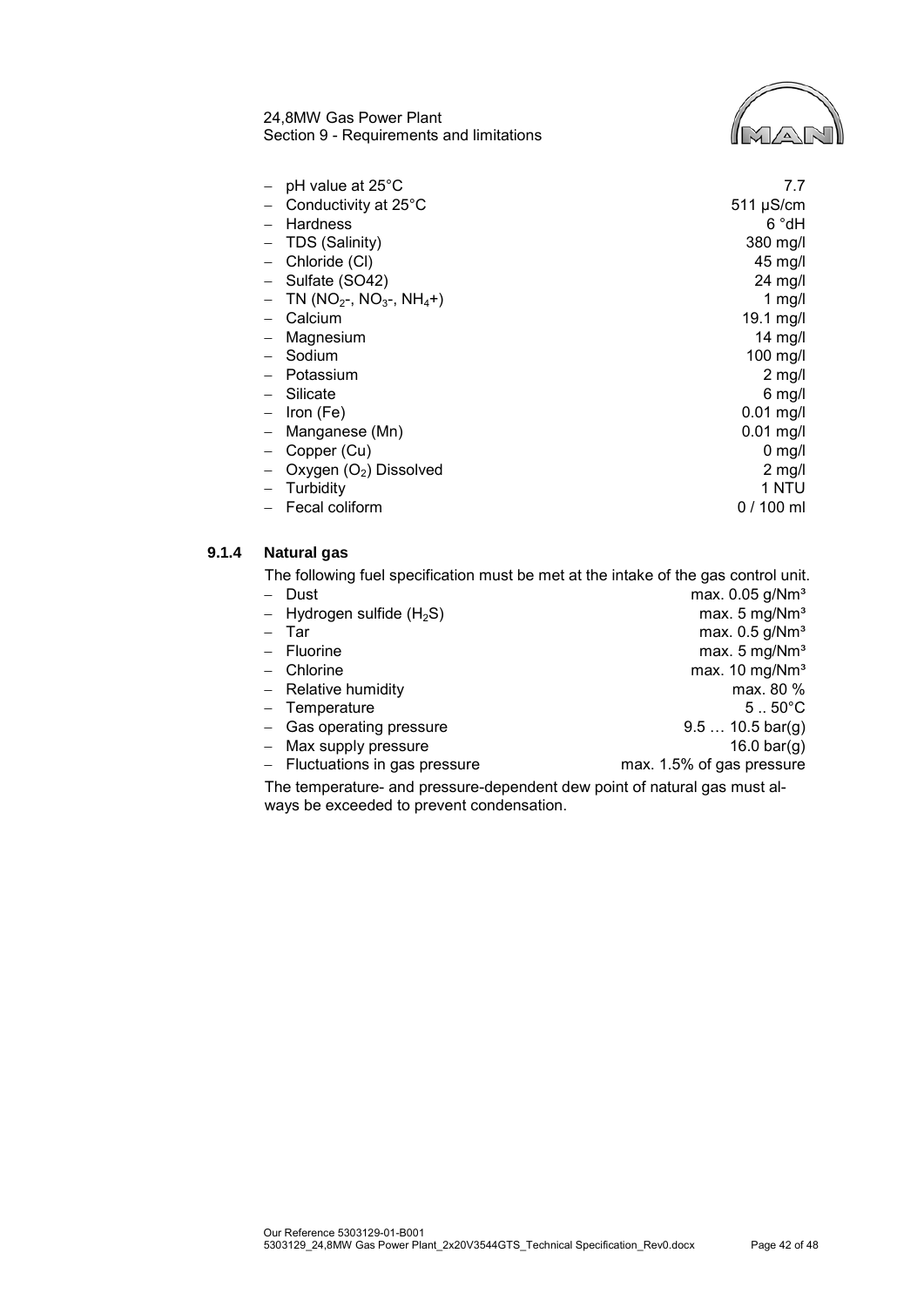24,8MW Gas Power Plant Section 9 - Requirements and limitations



#### <span id="page-44-0"></span>**9.1.5 Intake air**

The quality and condition of intake air (combustion air) have a significant effect on the power output of the engine output as well as on the engine's lifetime. In this regard, not only the atmospheric conditions are extremely important, but also contamination by solid and gaseous foreign matter. Mineral dust in the intake air increases wear, chemicals and gases promote corrosion.

The concentrations before the turbocharger inlet must not exceed the following limiting values:<br>- Particle size

- 
- Dust (sand, cement, CaO,  $Al_2O_3$  etc.) max. 5 mg/Nm<sup>3</sup>
- 
- 
- 
- 

− Particle size 90% ≤ 5 µm; 98% ≤ 10 µm − Chlorine max.1.5 mg/Nm³ − Sulfur dioxide (SO2) max.1.25 mg/Nm³ − Hydrogen sulfide (H<sub>2</sub>S) max.5 mg/Nm<sup>3</sup><br>− Salt (NaCl) max.1 mg/Nm<sup>3</sup>  $max.1$  mg/Nm<sup>3</sup>

If combustion air is drawn from inside the powerhouse, the minimum required filter class is G3 according to EN779 or equivalent. Gas engines or dual-fuel engines must be equipped with a dry filter. If the combustion air is drawn from outside, there is a risk of higher air contamination (e.g. due to sand storms, loading and unloading of grain cargo vessels or a cement plant). In this case additional measures need to be taken. This includes the use of pre-separators, pulse filter systems and an increased filter efficiency class of M5 according to EN779*.*

The offered intake air filter unit meets the requirements for separation of particles in new condition. During operation, effective cleaning of the intake air and regular maintenance of the air filters are required to stick within the abovementioned limits.

Intake air shall not contain any flammable gases. Make sure that the combustion air is not explosive.

#### **9.1.6 Compressed air**

The compressed air systems are divided into a starting air system -- used to start the engines, a control air system -- for auxiliary systems and a service air system – used for tools and working equipment.

Requirements for starting air:

| - Pressure                    | $30 \text{ bar}(q)$  |
|-------------------------------|----------------------|
| Requirements for control air: |                      |
| - Water                       | ISO 8573-1 – Class 2 |
| - Particles                   | ISO 8573-1 – Class 2 |
| – Oil                         | ISO 8573-1 - Class 2 |
| - Pressure                    | 7 bar(g)             |
| Requirements for service air: |                      |
| - Water                       | ISO 8573-1 - Class 4 |
| - Particles                   | ISO 8573-1 - Class 4 |
| – Oil                         | ISO 8573-1 - Class 4 |
| Pressure                      | $6 \text{ bar}(q)$   |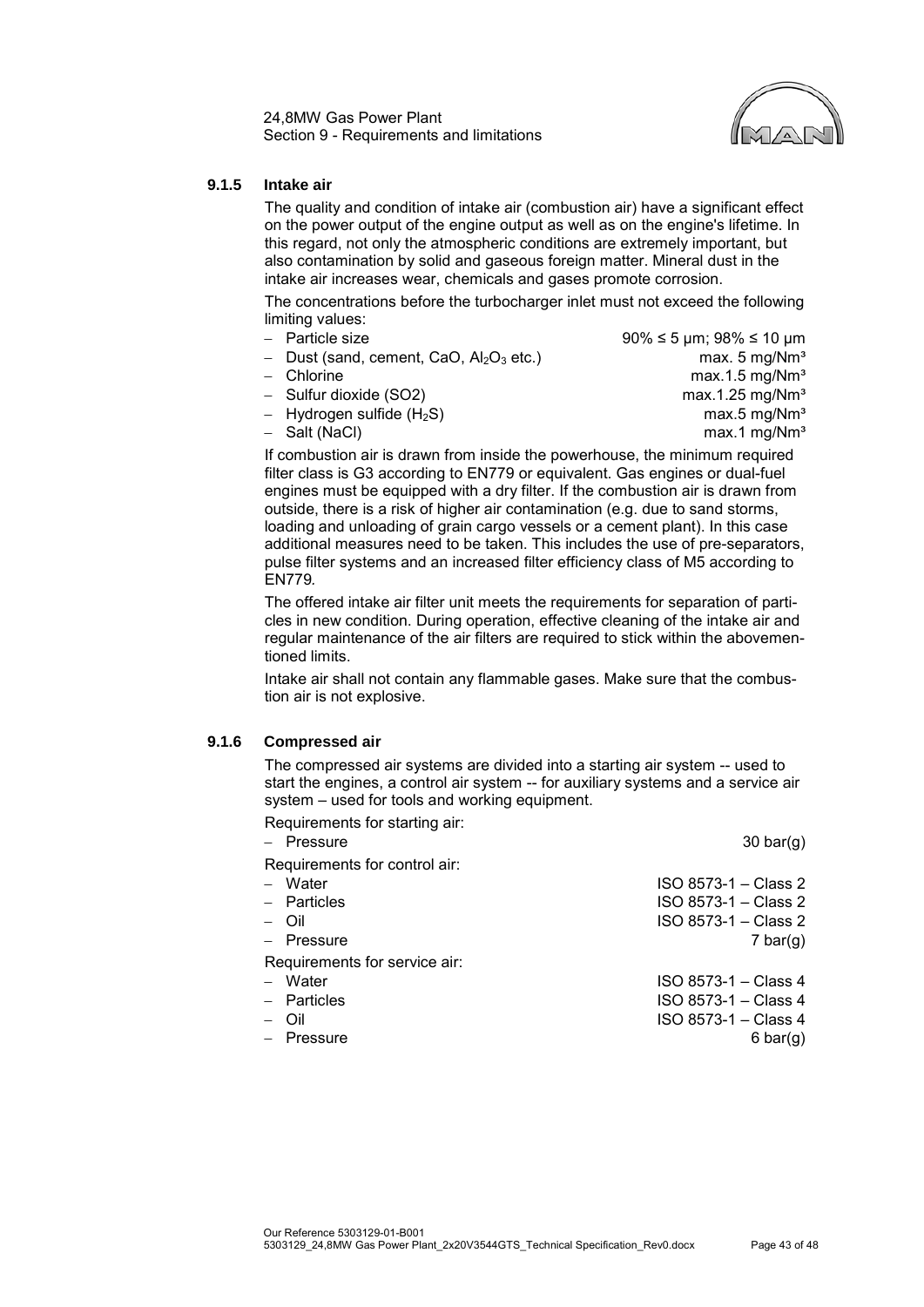24,8MW Gas Power Plant Section 9 - Requirements and limitations



## **9.2 Limits of supply**

## <span id="page-45-0"></span>**9.2.1 General remark**

The limits of supply are to be read in connection with the offered scope of supply as per the technical specification.

All equipment is supplied largely modularized. Necessary bolts, studs or screws to install the equipment on the foundations or elevated platforms / walkways are included.

Any steel supporting structures, steel mounting elements, etc. necessary to install the equipment / modules / auxiliaries are not included in the scope of supply of MAN Diesel & Turbo.

## **9.2.2 Generating sets**

Mechanical:

− Pipe connection terminal on the engine to connect the engine to various pipes

Electrical:

− Terminal box of the alternator

Civil:

- − Steel foundation frame with steel spring elements including necessary erection material
- − Grouting material for the alternator basement (Pagel)

#### **9.2.3 Engine and plant related auxiliaries, modules, equipment and tanks** Mechanical:

− Flanges and counter flanges on the modules / auxiliaries / equipment for connection to the various system pipes (e.g. gas, lube oil, water, pressurized air)

Electrical:

− Terminal boxes on the modules / auxiliaries / sensors for connection to the power and control cables

## **9.2.4 Electrical equipment / Engine and plant control system**

- − SaCoSone panel connectors for data transfer (bus cables)
- − SaCoSone panel connectors for power supply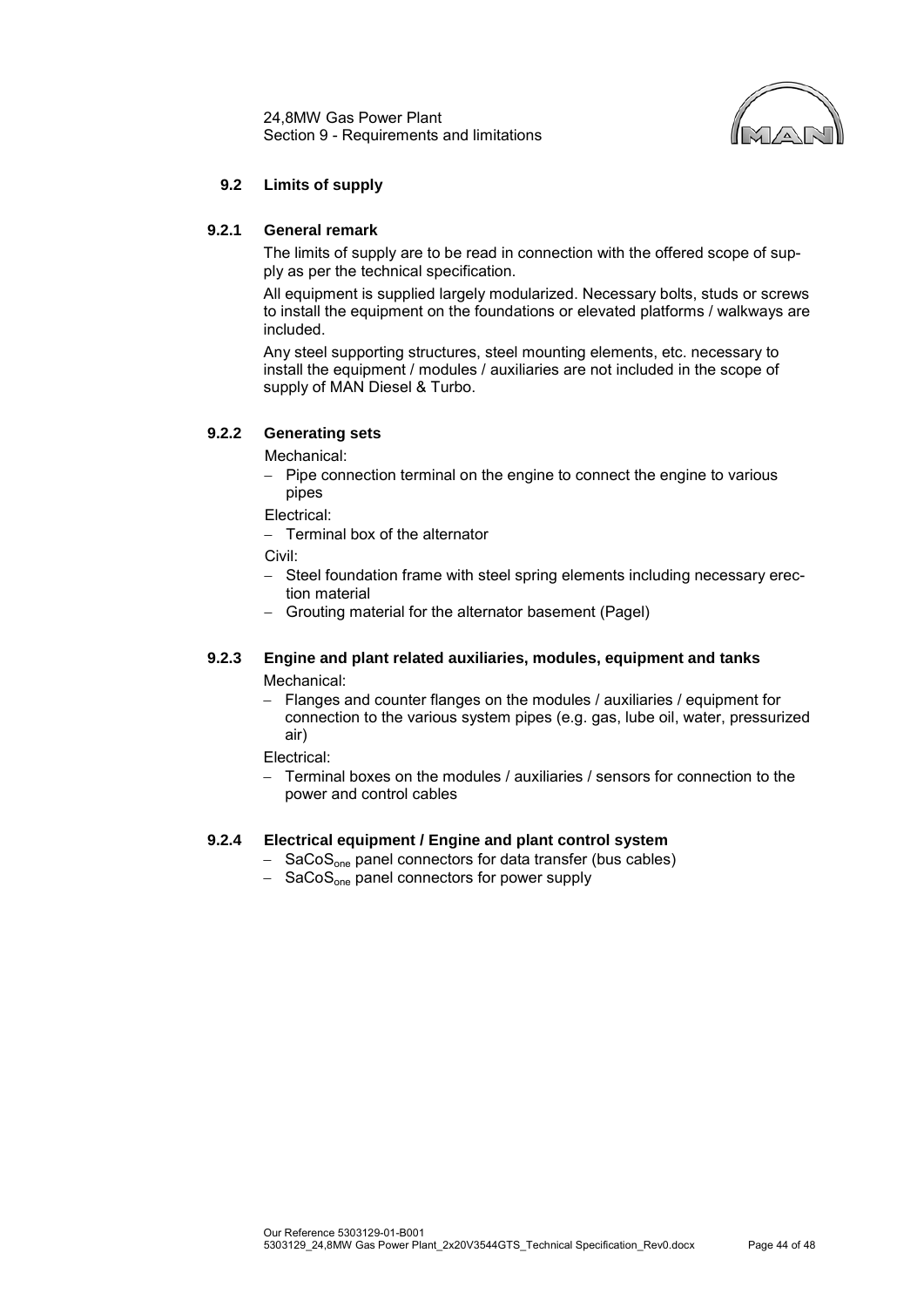

## <span id="page-46-0"></span>**10 Standards and Guidelines**

#### <span id="page-46-1"></span>**10.1 Applicable standards**

All materials, equipment and services mentioned in this quotation comply with the respective standards and codes of the country of manufacture.

In particular, equipment supplied from EU countries complies, as far as applicable, with the following standards and codes:

- − ISO International Standards Organization
- − IEC International Electro technical Commission
- − EN standard European Institute for Standardization
- − Manufacturer's QA/QC System
- − Manufacturer's standards

MAN Diesel & Turbo advises that national and/or local regulations may differ from the abovementioned standards or guidelines. The national and/or local standards are not considered in our bid. Compliance to national regulations and standards are the sole responsibility of the customer or operator of the plant.

## <span id="page-46-2"></span>**10.2 General guidelines**

#### **10.2.1 Heat exchangers for engine cooling**

The heat exchangers offered are suitable for non-aggressive raw water (fresh water). If aggressive raw water is used (e.g. brackish water, industrial waste water) we are unable to accept any warranty for the heat exchangers, pumps, pipes and other units in contact with such water.

*Mains water supply and water treatment* For the first filling of the system, water used in the cooling system has to meet the requirements listed in chapter 9. The treatment, kind and amount of added chemicals are related to the water quality available at site.

The water shall be available at the plant premises with a pressure of 4-6 bar.

## **10.2.2 Painting of the supplied equipment**

Auxiliary equipment is delivered in the original color as supplied by the sub supplier, unless otherwise specified in this document.

#### **10.2.3 Miscellaneous**

Anything not specifically mentioned in the quoted scope is not included.

Minor changes due to technical development, design and output are reserved. Other than the performances guarantees, all figures stated in this specification such as pressures, capacities, flows etc. are preliminary only and subject to change during detailed engineering phase.

## **10.2.4 Required information from the customer**

In case of order the customer shall supply to MAN Diesel & Turbo with the following documents and information in due time:

- − Current site plan and arrangement drawing showing the exact location and dimension of the area of the power plant and the neighboring installations
- − The prevailing wind direction, indicating the value of the basic wind velocity
- − Geotechnical report with information on the minimum capacity of the existing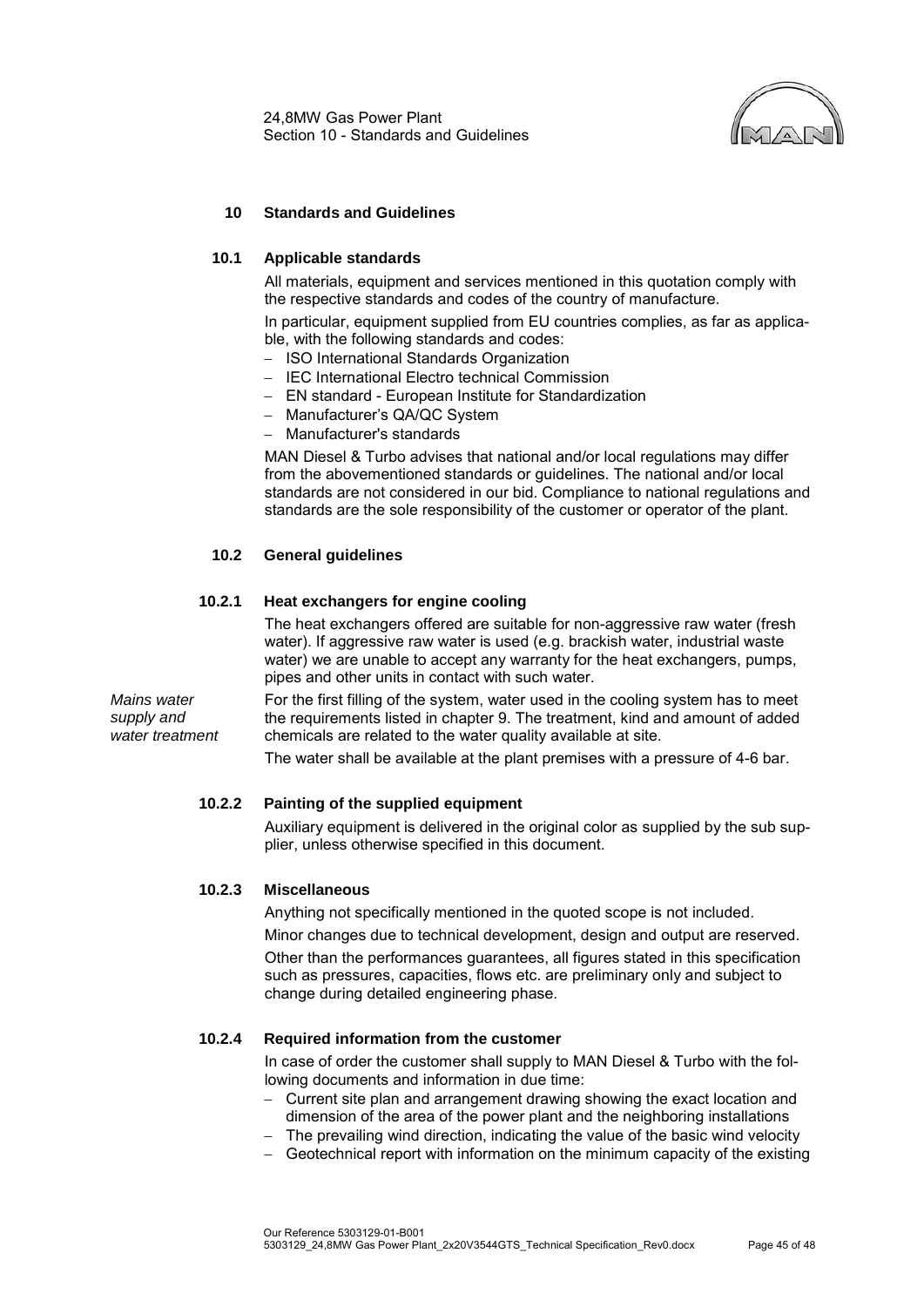

foundation soil, the presence of groundwater, recommendations for piling

- − Information on the reference peak ground acceleration for construction of buildings according to definition as defined in footnote [2,](#page-3-2) including soil type or value for share wave velocity
- − Minimum load bearing capacity of power plant subsoil or soil investigation report
- − List of electrical consumers to be provided locally by customer
- − Sample of gas fuel, raw water

## **10.2.5 Minimum requirements for personnel on site**

The customer as well as MDT needs to ensure that adequately qualified personnel will be available for the site activities.

The customer shall send engineers/technicians to site who are well conversant with the English language to avoid difficulties in communication with MDT engineers/technicians.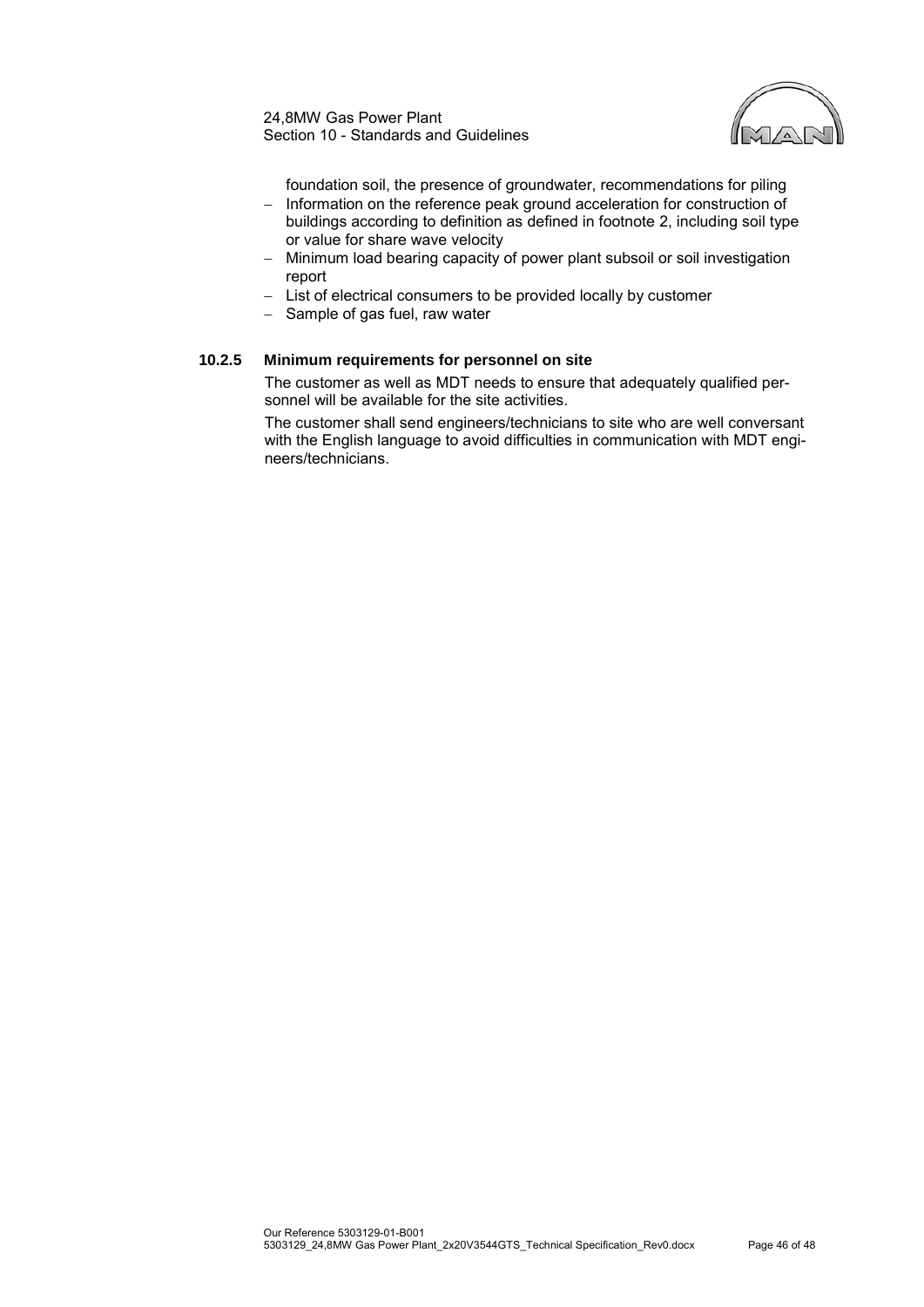

## <span id="page-48-0"></span>**11 List of sub suppliers**

This list includes a selection of the major equipment components and the respective vendors selected and approved by MAN Diesel & Turbo. This list may not be complete. Above that MAN Diesel & Turbo at any time reserves the right to select the vendor who is the most favorable one with respect to technology, quality, delivery time, reliability or price in any individual case. Further vendors may be included in the list following the completion of a vendor assessment. MAN Diesel & Turbo reserves the right to deliver components manufactured in any of the worldwide production facilities of the respective suppliers.

## **Generating set**

Alternator **ABB, Jeumont, TDPS** Flexible coupling Centa, Vulkan Centa, Vulkan Centa, Vulkan Centa, Vulkan Centa, Vulkan Centa, Vulkan Centa, Vulkan Centa, Vulkan Centa, Vulkan Centa, Vulkan Centa, Vulkan Centa, Vulkan Centa, Vulkan Centa, Vulkan Centa, V

#### **Lube oil system**

Lube oil module General Communication of General General, General, Kral, General, General, General, General, G W+Z Rohrsystem-Technik, GEA Westfalia Separator Lube oil flow rate measuring device Endress & Hauser, Bopp & Reuther Lube oil transfer pump Kracht, Rickmeier, Leistritz

#### **Cooling water system**

Cooling water pre-heater set [Elwa, Zoppas](http://www.elwa.com/) Radiator cooling system Ecodyne, Alfa Laval Vantaa, Thermofin, Lu-Ve, Friterm

## **Fuel system**

Gas control line GenSys, RMG Regel+Messtechnik Honeywell

**Intake air system** Intake air filter unit **[AAF International, IAC,](http://www.aafintl.com/) GEA Air Treatment** 

## **Compressed air system**

Starting air compressor Sauer & Sohn, Sperre Industri AS

Starting air receiver **Neuenhäuser** Römer, Neuenhäuser

#### **Exhaust gas system**

Expansion joint for exhaust gas Eagle Burgmann, Stenflex, Witzenmann, HKS

#### **Others**

Power house ventilation system GEA Air Treatment, Robertson Vogue, AAF International

Atlas Copco, VPT, Neuenheuser, Kaeser